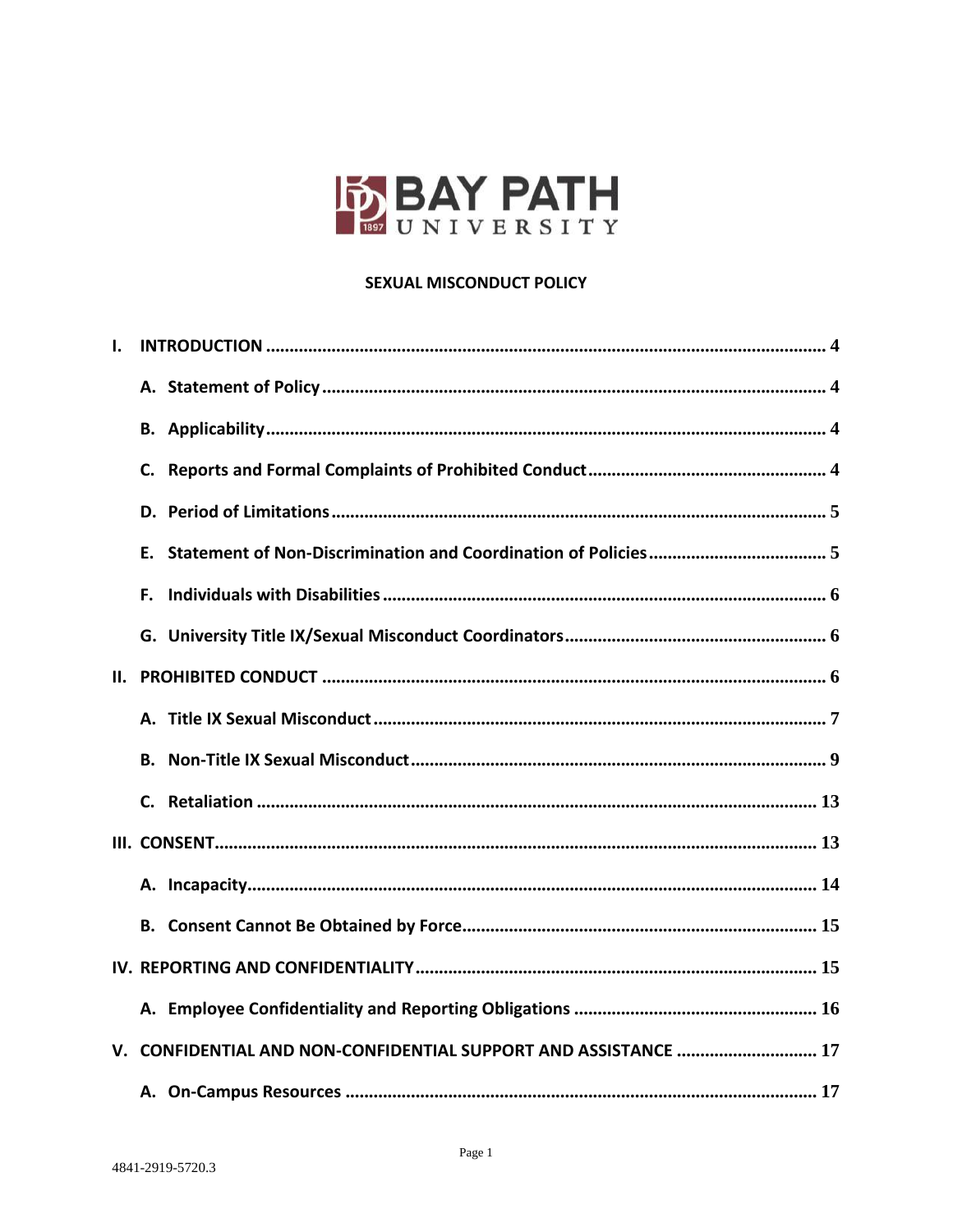|       | Е. |                                                                    |
|-------|----|--------------------------------------------------------------------|
|       | F. |                                                                    |
|       |    |                                                                    |
| VIII. |    | PROCEDURES FOR RESPONDING TO TITLE IX SEXUAL MISCONDUCT  23        |
|       |    |                                                                    |
|       |    |                                                                    |
|       |    |                                                                    |
|       |    |                                                                    |
|       |    |                                                                    |
|       |    |                                                                    |
|       |    |                                                                    |
|       |    |                                                                    |
|       | Ι. |                                                                    |
|       |    | IX. PROCEDURES FOR RESPONDING TO NON-TITLE IX SEXUAL MISCONDUCT 35 |
|       |    |                                                                    |
|       |    |                                                                    |
|       |    |                                                                    |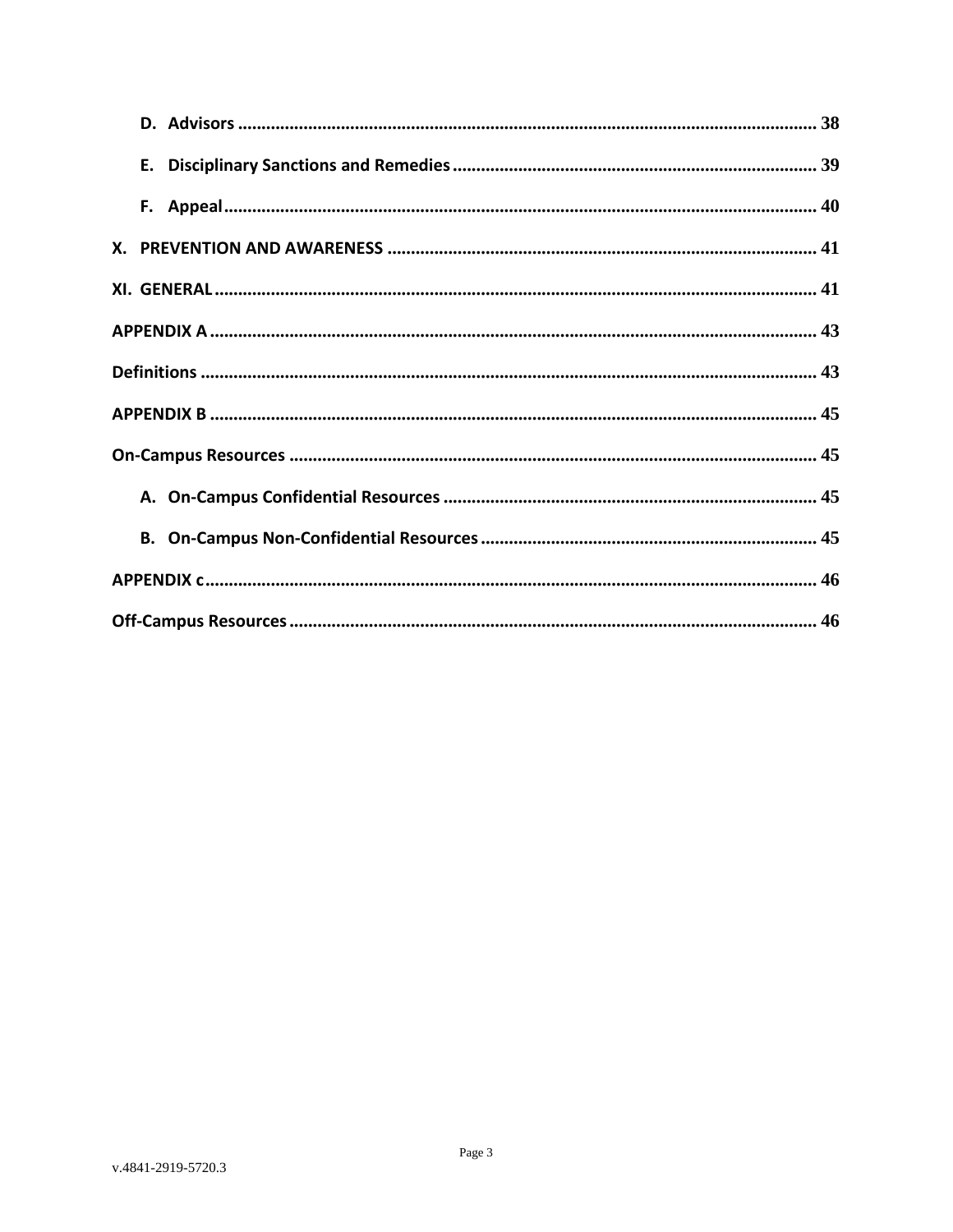### <span id="page-3-1"></span><span id="page-3-0"></span>**I. INTRODUCTION**

## **A. Statement of Policy**

Bay Path University (the "University") is committed to maintaining a safe and respectful learning, living, and working environment for all members of the University community free from gender-based discrimination and Sexual Misconduct (as defined in this Policy) including, but not limited to, Sexual Harassment, Sexual Assault, Sexual Exploitation, Relationship Violence, and Stalking.

Sexual Misconduct is antithetical to the mission and values of the University and will not be tolerated. The University will respond to reports and formal complaints of Sexual Misconduct (as defined in this Policy) and will take prompt action to eliminate such conduct, prevent its recurrence, and remedy the adverse effects of such conduct in the University's programs and activities.

A Student, Employee or Third Party determined by the University to have violated this Policy will be subject to sanctions, up to and including the termination of their relationship with the University, withdrawal of the privilege to enter upon University property, and/or to participate in University sanctioned or supported activities and events.

# <span id="page-3-2"></span>**B. Applicability**

This Sexual Misconduct Policy ("Policy") applies to all members of the University community including students enrolled for credit or non-credit-bearing coursework; University Board members, employees, including full-time and part-time faculty, staff, and administrators; as well as third parties such as contractors, vendors, visitors, and guests (collectively referred to herein as "Community Member").

This Policy will apply to any instance in which a Community Member is alleged to have engaged in Sexual Misconduct prohibited under this Policy against any person, regardless of the Complainant's or Respondent's sexual orientation or gender.

Where conduct in violation of this Policy also violates any other University policies, the University's response will be governed by the procedures described herein. Where this Policy applies, its provisions will supersede any conflicting provision contained in other University policies.

## <span id="page-3-3"></span>**C. Reports and Formal Complaints of Prohibited Conduct**

The University strongly encourages anyone who experiences, witnesses, or becomes aware of Sexual Misconduct to report such conduct immediately. This Policy specifically prohibits retaliation against any person who makes a good faith report or formal complaint of conduct prohibited under this Policy.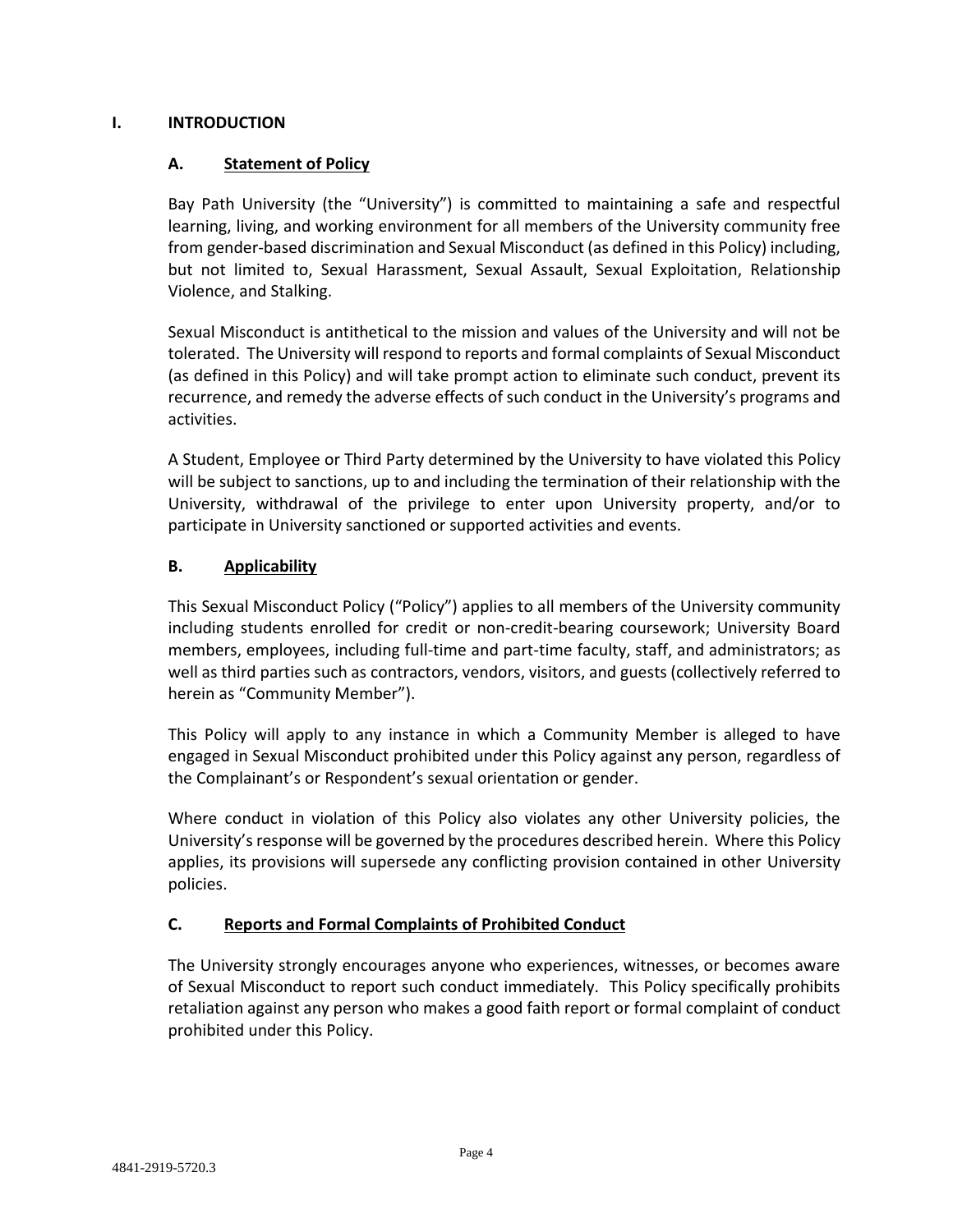The University Title IX/Sexual Misconduct Coordinator and the Assistant Title IX/Sexual Misconduct Coordinator are the University officials with authority to institute corrective measures on behalf of the University with respect to alleged violations of this Policy.

The University will promptly respond to reports or formal complaints of prohibited conduct made in accordance with the requirements of this Policy. The University's response will include measures designed to stop the prohibited conduct, prevent its recurrence, and remediate any adverse effects of such conduct.

# <span id="page-4-0"></span>**D. Period of Limitations**

A report or formal complaint of Sexual Misconduct may be made at any time, regardless of the length of time between the occurrence of the alleged misconduct and the decision to report or file. However, the University strongly encourages individuals to report or file promptly. A delay in reporting or filing a formal complaint may compromise the University's ability to take action and effectively respond to the alleged misconduct, particularly if neither the Complainant nor the Respondent is employed by the University or enrolled as a Student at the time the Complaint is made.

# <span id="page-4-1"></span>**E. Statement of Non-Discrimination and Coordination of Policies**

The University is committed to adhering to all state and federal laws prohibiting discrimination in its educational programs and activities including employment on the basis of a person's race, sex, religion, color, national origin, age, marital or parental status, military service or veteran status, gender, disabilities, genetic information or other legally protected status, mission as permitted by law. $1$ 

This Policy supports the University's commitment to compliance with Title IX of the Education Amendments of 1972 (Title IX), a federal civil rights law that prohibits discrimination on the basis of sex in education programs and activities, as well as other federal and state laws prohibiting discrimination in education and employment including Title VII of the Civil Rights Act of 1964 and The Massachusetts Fair Employment Practices Act, M.G.L. Ch. 151B.

Questions concerning the University's policies prohibiting sex-based discrimination including Sexual Misconduct and other forms of prohibited discrimination and harassment, can be directed to: Director of Human Resources, Keith Sbricia at [ksbricia@baypath.edu,](mailto:ksbricia@baypath.edu) and/or Title IX/Sexual Misconduct Coordinator, Dinah Moore, whose office is located at Blake Student Center and who can be contacted by phone at 413-565-1415 or by email at dmoore@baypath.edu.

In addition to making reports to the University, individuals may direct questions and/or complaints regarding sex-based discrimination to the United States Department of Education Office for Civil Rights, at (OCR@ed.gov or (800) 421-3481), or to the United States Equal Employment Opportunity Commission, John F. Kennedy Federal Building, 475 Government

 $\overline{a}$ 

<sup>1</sup> The prohibition of forms of discrimination not covered by this Policy is addressed in the University's Non-Discrimination and Anti-Harassment Policy.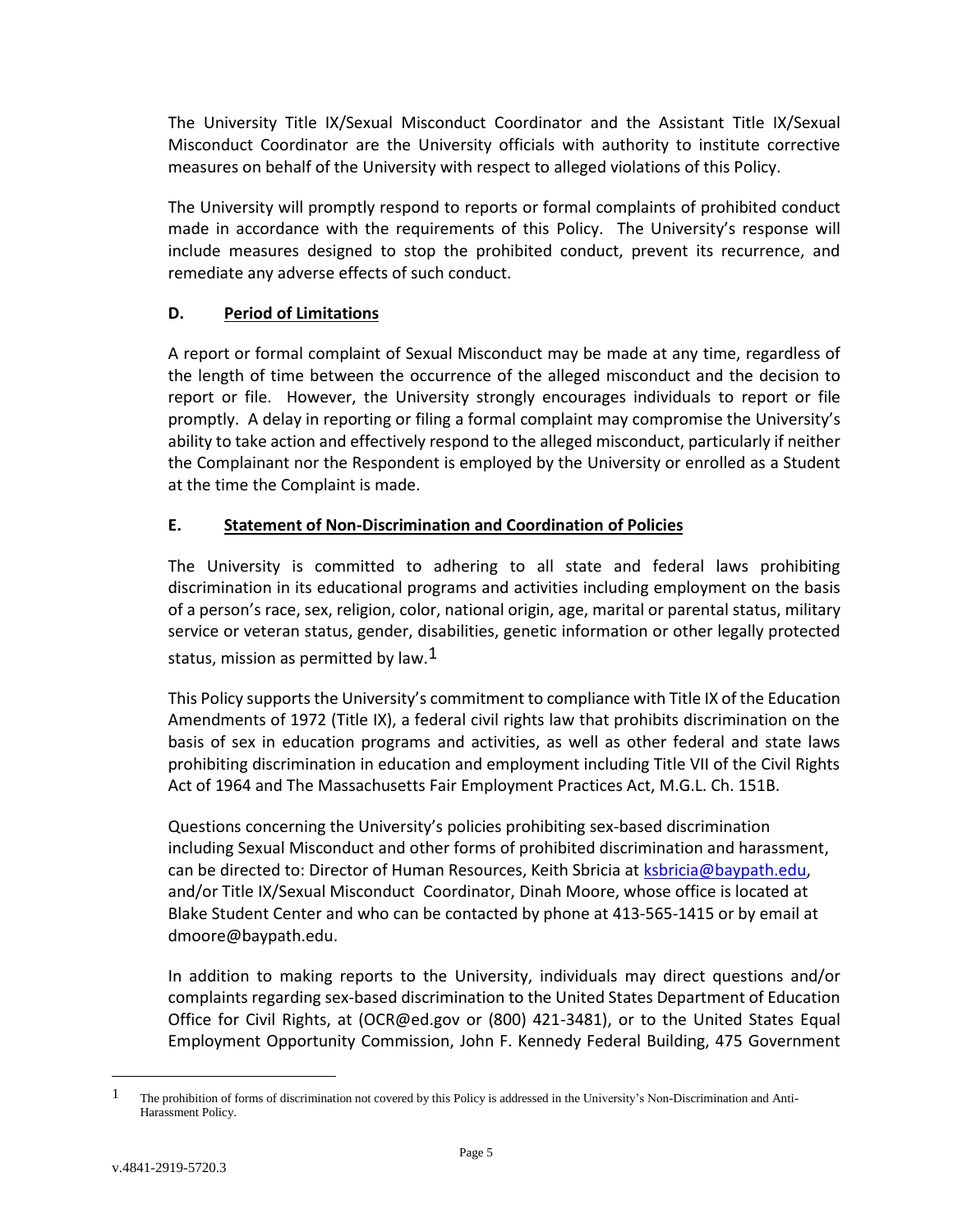Center, Boston, MA (617) 565-3200 and the Massachusetts Commission Against Discrimination, 436 Dwight St # 220, Springfield, MA 01103, (413) 739-2145, concerning prohibited discrimination in employment.

## <span id="page-5-0"></span>**F. Individuals with Disabilities**

The University will provide appropriate accommodations for individuals with disabilities, to the extent necessary and available, to access and participate in the procedures outlined in this Policy. An individual seeking accommodation must notify the Coordinator of their need for accommodation. Requests for accommodations for Employees and Students may be reviewed in consultation with Human Resources and/or the Office of Disability Services.

# <span id="page-5-1"></span>**G. University Title IX/Sexual Misconduct Coordinators**

The University has designated Dinah Moore to serve as the University Title IX / Sexual Misconduct Coordinator ("Coordinator"). $2$  The Coordinator is charged with oversight and coordination of the University's activities with respect to Title IX compliance and the development and implementation of the University's policies, procedures, and activities to prevent sexual misconduct and response to reports and formal complaints alleging conduct in violation of this Policy. The University has also designated an Assistant University Title IX/Sexual Misconduct Coordinator ("Assistant Coordinator") to assist the Coordinator in the discharge of these responsibilities.

The Coordinator and/or Assistant Coordinator are available to meet with any Community Member to discuss this Policy or any issues or concerns with respect to the University's Title IX related policies, procedures and activities. The Coordinator and Assistant Coordinator can be contacted by telephone, email, or in person during regular office hours:

| <b>Dinah Moore</b>                                                      | <b>Peter Testori</b>                                |
|-------------------------------------------------------------------------|-----------------------------------------------------|
| Title IX/ Sexual Misconduct/ Coordinator<br><b>Blake Student Center</b> | Assistant Title IX/Sexual Misconduct<br>Coordinator |
| 413-565-1415                                                            | Elliott Hall 209                                    |
| dmoore@baypath.edu                                                      | 413-565-1058                                        |
|                                                                         | ptestori@baypath.edu                                |
|                                                                         |                                                     |
|                                                                         |                                                     |

## <span id="page-5-2"></span>**II. PROHIBITED CONDUCT**

This Sexual Misconduct Policy prohibits forms of sexual discrimination as defined in Title IX regulations issued by the U.S. Department of Education (34 CFR Part 106) and other sexual

 $\overline{a}$ 

<sup>&</sup>lt;sup>2</sup> The Coordinator may designate the Assistant Coordinator or another qualified person to assume or assist in performing all or part of their duties under this Policy. Therefore, where the Coordinator is identified as the person responsible for some aspect of this Policy, such provision should be read with the understanding that any duty or function of the Coordinator, other than overall responsibility for the oversight and coordination of Title IX programs and compliance, may be performed by the Deputy or another qualified person designated by the Coordinator.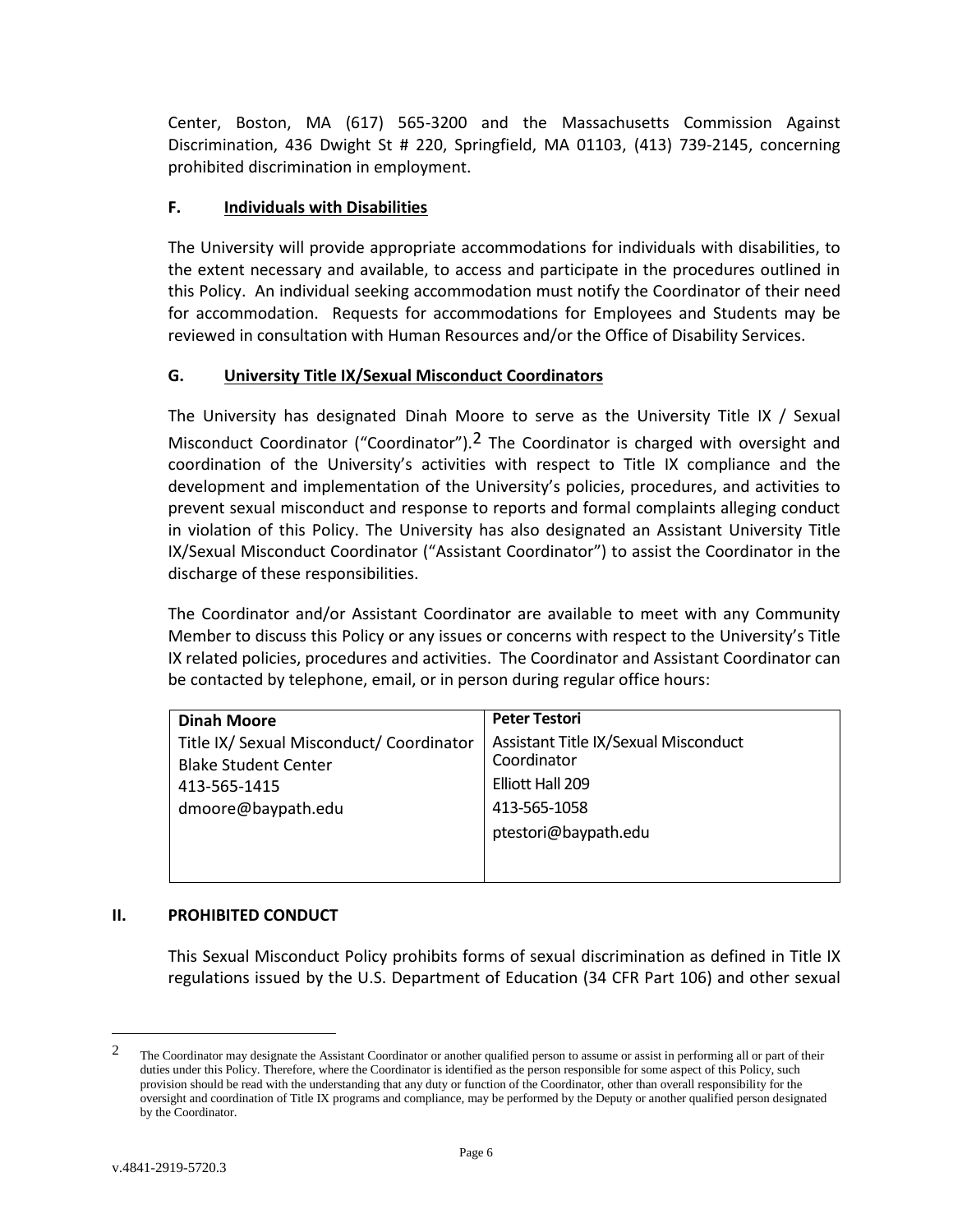misconduct that does not fall within the scope of Title IX. Conduct prohibited under this Policy includes the following:

## <span id="page-6-0"></span>**A. Title IX Sexual Misconduct**

Sexual Harassment is the form of Sexual Misconduct prohibited by Title IX. Title IX Sexual Harassment includes all of the forms of conduct based on sex set forth in this Section III (A) meeting the following requirements:

**Jurisdiction –** Title IX applies only when the alleged sexual conduct**:**

- Occurs within the United States; and
- Occurs within the University's education program or activity, meaning
	- o locations, events, or circumstances over which the University exercises substantial control over both the respondent and the context in which the Title IX Sexual Harassment occurs, and
	- $\circ$  any building owned or controlled by a student organization that is officially recognized by the University; and
	- $\circ$  at the time of filing a formal complaint, a complainant is participating in or attempting to participate in the education program or activity at the University.

#### **Title IX – Sexual Harassment includes:**

- **Quid Pro Quo Sexual Harassment:** An employee of the University conditioning the provision of an aid, benefit, or service of the University on an individual's participation in unwelcome sexual conduct;
- **Sexual Harassment:** Unwelcome sexual conduct determined by a reasonable person to be so severe, pervasive, and objectively offensive to Reasonable Person that it effectively denies an individual equal access to the University's education program or activity;
- **Sexual Assault:** Any sexual act directed against another person, without the consent of the victim, including instances where the victim is incapable of giving consent. Sexual assault can occur between individuals of the same or different sexes and/or genders. This includes the following:
	- o **Rape:** The carnal knowledge of a person, without the consent of the victim, including instances where the victim is incapable of giving consent because of their age or because of their temporary or permanent mental or physical incapacity;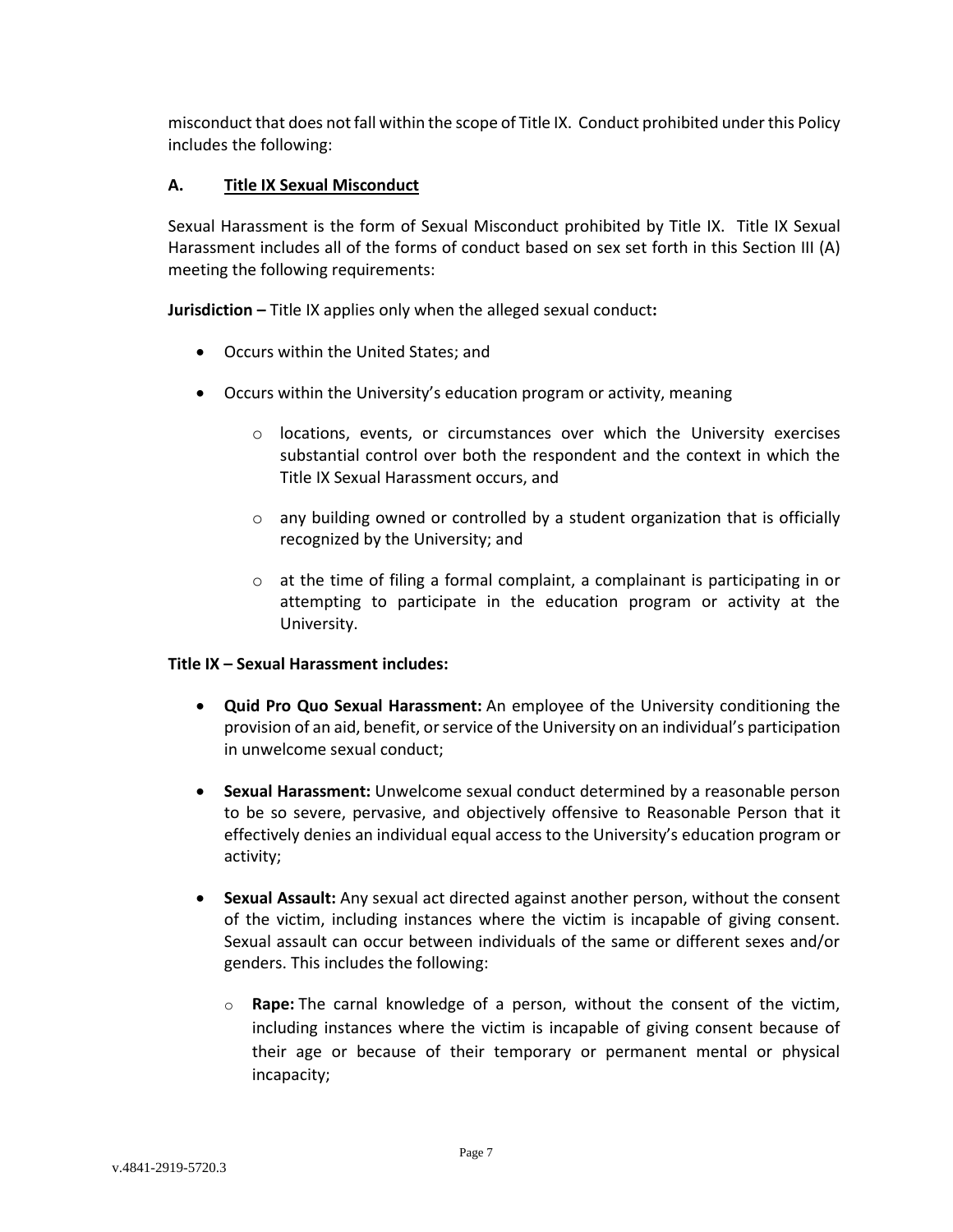- o **Sodomy:** Oral or anal sexual intercourse with another person, without the consent of the victim, including instances where the victim is incapable of giving consent because of their age or because of their temporary or permanent mental or physical incapacity;
- o **Sexual Assault with an Object**: To use an object or instrument to unlawfully penetrate, however slightly, the genital or anal opening of the body of another person, without the consent of the victim, including instances where the victim is incapable of giving consent because of their age or because of their temporary or permanent mental or physical incapacity;
- o **Fondling:** The touching of the private body parts of another person for the purpose of sexual gratification, without the consent of the victim, including instances where the victim is incapable of giving consent because of their age or because of their temporary or permanent mental or physical incapacity;
- o **Incest:** Sexual intercourse between persons who are related to each other within the degrees wherein marriage is prohibited by law; or
- o **Statutory Rape:** Sexual intercourse with a person who is under the statutory age of sixteen (16).
- **Domestic Violence:** A felony or misdemeanor crime of violence committed: (a) by a current or former spouse or intimate partner of the victim; (b) by an individual with whom the victim shares a child in common; (c) by an individual who is cohabitating with, or has cohabitated with, the victim as a spouse or intimate partner; (d) by an individual similarly situated to a spouse of the victim under the domestic or family violence laws of the jurisdiction in which the felony or misdemeanor crime of violence occurred; (e) by any other individual against an adult or youth victim who is protected from that individual's acts under the domestic or family violence laws of the jurisdiction in which the felony or misdemeanor crime of violence occurred.
	- $\circ$  Intimate partner is defined as an individual with whom one has or had a short- or long-term relationship that provides romantic and/or physical intimacy or emotional dependence. Intimate relationships can occur between individuals of the same gender or different genders and may include (but are not limited to) marriages, civil unions, dating relationships, "hook-up" relationships, relationships in which partners are characterized as "girlfriends" or "boyfriends," and relationships between individuals with a child in common.
- **Dating Violence**: Violence committed by an individual who is or has been in a social relationship of a romantic or intimate nature with the victim. The existence of such a relationship shall be determined based on the reporting individual's statement and with consideration of the length of the relationship, the type of relationship, and the frequency of interaction between the individuals involved in the relationship. This includes, but is not limited to, sexual or physical abuse or the threat of such abuse.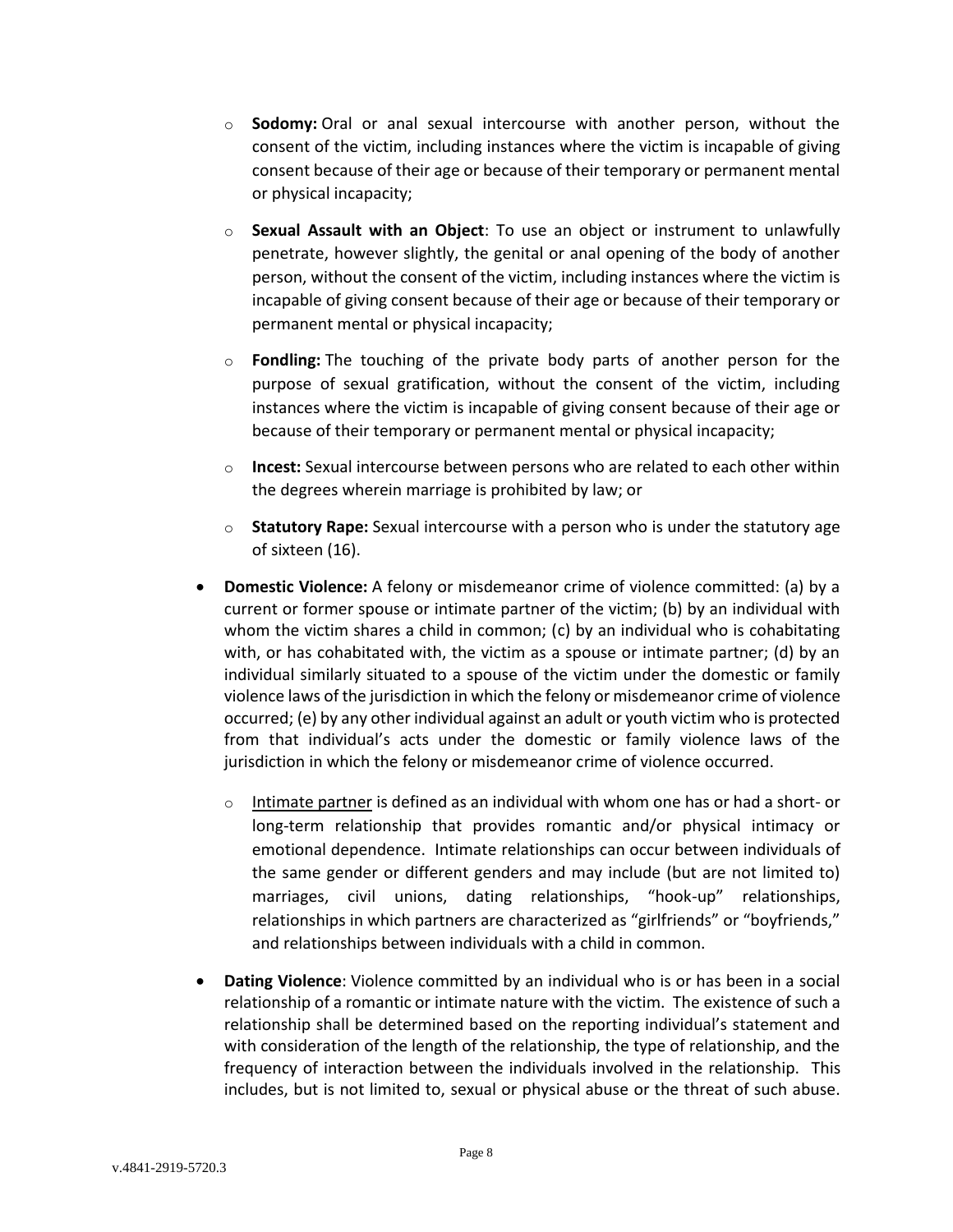Dating violence does not include acts covered under the definition of domestic violence.

## o **Examples of Dating Violence:**

- A boyfriend shoves his girlfriend into a wall upon seeing her talking to a male friend. This physical assault based in jealousy is a violation of the Intimate Partner Violence policy
- An ex-girlfriend shames her female partner, threatening to out her as a lesbian if she does not give the ex another chance. Psychological abuse is a form of Intimate Partner Violence.
- A graduate student refuses to wear a condom and forces his girlfriend to take hormonal birth control though it makes her ill, in order to prevent pregnancy.
- **Married employees are witnessed in the parking garage, with one** partner slapping and scratching the other in the midst of an argument.
- **Stalking**: Engaging in a course of conduct directed at a specific individual that would cause a reasonable person to: (a) fear for the individual's safety or the safety of others; or (b) suffer substantial emotional distress. For the purposes of the Stalking definition: Course of conduct means two or more acts, including acts in which the stalker directly, indirectly, or through third parties, by any action, method, device, or means, follows, monitors, observes, surveils, threatens, or communicates to or about an individual, or interferes with an individual's property. Substantial emotional distress means significant mental suffering or anguish that may, but does not necessarily, require medical or other professional treatment or counseling.
	- o **Example of Stalking:** A student repeatedly shows up at another student's oncampus residence, always notifying the front desk attendant that they are there to see the resident. Upon a call to the resident, the student informs residence hall staff that this visitor is uninvited and continuously attempts to see them, even so far as waiting for them outside of classes and showing up to their on-campus place of employment requesting that they go out on a date together.

## <span id="page-8-0"></span>**B. Non-Title IX Sexual Misconduct**

Non-Title IX Sexual Misconduct means forms of conduct based on sex prohibited by the University as set forth in this Section III (B) meeting the following requirements:

**Jurisdiction –** Non-Title IX Sexual Misconduct applies when the alleged sexual conduct**:**

 Occurs on University premises or other property owned or controlled by the University;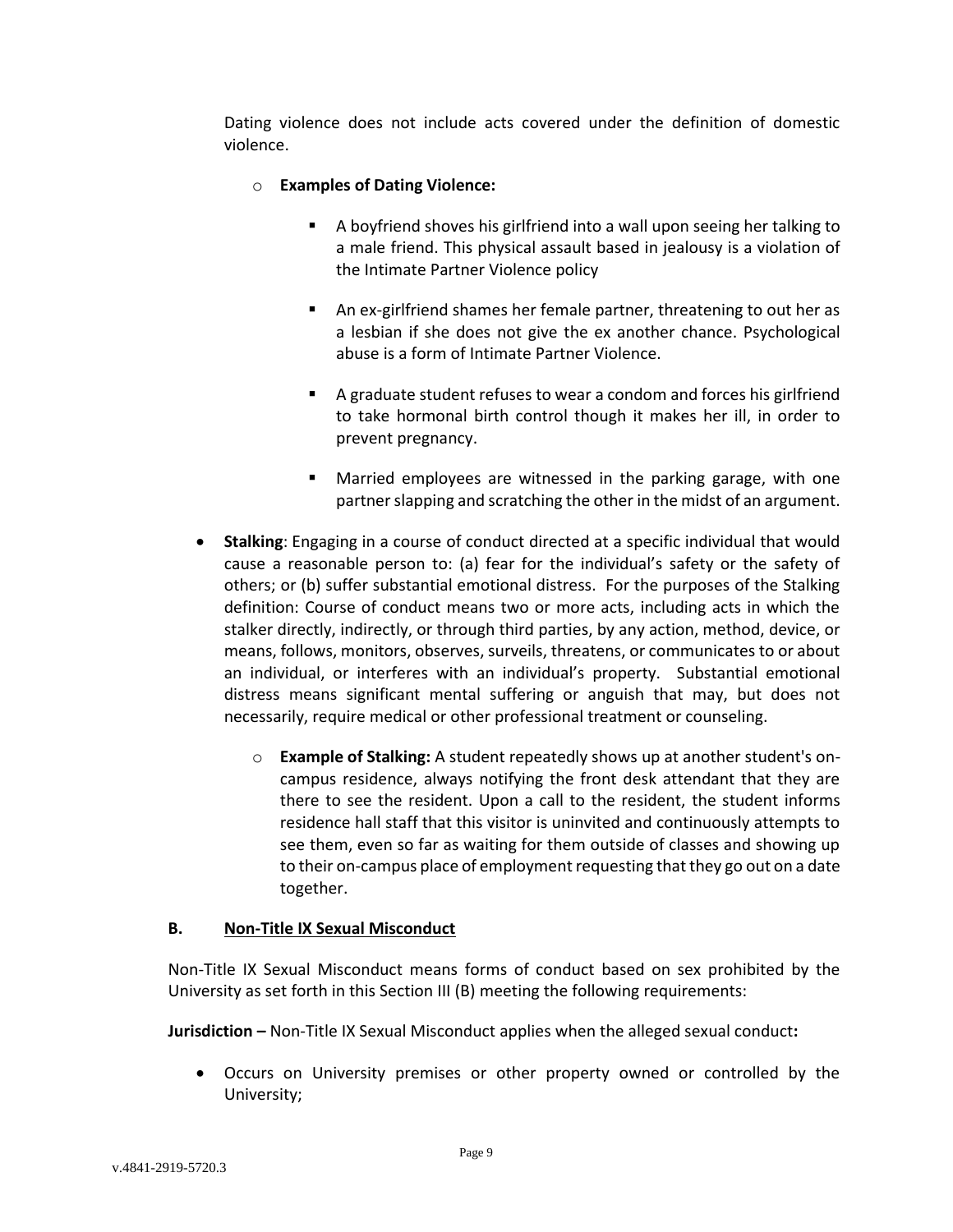- Occurs in the context of a University employment or education program or activity, regardless of location, including, but not limited to University-sponsored events and programs including study abroad, research, on-line and internship programs; or
- Occurs on premises or other property not owned or controlled by the University or outside the context of a University employment or education program or activity, where the impact of the conduct has the effect of interfering with a Community Member(s) equal access to the University's employment or educational programs and/or activities.

### **Non-Title IX Sexual Misconduct includes:**

- **Conduct Outside Title IX Jurisdiction:** conduct that would otherwise be prohibited under Section II (A) (e.g., Quid Pro Quo Sexual Harassment, Sexual Harassment, Sexual Assault, Domestic Violence, Dating Violence, and Stalking), but which must be dismissed under the Title IX Sexual Harassment Policy because they do not meet jurisdictional requirements.
- **Sexual Harassment:** defined as any unwelcome sexual advance, request for sexual favors, or other unwanted conduct of a sexual nature, whether verbal, non-verbal, graphic, physical, or otherwise, when:
	- $\circ$  Submission to or rejection of such conduct is either an explicit or implicit term or condition of an individual's employment, academic standing, evaluation of academic work or advancement in an academic program, or is used as the basis for University decisions affecting the individual (often referred to as "quid pro quo" or "this for that" harassment); or
	- $\circ$  Creates a hostile environment when the conduct has the purpose or effect of unreasonably interfering with an individual's learning, working, or living environment, or limiting or depriving an individual of the ability to participate in or benefit from the University's employment or educational programs and/or activities. Conduct must be sufficiently severe or pervasive to create an intimidating, threatening, abusive, humiliating, or sexually offensive learning, working, or living environment.3 A single incident of Prohibited Conduct can be sufficiently severe to support the existence of a hostile environment (for example, Sexual Assault or Sexual Exploitation).

 $\overline{a}$ 

<sup>3</sup> Title IX does not reach curriculum or in any way prohibit or abridge the use of particular textbooks or curricular materials. *See* 28 C.F.R. § 54.455; 34 C.F.R. § 106.42. Furthermore, OCR's 2001 *Guidance* stated that "Title IX is intended to protect students from sex discrimination, not to regulate content of speech... [T]he offensiveness of a particular expression as perceived by some students, standing alone, is not a legally sufficient basis to establish a sexually hostile environment under Title IX." Department of Education, Office for Civil Rights, *Revised Sexual Harassment Guidance* (2001) at 22. *See also* OCR Dear Colleague Letter on the First Amendment, July 28, 2003 (explaining that "OCR's regulations should not be interpreted in ways that would lead to the suppression of protected speech on public or private campuses.").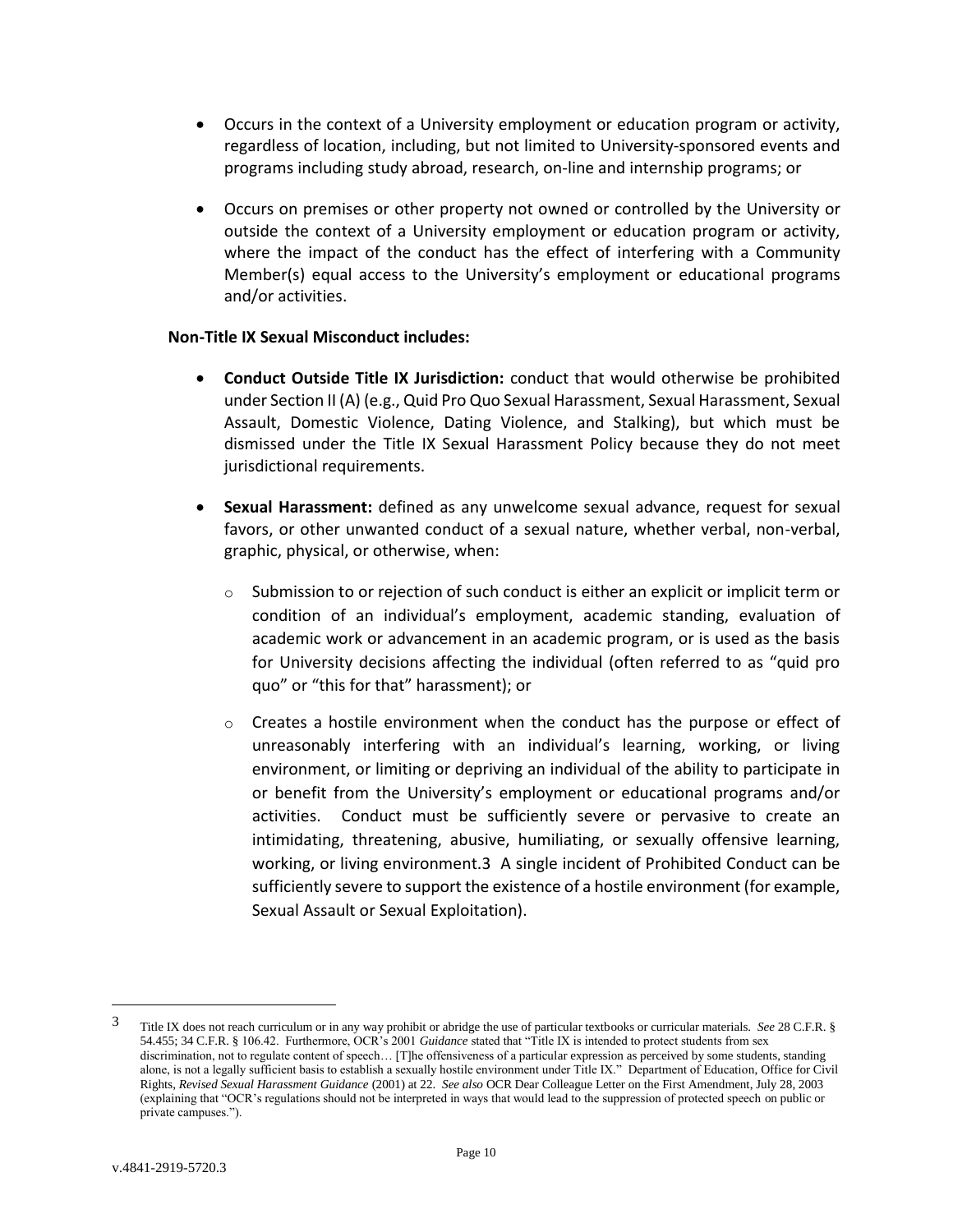- **Examples of conduct that may constitute Sexual Harassment include, but are not limited to:**
	- $\circ$  Unwelcome sexual advances, whether they involve physical touching or not;
	- $\circ$  Sexual innuendos, jokes, written or verbal references to sexual conduct, gossip regarding one's sex life, commenting on an individual's body, discussion or inquiry about an individual's sexual orientation, sexual activity, deficiencies, or prowess;
	- $\circ$  Displaying or circulating sexually suggestive objects, pictures, videos, or cartoons, including via electronic communications;
	- o Bullying or hazing based on sex or gender.
- **Sexual Exploitation:** occurs when a person takes non-consensual or abusive sexual advantage of another. Sexual exploitation includes the following activities:
	- $\circ$  Taking advantage of another person, or attempting to take advantage of another person, without that person's consent. The following activities are prohibited under this provision:
	- $\circ$  Voyeurism or Peeping: Intentionally watching, videotaping, or recording an individual who is undressing, completely or partially naked, or engaging in sexual activity. This includes allowing others to observe such conduct.
	- $\circ$  Sexual Exhibitionism: Engaging in sexually explicit activity in public spaces, including online.
	- o Displaying or distributing nude or sexually explicit images of another person without that person's consent.
	- o Writing or marking of graffiti on University property that is sexually graphic in nature.
	- $\circ$  Prostituting another person or soliciting a prostitute to campus, or a campus event, to engage in prostitution.
	- $\circ$  Knowingly exposing another person to a sexually transmitted infection or virus without that person's knowledge.
- **Stalking:** The repetitive and menacing pursuit, following, harassing and/or interfering with the peace and/or safety of another.
	- o **Example of Stalking:** A graduate student working as an on-campus tutor received flowers and gifts delivered to their office. After learning the gifts were from a student they recently tutored, the graduate student thanked the student and stated that it was not necessary and would appreciate if the gift deliveries stop. The student then started leaving notes of love and gratitude on the graduate assistant's car, both on-campus and at home.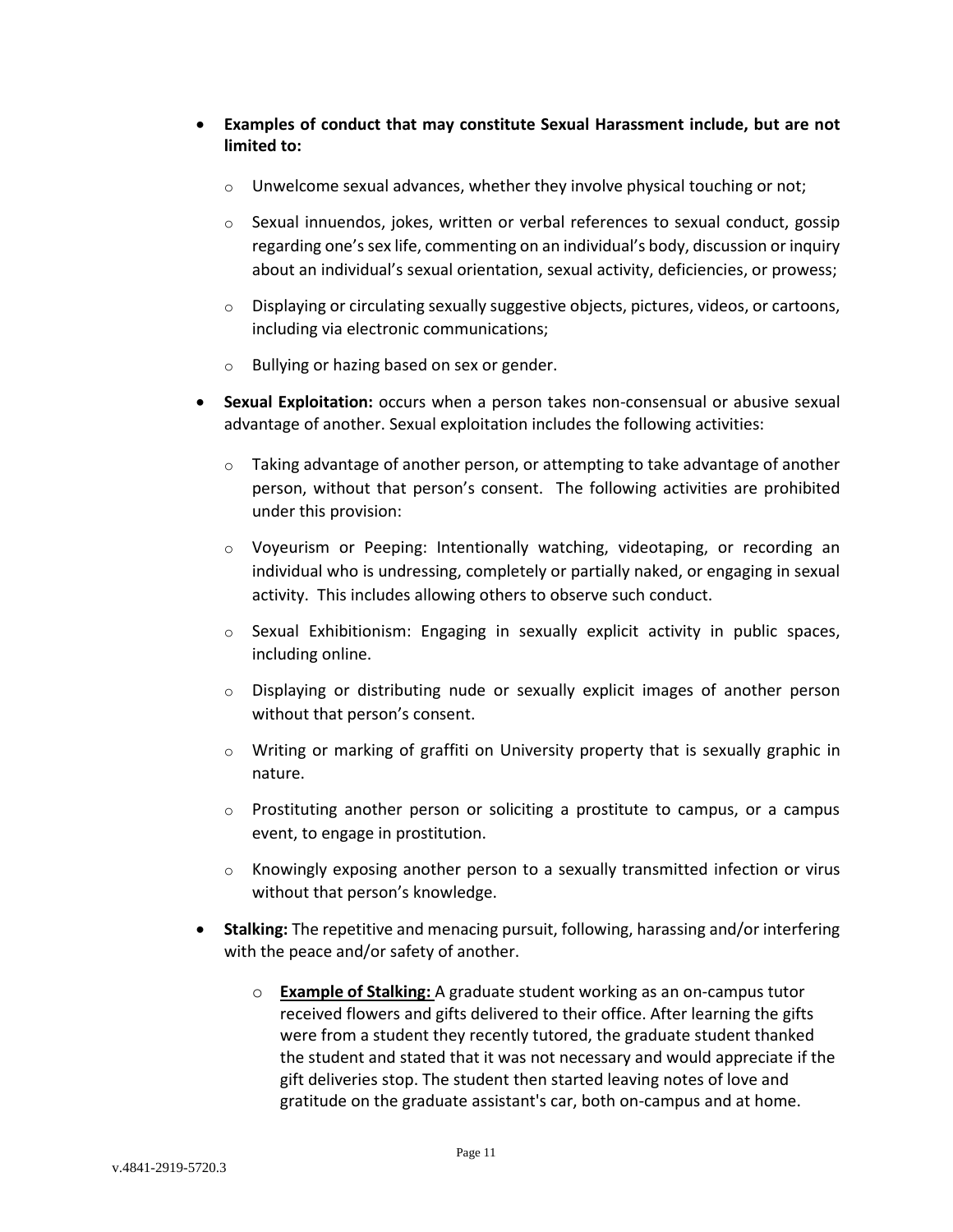Asked again to stop, the student stated by email: "You can ask me to stop, but I'm not giving up. We are meant to be together, and I'll do anything necessary to make you have the feelings for me that I have for you." When the tutor did not respond, the student emailed again, "You cannot escape me. I will track you to the ends of the earth. We are meant to be together".

- **Non-Consensual Sexual Contact:** any intentional sexual touching, however slight, with any object or body part, by a person upon another person that is without consent and/or by force. Sexual touching includes intentional contact with the breasts, groin, genitals, or mouth; touching another person with your breasts, groin, genitals, or mouth; making another touch you or themselves with any of these body parts; or any other bodily contact in a sexual manner.
- **Other Civil Rights Offenses:** In addition to the forms of sexual misconduct described above, the following behaviors are also prohibited as forms of discrimination when the act is based upon the complainant's actual or perceived membership in a protected class.
	- o Threatening or causing physical harm, extreme verbal abuse, or other conduct which threatens or endangers the health or safety of any person;
	- o Discrimination, defined as actions that deprive, limit or deny other members of the community of educational or employment access, benefits or opportunities;
	- o Intimidation, defined as implied threats or acts that cause an unreasonable fear of harm in another;
	- o Hazing, defined as acts likely to cause physical or psychological harm or social ostracism to any person within the university community, when related to the admission, initiation, pledging, joining, or any other group-affiliation activity (as defined further in the Hazing Policy);
	- o Bullying, defined as repeated and/or severe aggressive behavior likely to intimidate or intentionally hurt, control or diminish another person, physically or mentally that is not speech or conduct otherwise protected by the First Amendment.
- **Inducing Incapacitation:** providing alcohol or drugs to an individual, with or without the individual's knowledge, with the purpose or intent of taking advantage of that individual's impairment or intoxication in furtherance of any conduct prohibited under this Policy.
- **Aiding or Facilitating:** Aiding or facilitating Sexual Misconduct means promoting or encouraging the commission of any behavior prohibited under this Policy. Community Members are prohibited both from personally engaging in Sexual Misconduct, and also from engaging in conduct which assists or encourages another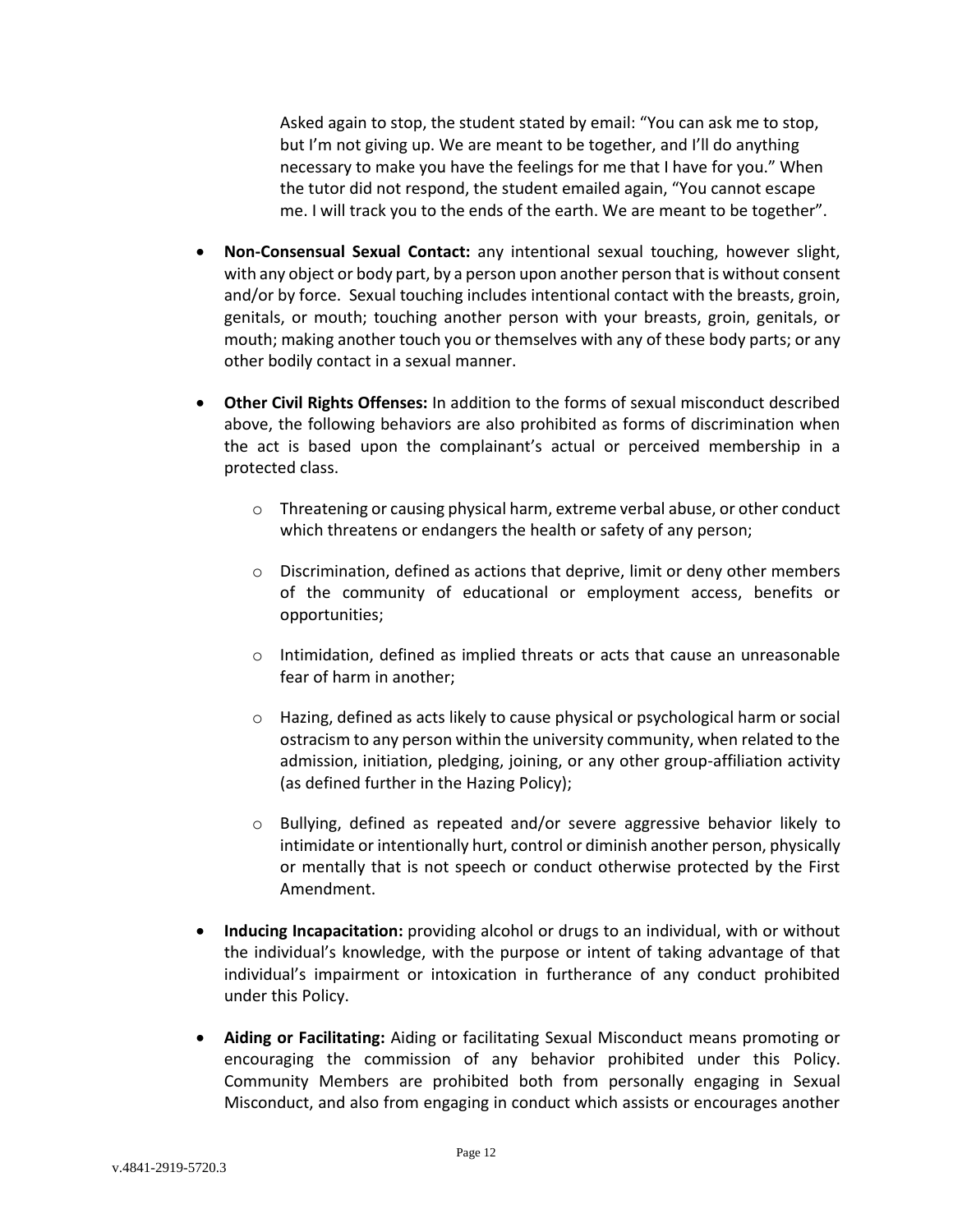person or persons to engage in such conduct (for example, acting as a lookout or inciting another to engage in prohibited conduct).

- **Attempted Violations:** The University will treat attempts to commit any of the conduct prohibited by this Policy as if those attempts had been completed.
- Conduct prohibited under any other University policies may fall within this section when a violation is motivated by the actual or perceived membership of the complainant's sex or gender.

## <span id="page-12-0"></span>**C. Retaliation**

Retaliating is seeking retribution against a Complainant, Respondent, or any individual for exercising their rights under this Policy or making a report or complaint, testifying, assisting, conducting, participating or refusing to participate in an investigation, hearing, or other proceeding under this Policy. Retaliation can be committed by any individual or group of individuals, not just those involved in a report or complaint.

Retaliation may include, but is not limited to, threats, coercion, verbal abuse, violence, and harassment, including knowingly making false statements about another person verbally or in writing. Retaliation will violate this Policy even where the underlying allegation(s) of Sexual Misconduct are dismissed or a finding of "no responsibility" has been made.

Complaints alleging retaliation under this Policy, including for the exercise of rights under this Policy, must be filed as a formal complaint in accordance with the procedures set forth in this Policy.

The University may take disciplinary action against an individual for making a materially false statement in bad faith in the course of an investigation, proceeding, or hearing under this Policy. However, the University will not conclude that a materially false statement was made in bad faith solely based on a determination regarding responsibility in connection with an adjudication under this Policy. Further, the exercise of rights guaranteed under law including the First, Fifth, and Sixth Amendments to the United States Constitution and will not constitute a violation of this Policy.

#### <span id="page-12-1"></span>**III. CONSENT**

Engaging in sexual activity of any type with another person without their Consent is prohibited. Consent is defined as a freely and affirmatively communicated willingness to participate in sexual activity, expressed either by words or clear, unambiguous actions. Individuals who choose to engage in sexual behavior should verbally communicate their intentions and Consent to engage in specific sexual activity as clearly as possible.

Consent may be withdrawn at any time. An individual who seeks to withdraw consent should communicate, through clear words or actions, a decision to cease the sexual activity. Once Consent is withdrawn, the sexual activity must cease immediately.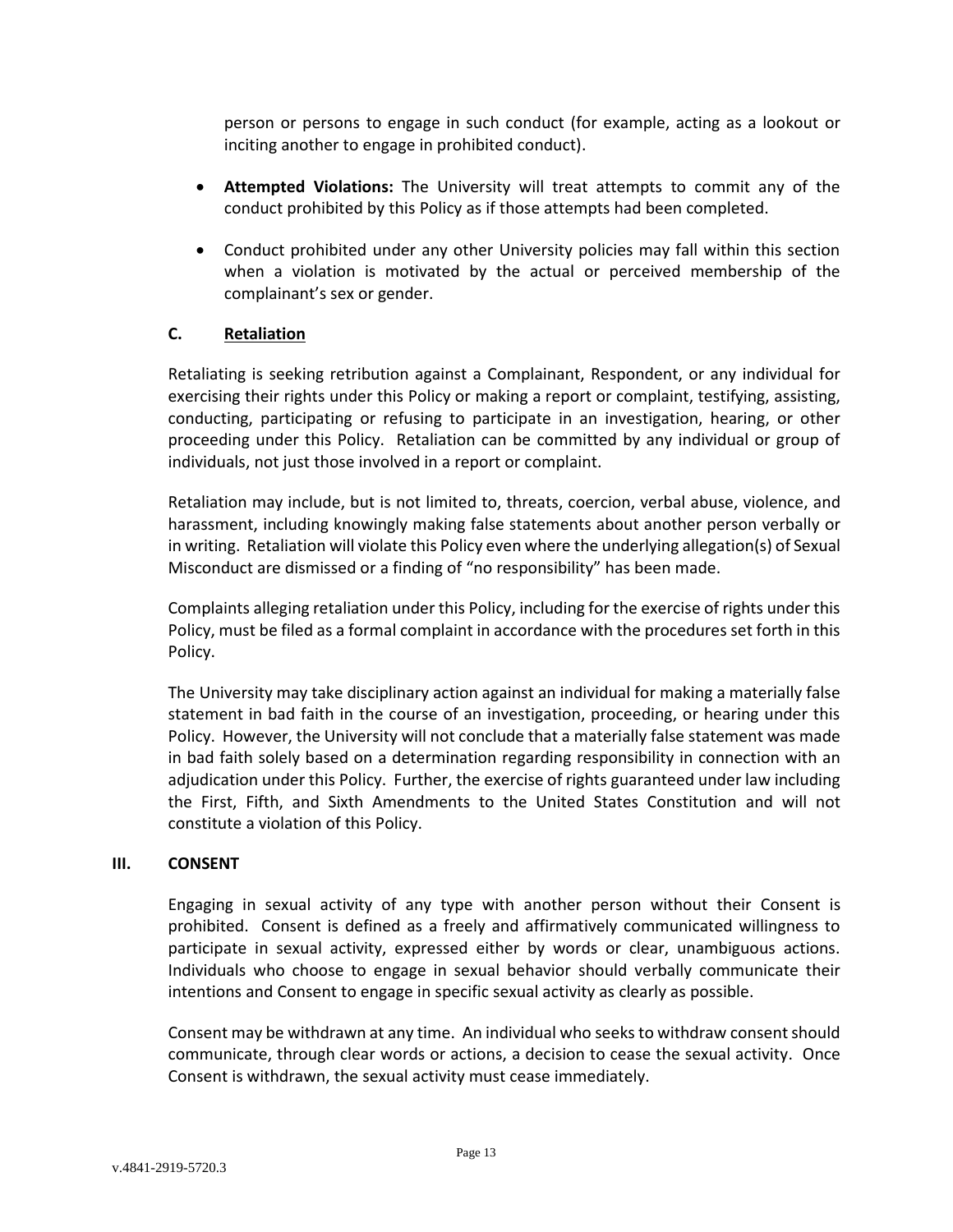Because individuals may experience the same interaction in different ways, it is the responsibility of each party to make certain that the other has consented before engaging in the activity. Lack of protest, lack of resistance, silence and/or passivity do not constitute Consent. Relying solely on non-verbal communication before or during sexual activity can lead to misunderstanding and may result in a violation of this Policy.

Consent to one form of sexual activity (such as kissing or fondling) or with one partner does not, by itself, constitute Consent to another form of sexual activity (such as intercourse) or with others. In addition, Consent to sexual activity on a prior occasion does not, by itself, constitute Consent to future sexual activity. In cases where the parties are or were engaged in a prior or ongoing consensual sexual relationship, the manner and nature of prior communications between the parties and the context of the relationship may have a bearing on evaluating the presence of Consent, but any sexual activity must still be mutually agreed upon.

Consent, even when given, is ineffective if given by a minor (in Massachusetts, those not yet sixteen (16) years of age), by individuals who are incapacitated, or when obtained by force, violence, threats, intimidation, or coercion.

## <span id="page-13-0"></span>**A. Incapacity**

A person who is incapacitated is unable, temporarily or permanently, to give consent because she or he lacks the ability to make informed, rational judgments about whether or not to engage in sexual activity as a result of mental or physical helplessness, sleep, unconsciousness, or lack of awareness that sexual activity is taking place (e.g., individual lacks capacity to understand the "who, what, when, where, why or how" of their sexual interaction). An individual who engages in sexual activity when the individual knows, or should know, that the other person is physically or mentally incapacitated has violated this policy.

Mental helplessness means a person who is incapable of appraising or controlling their own conduct. Physical helplessness means a person who is physically unable to communicate their willingness or unwillingness to engage in an act. A person may be incapacitated as a result of the voluntary or involuntary consumption of alcohol or other drugs, involuntary physical restraint, and/or due to a temporary or permanent physical or mental health condition.

A person is not necessarily incapacitated merely as a result of ingesting alcohol or other drugs. Incapacitation is an extreme form of intoxication. The impact of alcohol and other drugs varies from person to person. A person's level of intoxication can change rapidly, and incapacitation can be reached within a short period of time. Although every individual may manifest signs of incapacitation differently, typical signs include, but are not limited to, slurred or incomprehensible speech, unsteady gait, combativeness, emotional volatility, vomiting, outrageous or unusual behavior, and/or unconsciousness.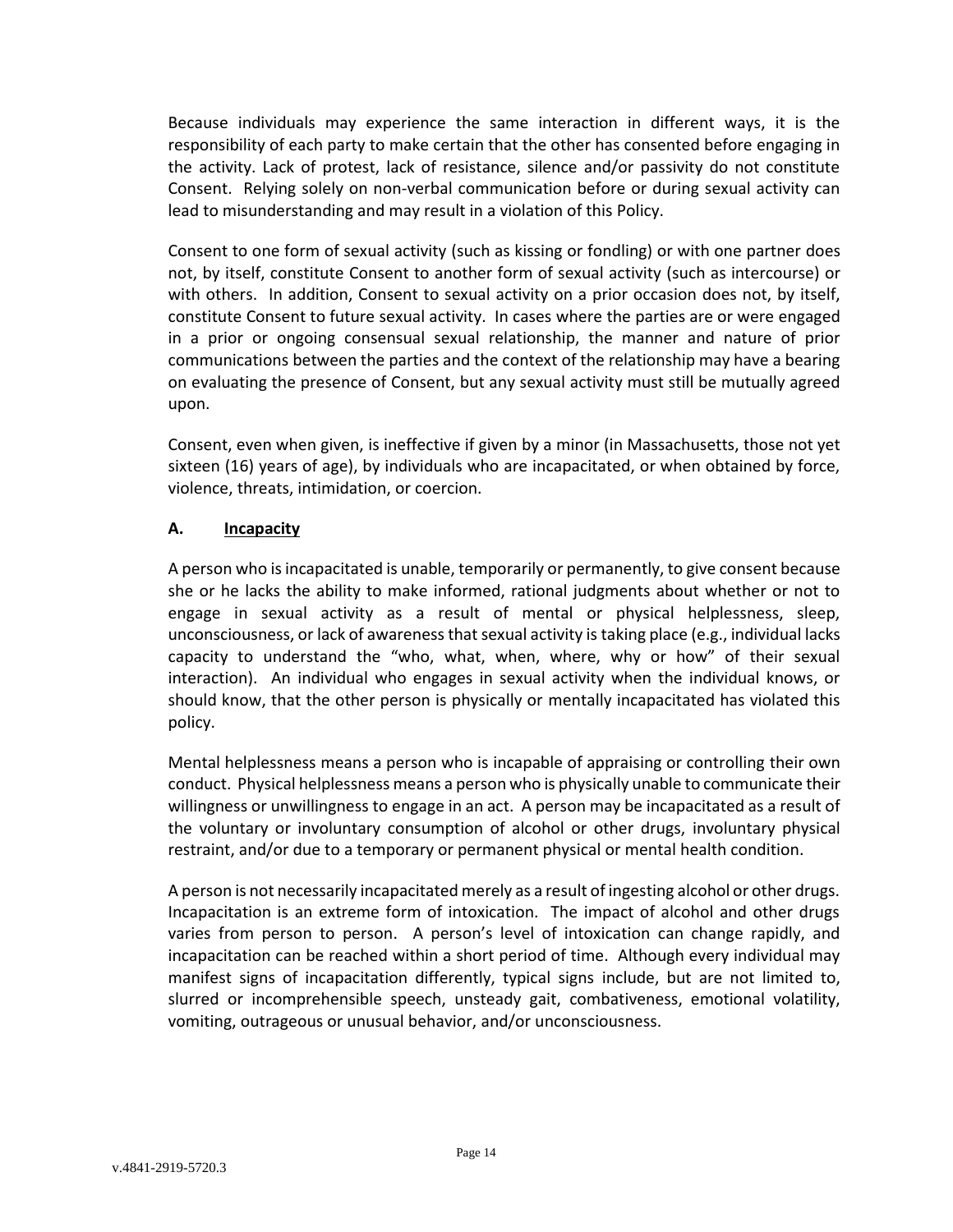## <span id="page-14-0"></span>**B. Consent Cannot Be Obtained by Force**

Consent cannot be obtained by Force. Force includes the use of physical violence, threats, intimidation, and/or coercion.4

**Physical violence** means that a person is exerting control over another person through the use of physical force. Examples of physical violence include hitting, punching, slapping, kicking, pushing, restraining, choking, and brandishing or using any weapon.

**Threats** are words or actions that would compel a reasonable person to engage in unwanted sexual activity. Examples include threats to harm a person physically, to reveal private information to harm a person's reputation or cause a person academic or economic harm.

**Intimidation** is an implied threat that menaces or causes reasonable fear in another person. A person's size, alone, does not constitute intimidation; however, a person's size may be used in a way that constitutes intimidation (e.g., blocking access to an exit).

**Coercion** is the use of an unreasonable amount of pressure to gain sexual access. Coercion is more than an effort to persuade, entice, or attract another person to have sex. When a person makes clear a decision not to participate in a particular sexual activity or a form of sexual activity, a decision to stop, or a decision not to go beyond a certain sexual interaction, continued pressure can be coercive. To constitute coercion, conduct must impair the other individual's freedom of will to participate in sexual activity.

In evaluating whether Consent existed, consideration will be given to the totality of the circumstances including, but not limited to, the extent to which the words or clear, unambiguous actions of the alleged victim affirmatively communicated their willingness to participate in sexual activity; whether a reasonable sober person in the position of the individual alleged to have engaged in the prohibited conduct would have known or should have known that the alleged victim was incapacitated; and whether the circumstances indicate that Consent to sexual activity did not exist.

# <span id="page-14-1"></span>**IV. REPORTING AND CONFIDENTIALITY**

The following information is provided to help Community Members make informed choices about where to turn if they or someone else is a victim of Sexual Misconduct. The University encourages victims to talk to someone about what happened so that they can get the care and support they may need, and so the University can take prompt action to respond to the issue.

 $\overline{a}$ 

<sup>&</sup>lt;sup>4</sup> The use of force in non-consensual sexual intercourse and contact-based incidents is not "worse" than the subjective experience of violation of someone who is a victim of sexual intercourse or sexual contact without consent. However, the use of physical force constitutes a stand-alone non-sexual offense as well, as it is our expectation that those who use physical force (restrict, battery, etc.) would face not just the sexual misconduct allegation, but allegations under the code for the additional assaultive behavior.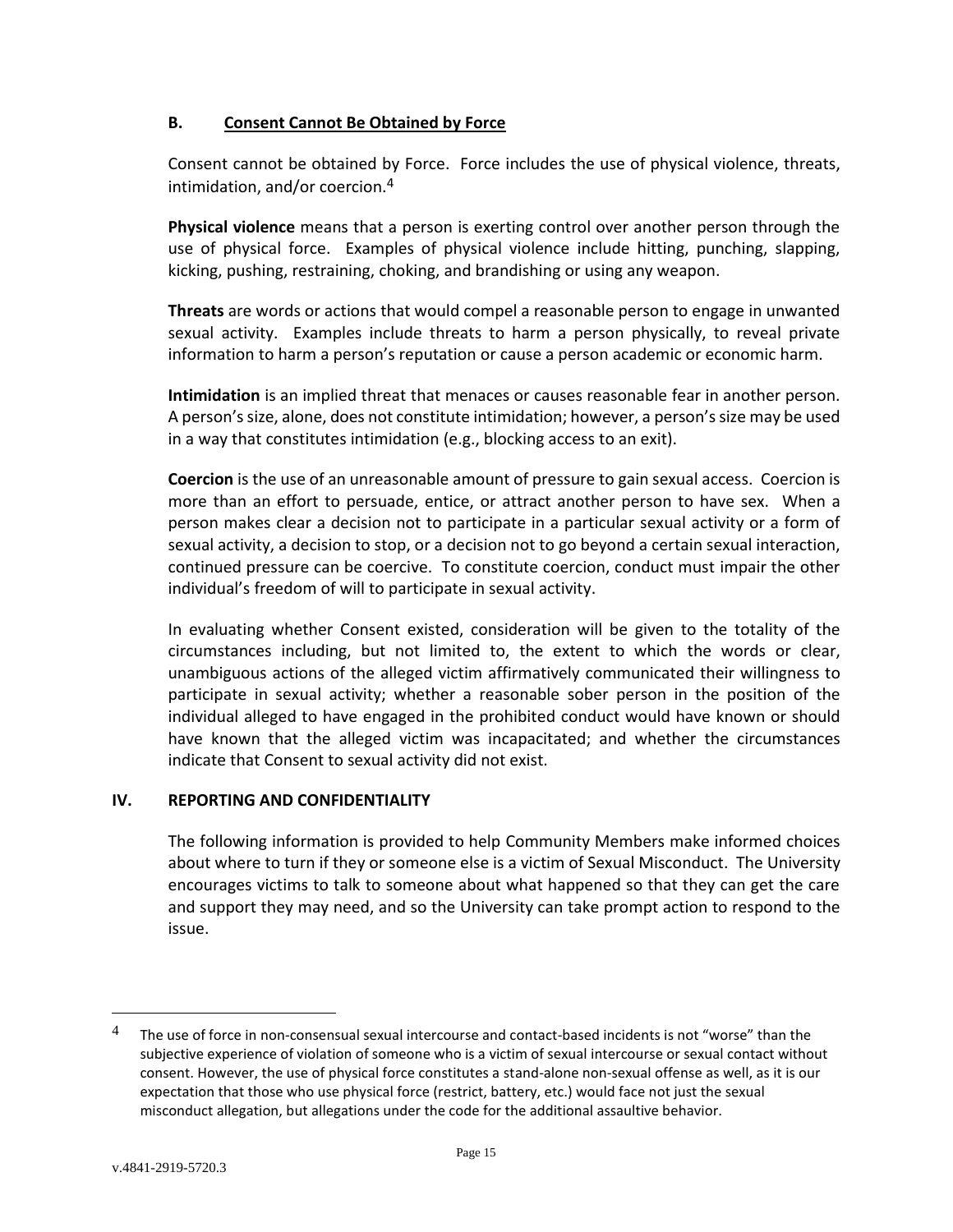The University is committed to protecting the privacy of all involved in the response to a report of Sexual Misconduct in accordance with applicable law, and will take steps to limit disclosure of related information only to those individuals who have a need to know in order to assess the report, provide supportive measures, and to take steps to eliminate conduct that violates this Policy, prevent its recurrence, and remedy its effects.

The privacy of Student education records will be protected in accordance with the Family Educational Rights and Privacy Act (FERPA). The privacy of an individual's medical and related records is generally protected by the Health Insurance Portability and Accountability Act (HIPAA), excepting health and treatment records protected by FERPA.

## <span id="page-15-0"></span>**A. Employee Confidentiality and Reporting Obligations**

It is important to understand that each Employee's obligations with respect to maintaining confidentiality and reporting disclosures concerning Sexual Misconduct will depend on whether the Employee is considered to be a "Confidential Employee." Only Confidential Employees are exempted from the requirement for employees to report information concerning incidents of Sexual Misconduct to the Coordinator.

All Employees including faculty, staff, administrators, and students employed as resident assistants, community desk workers, supervisors, graduate assistants and teaching assistants who are not identified as being a Confidential Employee as defined herein, are required to immediately report all information obtained, whether directly or indirectly, about incidents of Sexual Misconduct to the Coordinator including the names, if known, of the victim and all others involved in, or having knowledge of the incident.

Reporting allows the Coordinator to provide support services and information concerning reporting and resolution options and procedures to individuals who may have been subjected to Sexual Misconduct and to evaluate patterns, trends, and safety issues for the Community at-large.

**Confidential Employees:** A victim of Sexual Misconduct can seek assistance and support from a Confidential Employee without triggering a report of information concerning such conduct to the Coordinator or to the University that could reveal the victim's identity or that the victim disclosed the incident.

The University has designated individuals who are employed in positions that provide medical care, mental health services, and counseling, as well as employees providing such services under their supervision, as being Confidential Employees. A listing of confidential positions is included in section V(A) below.

The designation of Confidential Employee status extends to employees working in positions that provide administrative and/or related support to Confidential Employees in connection with their provision of confidential services. However, the designation extends only to information received or learned by such employees in the course of performing their job duties in support of the Confidential Employee(s).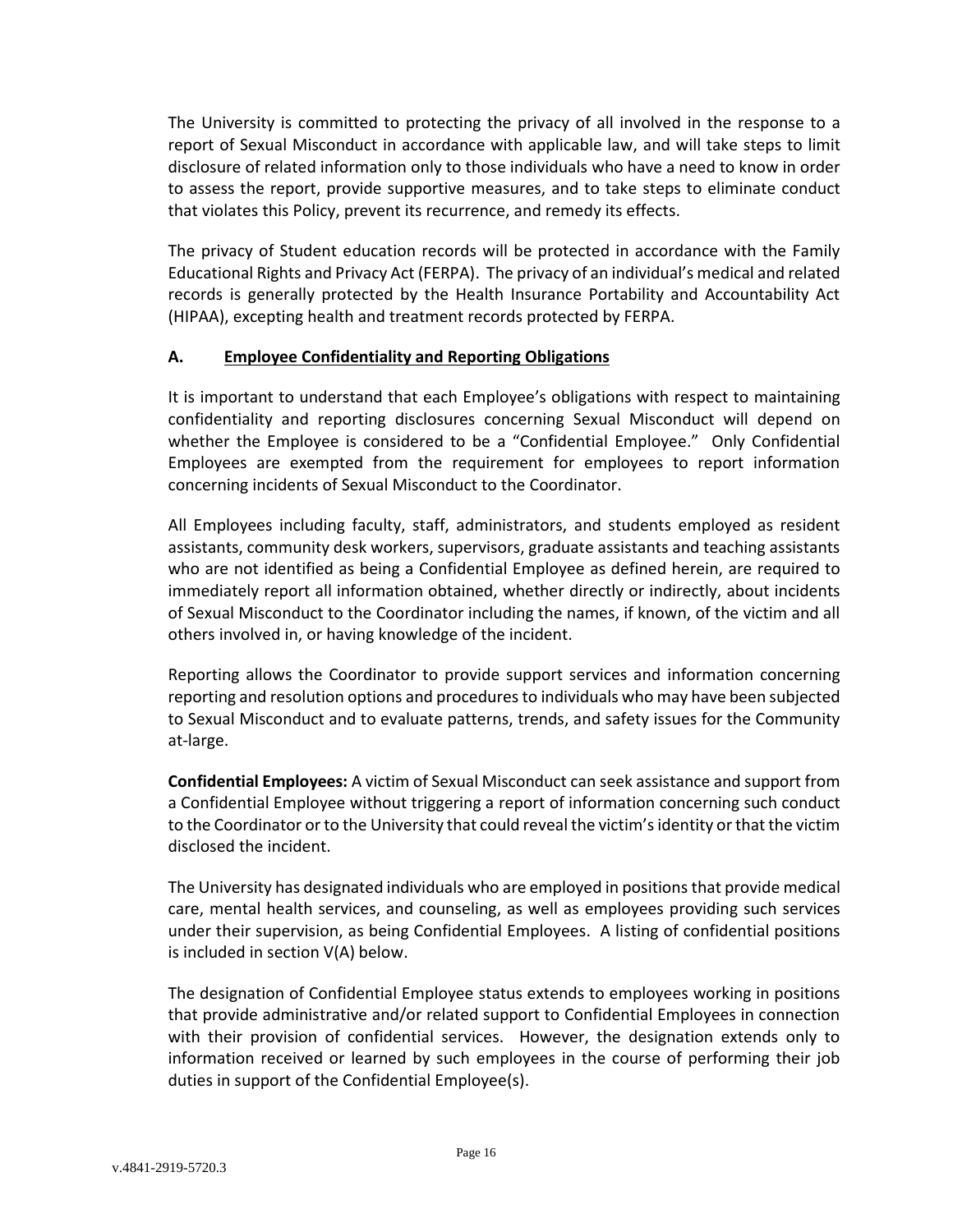Confidential Employees are instructed to inform individuals who may have been subjected to Sexual Misconduct of their right to make a report and to file a Complaint with the University, however, Confidential Employees are not required to disclose to the University any personal or other information that could reveal the identity of a victim of Sexual Misconduct who disclosed information to the Confidential Employee in connection with their provision of confidential services to the victim.

While Confidential Employees may maintain a victim's confidentiality with respect to the University, they may disclose personally identifiable information as required by law or a court order. For example, such information may be disclosed when: (i) the victim gives written consent for disclosure; (ii) there is an imminent threat of harm to the individual or others; or (iii) the information concerns conduct involving suspected abuse or neglect of a minor under the age of 18.

All Community members are required to immediately report any suspected abuse or neglect of a minor to the Coordinator who will contact appropriate agencies including law enforcement and the Massachusetts Department of Children and Families ("DCF"). Community Members may also report suspected abuse or neglect of a minor through DCF's Child-at-Risk Hotline at (800) 792-5200.

# <span id="page-16-0"></span>**V. CONFIDENTIAL AND NON-CONFIDENTIAL SUPPORT AND ASSISTANCE**

The University offers a wide range of resources to provide Community Members with care, support and guidance in response to incidents of Sexual Misconduct. The University strongly encourages community members who have been subjected to Sexual Misconduct to seek care and support from confidential and/or non-confidential resources available to them on or off campus.

## <span id="page-16-1"></span>**A. On-Campus Resources**

A listing of on-campus confidential and non-confidential resources, including contact information that can provide Community Members with emergency and ongoing medical treatment, counseling, support, victim advocacy services, and options for reporting incidents to the University and/or law enforcement is included at Appendix C.

## <span id="page-16-2"></span>**B. Off-Campus Resources**

Off-campus counselors, advocates, and health care providers will also generally maintain confidentiality and not share information with the University unless the victim authorizes the disclosure.

Information concerning some of the resources available in the Springfield community including hospitals, counseling, advocates, law enforcement agencies, and legal services is included in Appendix C.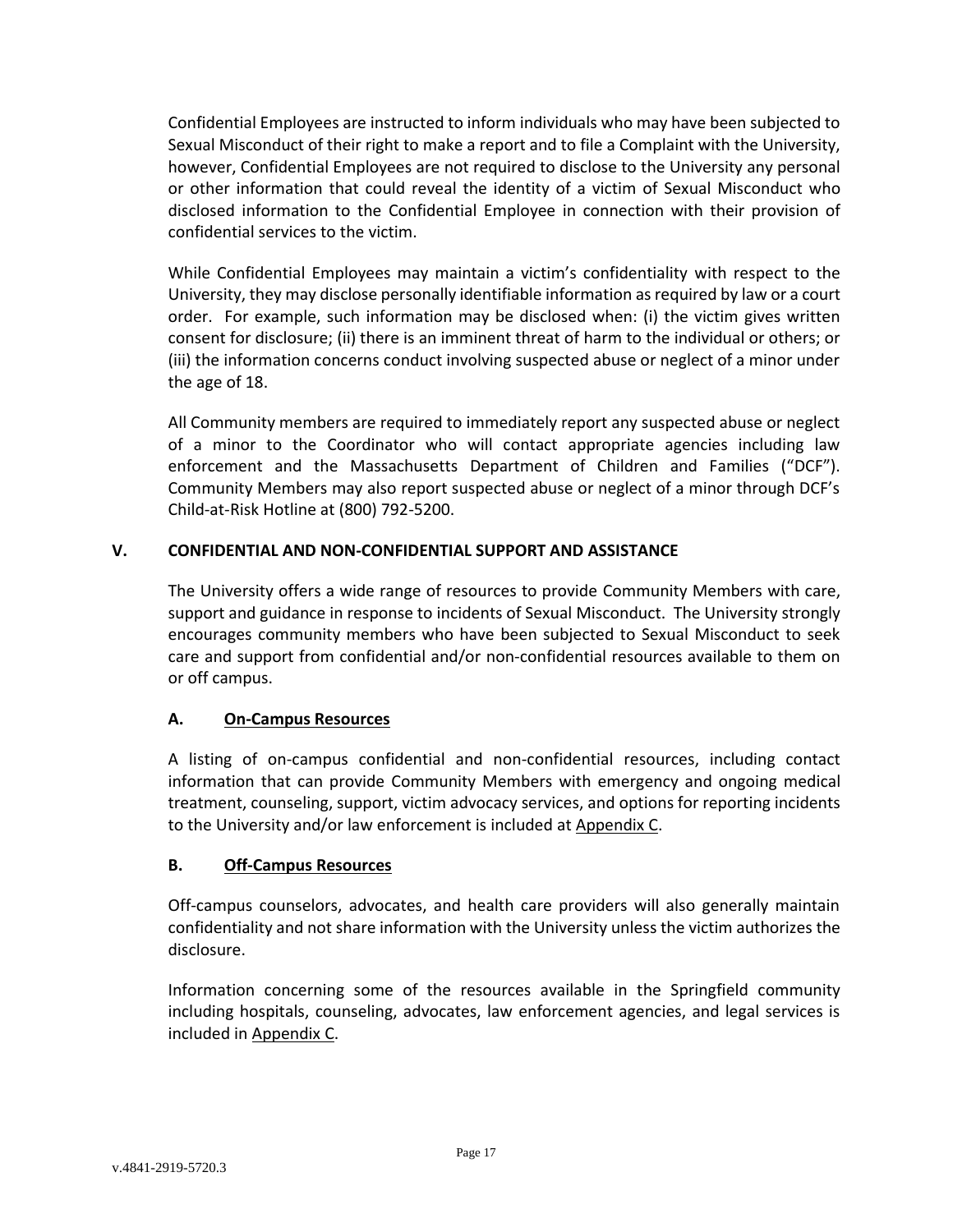#### <span id="page-17-0"></span>**VI. SUPPORTIVE MEASURES**

The University's Title IX/Sexual Misconduct Coordinator is responsible for the implementation of supportive measures and for coordinating with other University officials and departments to do so. Upon receipt of a report or formal complaint of a violation of this Policy, the University, through the Coordinator, will promptly contact the complainant, or if unknown attempt to identify the complainant, to discuss the availability of supportive measures.

Supportive measures are designed to restore or preserve equal access to the University's educational and employment programs or activities without unreasonably burdening the other party, including measures designed to protect the safety of all parties and the broader University community, or deter Sexual Misconduct. The approval and application of supportive measures will be determined by the specific circumstances of each case.

The Coordinator shall consider the complainant's wishes with respect to supportive measures, inform the complainant of the availability of supportive measures with or without the filing of a formal complaint, and explain to the complainant the process for filing a formal complaint. The University will also consider supportive measures, as appropriate and reasonably available, for the respondent and for third parties, taking into account the role of the third party and the nature of their relationship to the University.

Supportive measures may impose restrictions on a party; however, supportive measures will not impose an unreasonably burden to them. The University may provide supportive measures to the complainant or respondent, as appropriate, as reasonably available, and will do so without fee or charge, regardless of whether the complainant seeks formal disciplinary action.

Once supportive measures are approved, the parties and/or affected individuals will be notified in writing of the supportive measures. The University will keep supportive measures provided to a party confidential to the extent practicable.

For information and assistance in arranging supportive measures, individuals may contact the Coordinator or the Assistant Coordinator.

| <b>Dinah Moore</b>                                                    | <b>Peter Testori</b>                                |
|-----------------------------------------------------------------------|-----------------------------------------------------|
| Title IX/Sexual Misconduct Coordinator<br><b>Blake Student Center</b> | Assistant Title IX/Sexual Misconduct<br>Coordinator |
| 413-565-1415                                                          | <b>Elliott Hall</b>                                 |
| dmoore@baypath.edu                                                    | 413-565-1058                                        |
|                                                                       | ptestori@baypath.edu                                |
|                                                                       |                                                     |
|                                                                       |                                                     |

Examples of supportive measures include:

• Issuing mutual no-contact orders (i.e., an order directing one or both of the parties to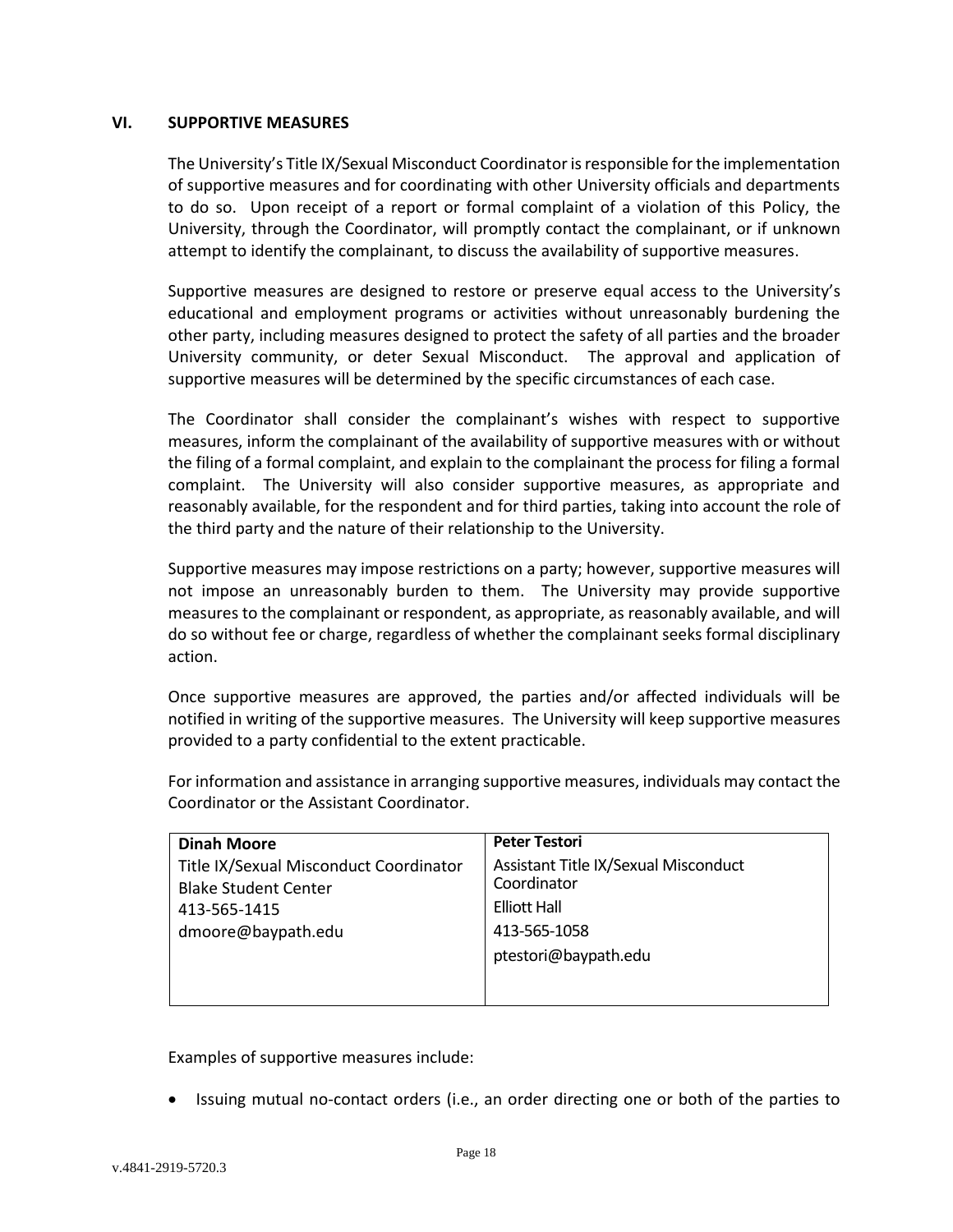refrain from contacting the other, directly or through proxies);

- Placing a non-student Employee on administrative leave from employment during the pendency of investigation and resolution proceedings.
- Arranging access to counseling services and assistance in setting up initial appointments for students, or providing contact information for available counseling services for employees;
- Assistance in seeking academic assistance or modifications;
- Assistance in modifying University housing arrangements;
- Assistance in modifying University employment arrangements, including changes in work schedules, job assignments, or work locations;
- Changing an Employee's phone number at work;
- Arranging a meeting with Police to discuss safety planning, the filing of a criminal complaint or request for a protective order;
- Arranging a leave of absence.

#### <span id="page-18-0"></span>**VII. REPORTING TITLE IX OR NON-TITLE IX SEXUAL MISCONDUCT**

The University strongly encourages anyone who experiences, witnesses, or becomes aware of Sexual Misconduct to report such conduct immediately. No Community Member may retaliate against an individual for reporting incidents of potential Sexual Misconduct.

The University provides multiple avenues for reporting. Individuals may choose to make a report to the University under this Policy, to law enforcement for potential criminal prosecution, to both, or neither. Complaints made to the University and law enforcement can be pursued simultaneously.

#### <span id="page-18-1"></span>**A. Filing a Complaint with Campus Public Safety**

A Complainant has the right to notify or decline to notify CPS concerning an incident of Sexual Misconduct. A Complainant who wishes to pursue criminal action in addition to, or instead of, making a report to the University is strongly encouraged to immediately notify CPS directly by contacting:

#### **Bay Path University Public Safety**

D'Amour Hall and 577 Longmeadow Street 413-565-1225 Public Safety Officers are available 24 hours a day, seven days a week.

## **Longmeadow Police Department**

34 Williams Street 413-567-4315

#### **Emergency – 911**

Police have the power to seek and execute search warrants, collect forensic evidence, make arrests, and assist in obtaining civil protective orders. Campus Public Safety and/or the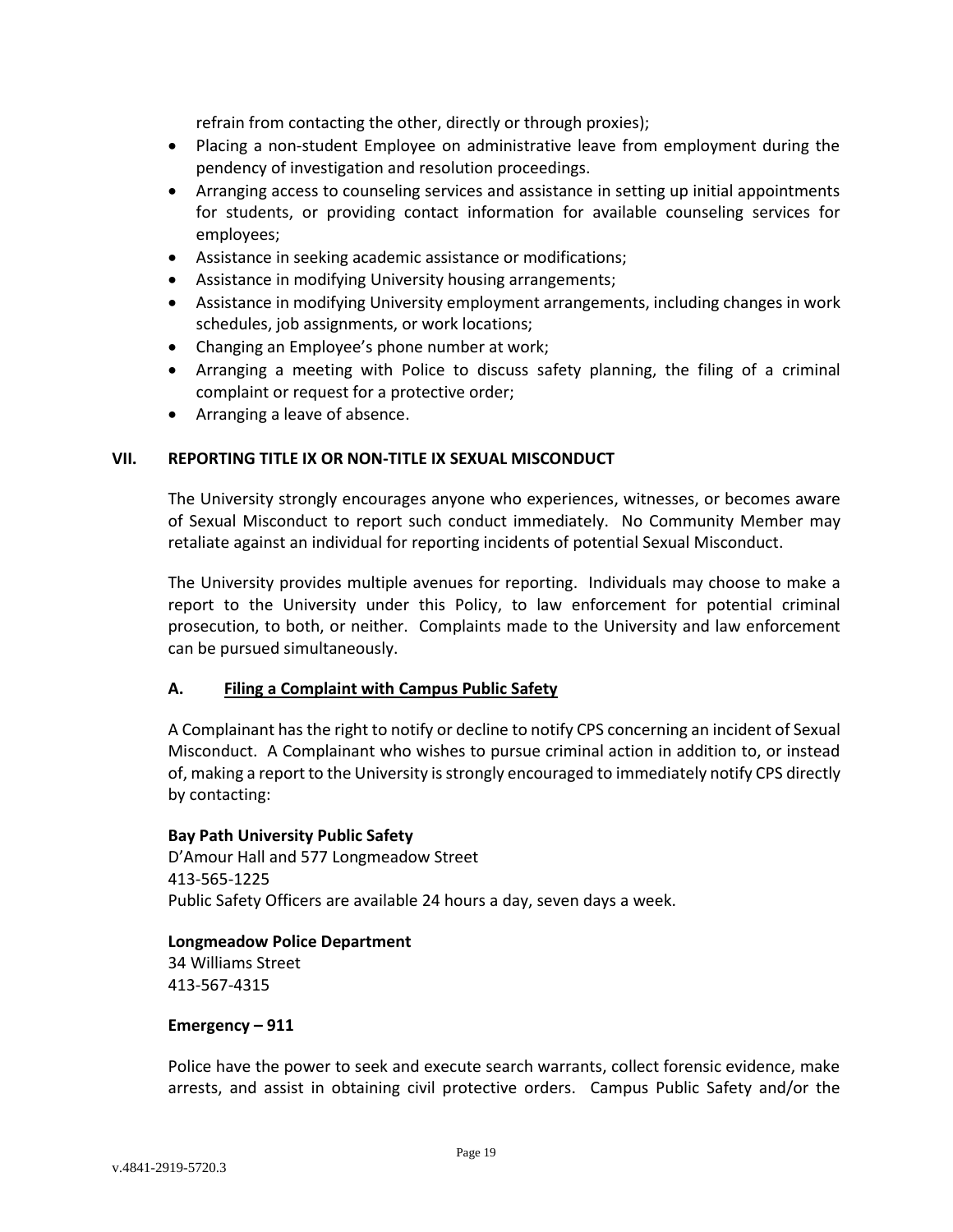Coordinator can provide support and arrange transportation for a Community Member who wishes to seek the assistance of off-campus law enforcement authorities concerning incidents of Sexual Misconduct. Under limited circumstances, posing a threat to health or safety of a Community Member, the University may independently notify law enforcement of the incident(s).

Individuals may inform law enforcement authorities about Sexual Misconduct and discuss the matter with a law enforcement officer without making a formal criminal complaint or a formal complaint to the University. Individuals who make a criminal complaint may also choose to pursue a formal complaint with the University simultaneously.

A criminal investigation into the matter will not preclude the University from conducting its investigation of a formal complaint. However, the University may temporarily delay its investigation while criminal investigators are gathering evidence. Although the investigations/ complaints may be conducted simultaneously, they will be independent of one another. The University may obtain and use reports and information developed in the course of a law enforcement investigation in the University's investigation and resolution of a Complaint of Sexual Misconduct.

Neither the results of a criminal investigation nor the decision of law enforcement to investigate or decline to investigate the matter is determinative of whether Sexual Misconduct, for the purposes of this Policy, has occurred.

# <span id="page-19-0"></span>**B. Reporting to the University**

The University strongly encourages anyone who has experienced, has knowledge of, or has witnessed Sexual Misconduct to make a report to the University. Making a report to the University does not require participation in any subsequent University proceedings, nor is a report required in order for an individual to receive support or remedial measures.

**Note:** All of the following, including employees of the identified offices and departments, are employees required to immediately report all information (obtained directly or indirectly) about incidents of Sexual Misconduct involving a Community Member to the Coordinator. They must also report information as required under the Clery Act.

**The University Title IX/Sexual Misconduct Coordinator and Assistant Coordinator** Reports and formal complaints can be submitted to the Coordinators 24 hours a day, seven days a week via email or during business hours (8:30 a.m. to 4:30 p.m. Monday through Friday) in person, via email or telephone (reports only). Reports and formal complaints may also be filed online using the reporting from https://my.baypath.edu/ICS/Sexual\_Misconduct/

| <b>Dinah Moore</b>                     | <b>Peter Testori</b>                       |
|----------------------------------------|--------------------------------------------|
| Title IX/Sexual Misconduct Coordinator | Assistant Title IX/Sexual Misconduct Coor. |
| <b>Blake Student Center</b>            | Elliott Hall 209                           |
| 413-565-1415                           | 413-565-1058                               |
| dmoore@baypath.edu                     | ptestori@baypath.edu                       |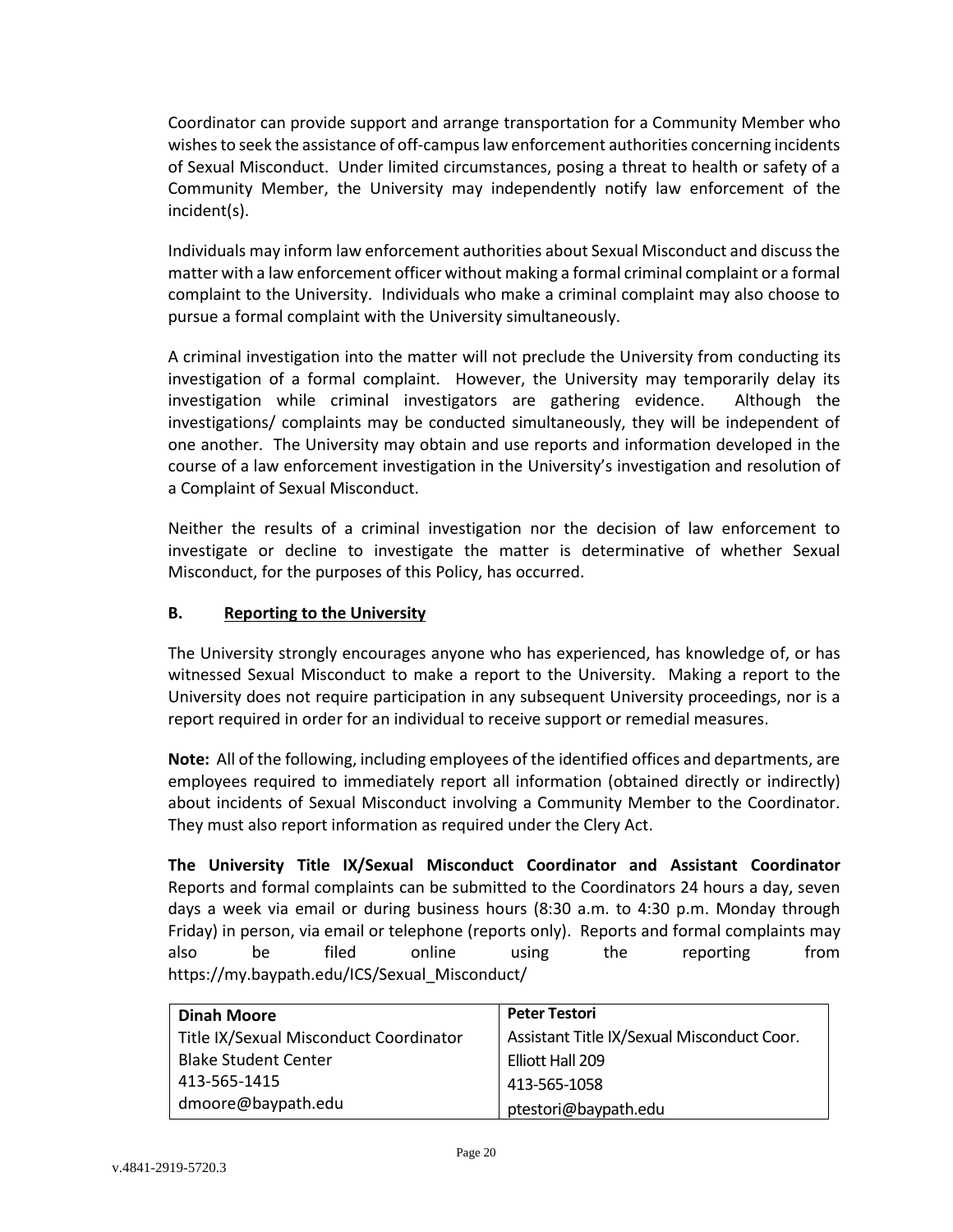### **Bay Path University Public Safety**

D'Amour Hall and 577 Longmeadow Street 413-565-1225 Public Safety Officers are available 24 hours a day, seven days a week.

### **Office of the Dean of Students**

Blake Student Center Office staff are available during business hours (8:30 a.m. to 4:30 p.m., Monday through Friday).

### **Human Resources**

Longmeadow Campus Human Resources staff are available during business hours (8:30 a.m. to 5:00 p.m., Monday through Friday).

### <span id="page-20-0"></span>**C. Anonymous Reporting Options**

Anonymous reports may be made in writing to the Coordinator via mail, at https://my.baypath.edu/ICS/Sexual\_Misconduct/ or by calling 413-565-6806.

### **A formal complaint cannot be made anonymously.**

Individuals who choose to file anonymous reports of Sexual Misconduct are advised that the University will conduct an inquiry into the report. However, the University's ability to conduct an effective inquiry and to take action concerning the report may be significantly limited. Anonymous reports may be used for Clery Act data collection purposes.

Employees cannot make anonymous reports concerning information (obtained directly or indirectly) about incidents of Sexual Misconduct involving a Community Member. Employees must report all such information to the Coordinator.

#### <span id="page-20-1"></span>**D. Informal Resolution Process**

Subject to the consent of the parties and the approval of the Coordinator, the University may permit a formal complaint to be resolved through informal resolution. Informal resolution is available for cases under this Policy except those involving allegations that an employee has subjected a student to conduct prohibited under this Policy.

The informal resolution process is a voluntary, mediation-based process designed to provide parties with an option to reach an agreement to resolve the complaint through mediation outside of the University's formal grievance processes under the Policy. The mediation will be facilitated by an individual selected by the University.

In order to use the informal resolution process, both parties must provide voluntary, written consent to the informal resolution process and must receive written notice disclosing: the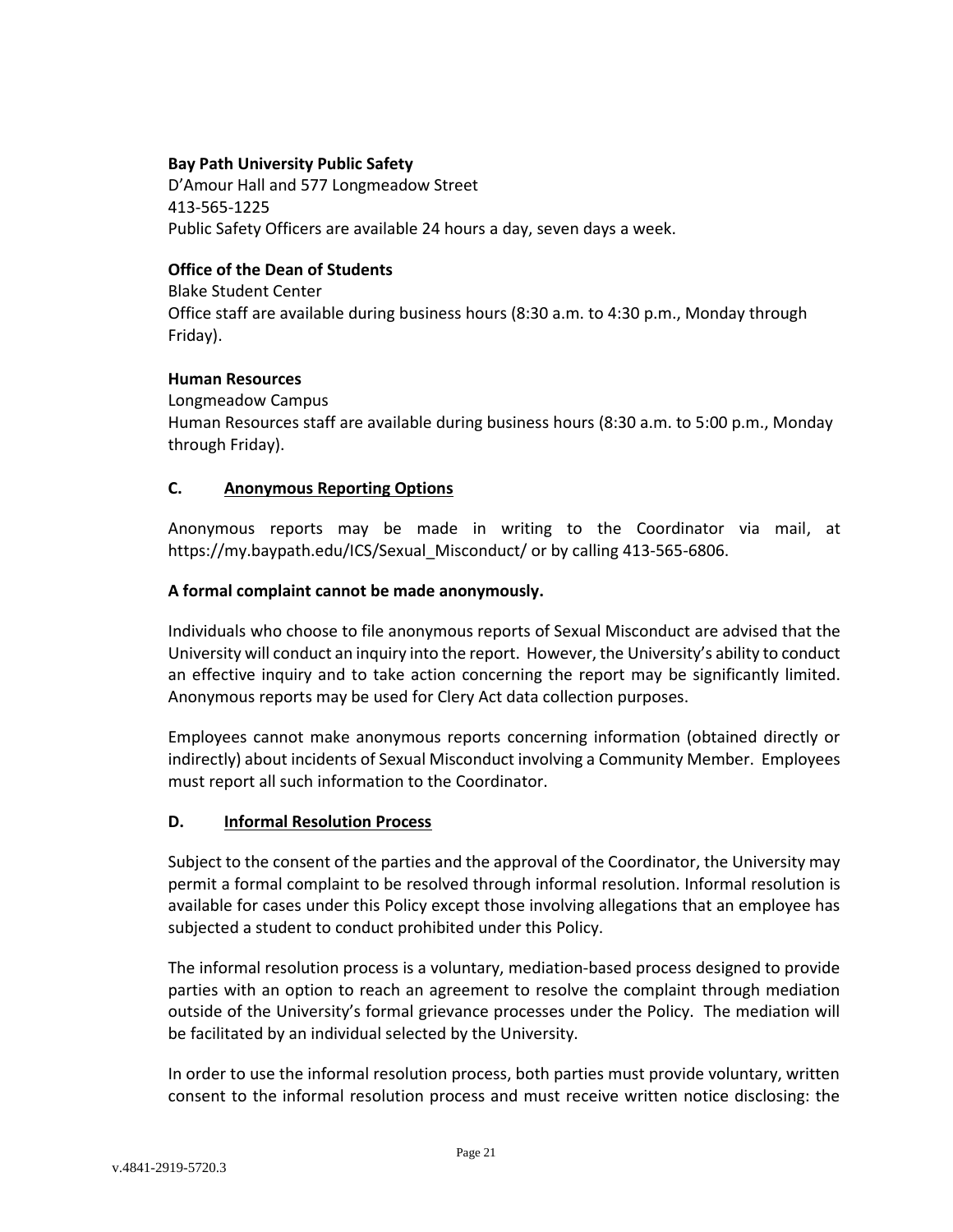allegations, the requirements of the informal resolution process (including the circumstances under which it precludes the parties from resuming a formal complaint arising from the same allegations), and any outcomes resulting from participating in the informal resolution process (including the records that will be maintained or could be shared). At any time prior to agreeing to a resolution, any party has the right to withdraw from the informal resolution process and resume the University Sexual Misconduct grievance process with respect to the formal complaint.

The University will not require as a condition of enrollment or continuing enrollment, or employment or continuing employment, or enjoyment of any other right, waiver of the right to an investigation and adjudication of formal complaints of University Sexual Misconduct. Similarly, the University will not require, encourage, or discourage the parties from participating in the informal resolution process. The University will not offer the informal resolution process unless a formal complaint is filed and the Coordinator approves the use of the process for the resolution of the complaint.

The parties may submit a request to the Coordinator for approval to use the informal resolution any time after the filing of a formal complaint up to 48 hours prior to the schedule start of an adjudicatory hearing under this Policy.

# <span id="page-21-0"></span>**E. Classroom Discussions and Public Awareness Events**

Classroom discussions and assignments as well as public awareness events such as "Take Back the Night," candlelight vigils, protests, survivor speak outs, film screenings, or other public forums in which incidents of Sexual Misconduct are disclosed shall not be considered to place the University on notice of an incident of Sexual Misconduct for purposes of triggering its obligation to investigate any particular incident(s).

# <span id="page-21-1"></span>**F. Clery Act Reporting**

Pursuant to the Clery Act, the University includes statistics about certain offenses in its daily crime log and annual security report and provides those statistics to the United States Department of Education, but does so in a manner that does not include any personally identifying information about persons involved in an incident. If a report of Sexual Misconduct discloses a serious and continuing threat to the University community, where timely notice must be given to protect the health or safety of the community, the University is required to issue a timely notification to the community under the Clery Act. The timely warning will not provide any personally identifying information about the victim.

# <span id="page-21-2"></span>**G. Limited Immunity for Conduct Violations**

The University considers the reporting and resolution of Sexual Misconduct violations to be of paramount importance. The University does not condone underage drinking or the use of drugs; however, the University may extend limited immunity from disciplinary actions for violations of University rules (e.g. student violation of rules concerning alcohol, consensual sexual activity, and other infractions) to victims, witnesses, and other individuals who in good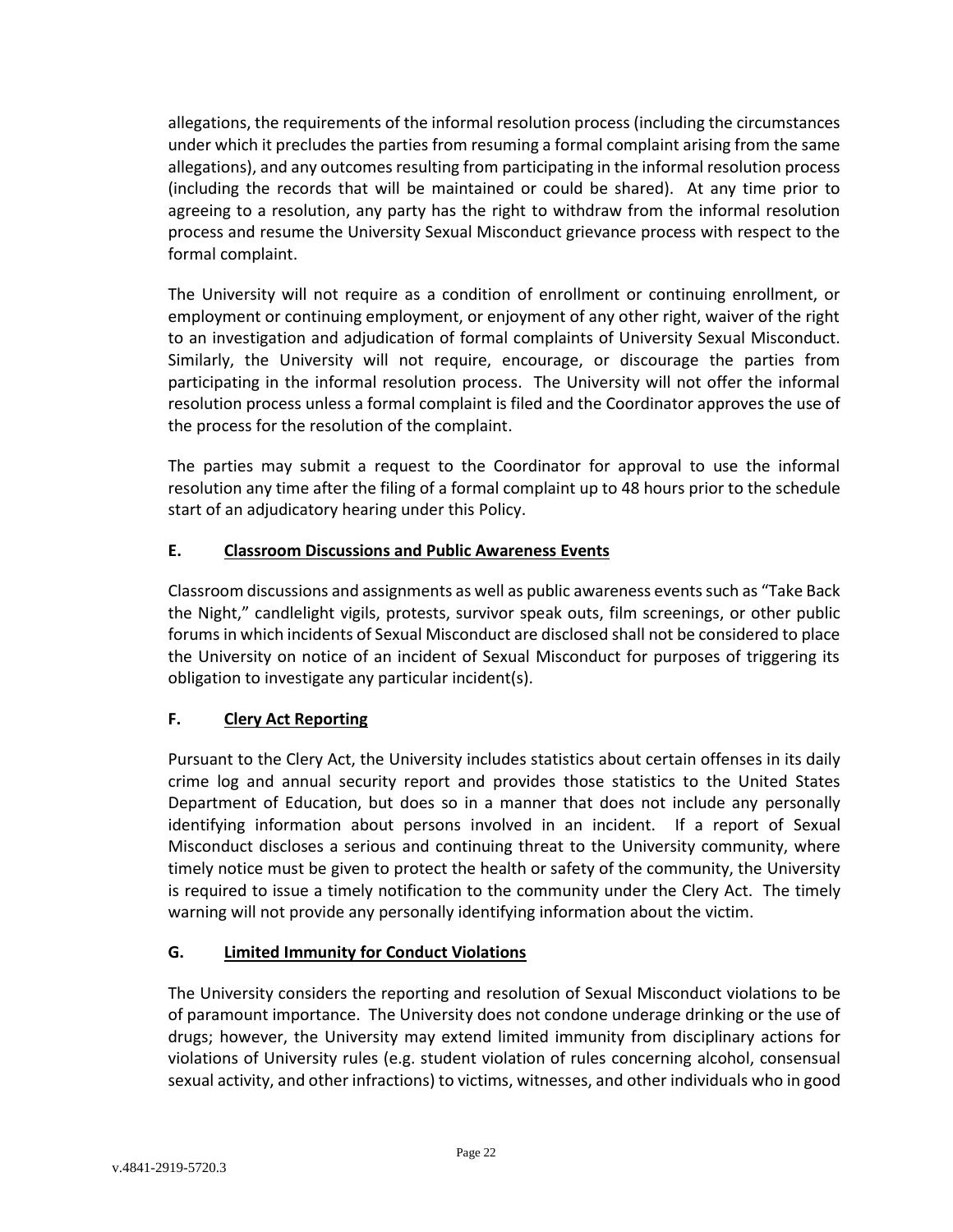faith, provide information to the University in connection with the investigation or resolution of a report of alleged Sexual Misconduct.

### <span id="page-22-0"></span>**VIII. PROCEDURES FOR RESPONDING TO TITLE IX SEXUAL MISCONDUCT**

These procedures outline the steps the University will take upon receiving a report or formal complaint of alleged Title IX Sexual Misconduct.

In order to protect the safety of the campus community, the Coordinator may review reports of alleged violations of this Policy even when a formal complaint has not been filed or has been withdrawn to determine if an investigation may be warranted. In such cases, the Coordinator may determine to file a formal complaint and proceed with an investigation even if a complainant has requested that the University take no action on the matter.

In making a determination to file a formal complaint, the Coordinator will consider the complainant's request, the University's obligations to address sexual misconduct, safety concerns, the interests of others involved, and the interests of the University community.

## <span id="page-22-1"></span>**A. Supportive Measures**

As described in Section VI, above, the Coordinator is responsible for the implementation of supportive measures and for coordinating with other University officials and departments to do so. Upon receipt of a report or formal complaint of a violation of this Policy, the University, through the Coordinator, will promptly contact the complainant, or if unknown attempt to identify the complainant, to discuss the availability of supportive measures.

The Coordinator will also discuss the availability of supportive measures with the Respondent, as appropriate, with third parties taking into account the role of the third party and the nature of their relationship to the University.

## <span id="page-22-2"></span>**B. Emergency Removal / Administrative Leave**

In connection with this Policy, whether or not a grievance process is underway, the University may summarily remove a student from an educational programs and/or activities on an emergency basis, after undertaking an individualized safety and risk analysis, and upon the determination that the individual poses an immediate threat to the physical health or safety of any student or other individual (including themselves, the respondent, the complainant, or any other individual). In these situations, the University will provide the individual with notice and an opportunity to challenge the decision immediately following removal.

The University may place an employee who is named as a Respondent in a formal complaint under this Policy on administrative leave for all or any part of the investigation and resolution proceedings. However, leave will be administered in a manner that will allow the employee an equal opportunity to participate in the proceedings.

## <span id="page-22-3"></span>**C. Initial Assessment and Determination of Covered Conduct**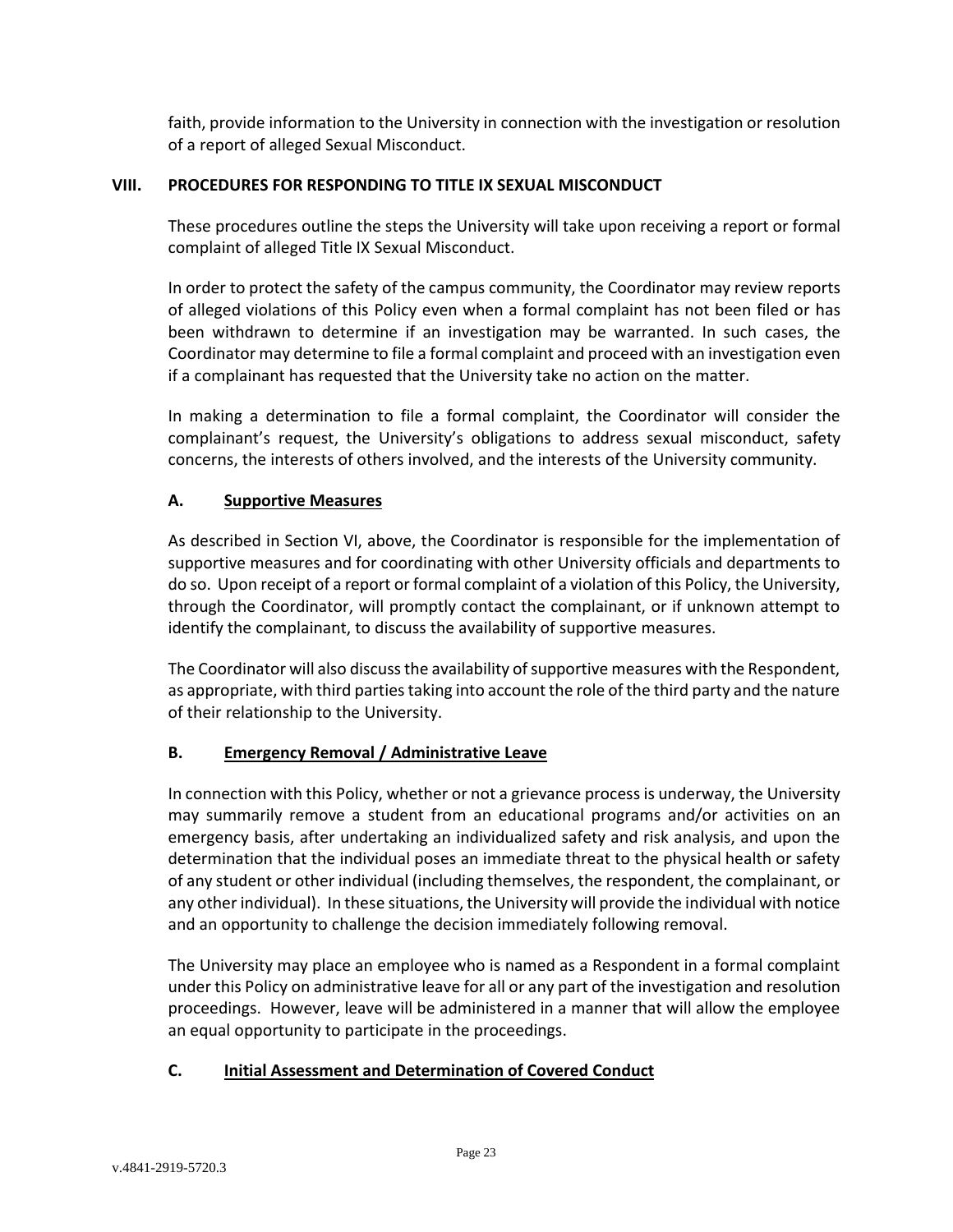Where the complainant is known or identified, the Coordinator will arrange a meeting to discuss the report or formal complaint with the complainant and the procedures and actions available under this Policy to resolve the complaint.

The actions of the Coordinator in conducting the initial assessment will include, but are not limited to, the following:

- Inform complainant about how to access a copy of the Sexual Misconduct Policy.
- Provide complainant with information about confidential and non-confidential medical, wellness, and support resources on-campus and off-campus.
- Explain the importance of obtaining and preserving forensic and other evidence, and their right to contact law enforcement, or to decline to contact law enforcement, and/or to seek a protective order.
- Inform complainant of the prohibition of retaliation against individuals who make a report or formal complaint, or who participate in the grievance and resolution procedures under this Policy.
- Assess the nature and circumstances of the report and determine if the reported conduct demonstrates a threat to the health or safety of the University community that may warrant issuance of a timely warning or entry of the report in the daily crime log.
- Make a determination as to whether the conduct reported would, if substantiated, constitute conduct prohibited under this Policy.
- If the Coordinator determines that the conduct reported would, if substantiated, constitute conduct prohibited under this Policy, the complaint may move forward. If not, the complaint will be dismissed. If applicable, the complaint may be referred for action under other applicable University policies.
- If a formal complaint has not been made, the Coordinator will discuss the process for making a formal complaint with the complainant and the procedures and actions available under this Policy to resolve the complaint.
- Discuss any concerns or barriers to complainant's participation in any investigation or resolution procedures under this Policy and explain the University's policies concerning retaliation, privacy and confidentiality with respect to such procedures.
- Discuss the Complainant's preferred resolution for the complaint.
- If the complainant does not file a formal complaint or chooses not to go forward with a formal complaint, the Coordinator may review the matter to determine whether to file a formal complaint and proceed with an investigation even if complainant has requested that the University take no action.

# <span id="page-23-0"></span>**D. Investigation & Adjudication Background**

The University is committed to providing a prompt, fair, and impartial investigation and adjudication of all formal complaints alleging violations of this Policy. During the grievance process, both parties (complainant and respondent) will have equal rights to participate.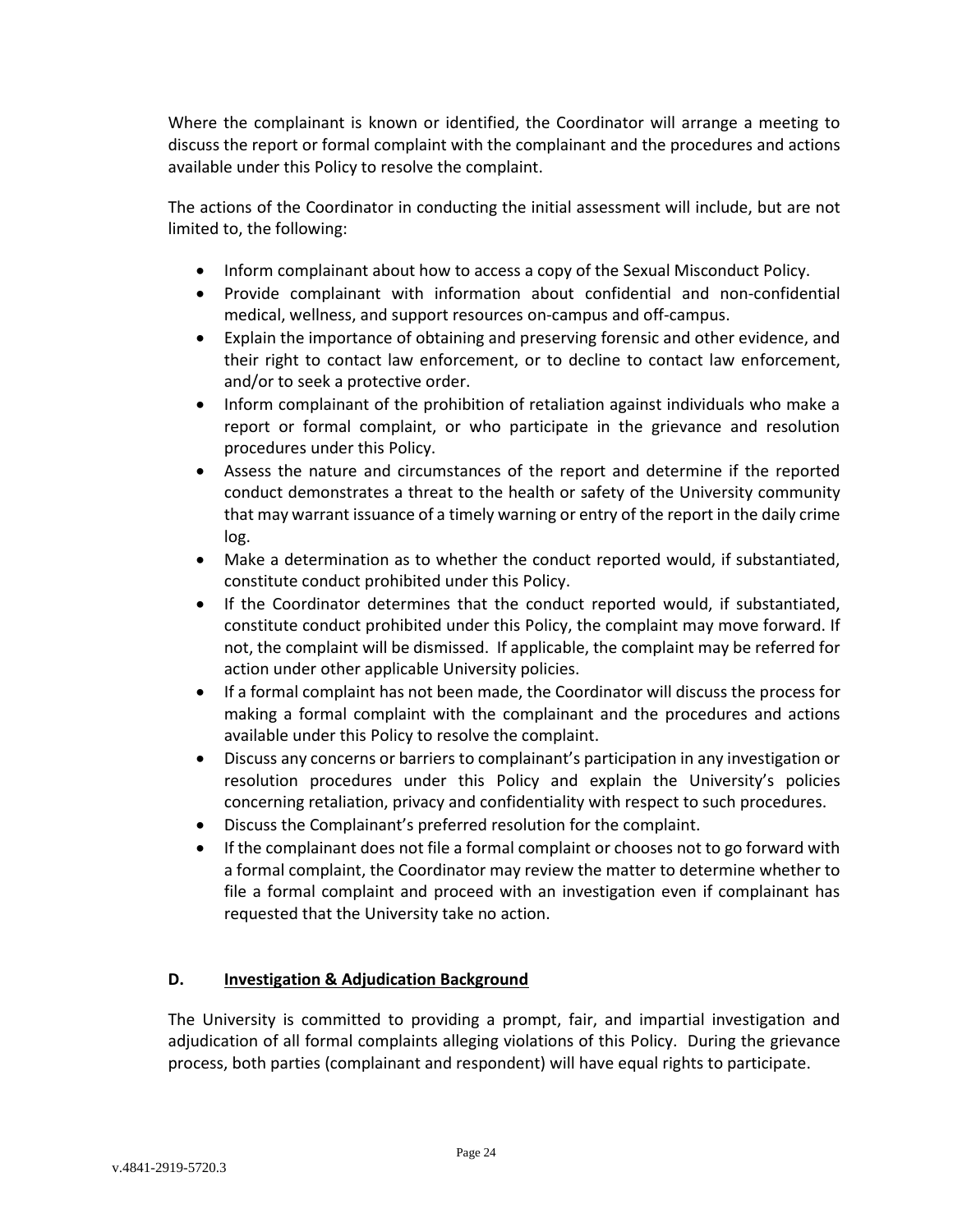The Coordinator is responsible for overseeing the investigation and resolution of formal complaints, and will be the primary point of contact for complainant and respondents(s) throughout the grievance process. This process will result in the resolution of formal complaints through investigation, adjudication, or dismissal.

**Presumption of Good Faith Reporting:** The University presumes that reports of prohibited conduct are made in good faith. A finding that the alleged behavior does not constitute a violation of this Policy or that there is insufficient evidence to establish that the alleged conduct occurred as reported does not mean that the report was made in bad faith.

**Presumption of Non-Responsibility:** The respondent is presumed to be not responsible for the alleged conduct unless and until a determination, regarding responsibility is made at the conclusion of the grievance process**.**

**Notices and Communications:** Unless the Coordinator gives written direction otherwise, all notices and other communications made by the University in connection with these procedures shall be deemed to have been delivered to a participant (Complainant, Respondent, witness, etc.) when sent electronically to the participant's University issued email account.

**Time Period:** The University will endeavor to complete the investigation and adjudication of formal complaints within ninety (90) business days from the date of the investigators' first interview of the complainant. Timeframes for all phases of the grievance process, including the investigation, the hearing, and any related appeals, apply equally to both parties.

There may be circumstances that require the extension of time frames for good cause. The Coordinator may extend time frames to ensure the integrity and completeness of the investigation or adjudication, comply with a request by external law enforcement, accommodate the absence of a party, adviser, or witness, or for other legitimate reasons, including the complexity of the investigation and the severity and extent of the alleged misconduct. The University will notify the parties in writing of any extension of the time frames for good cause, and the reason for the extension.

**Standard of Evidence:** All determinations concerning responsibility for violations of the Sexual Misconduct Policy will be made using a preponderance of the evidence standard. Preponderance of the evidence means that, based on the evidence, it is more likely than not that the Respondent engaged in prohibited conduct as defined in the Sexual Misconduct Policy.

**Cooperation:** All Community Members involved in the investigation and resolution of Complaints are expected to cooperate with the Coordinator, Investigator and others with responsibility for implementation of these procedures. All Community Members participating as a Complainant, Respondent or witness under this Policy are expected to do so honestly. Individuals who make knowingly false or intentionally misleading statements in connection with any part of the process may be subject to disciplinary action.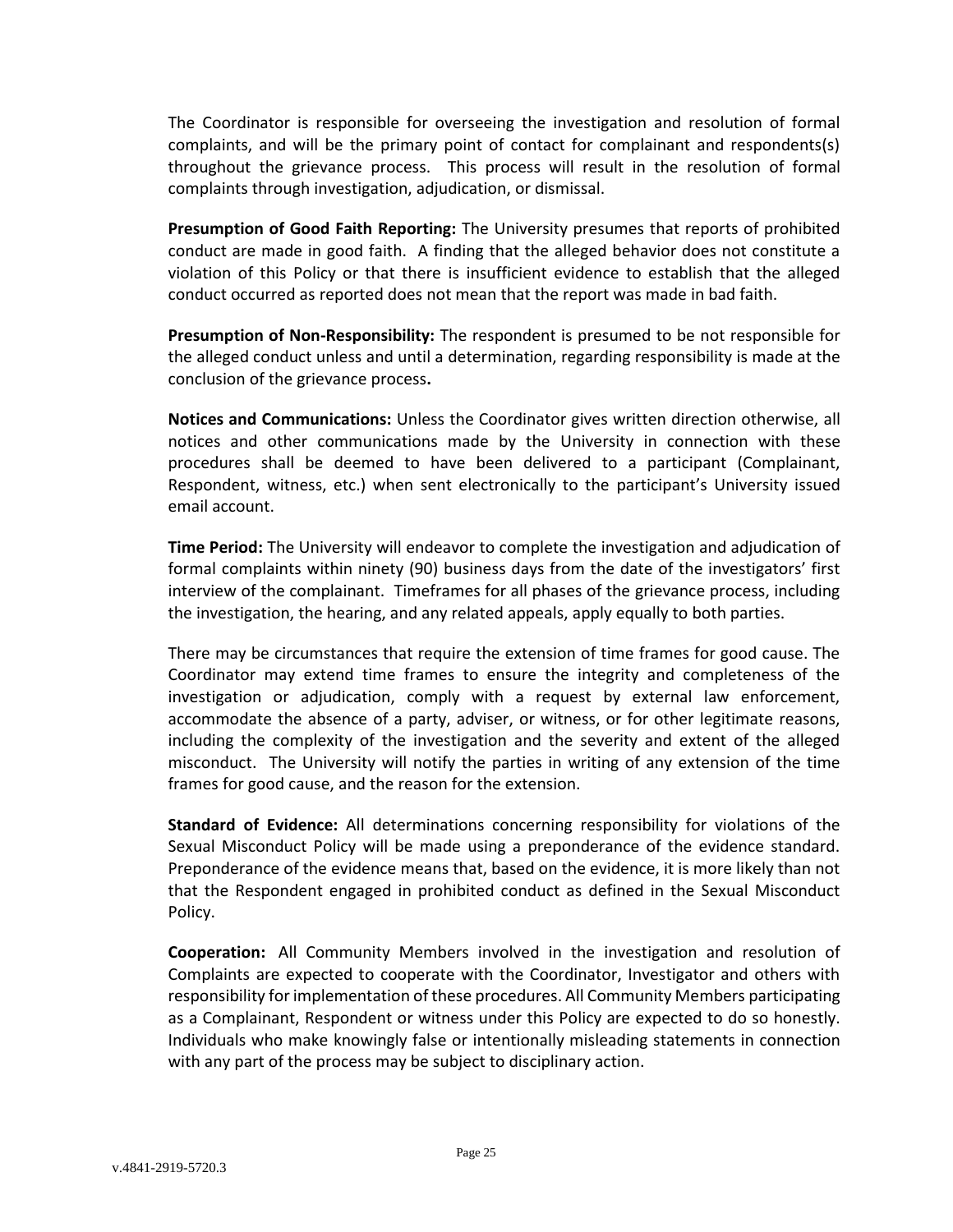**Conflict of Interest/Bias:** All individuals involved in the administration of the grievance process must be free of conflict of interest or bias for or against complainants or respondents generally or an individual complainant or respondent and be trained as required pursuant to Title IX regulations. Parties will be notified at the appropriate junctures of the identities of the individuals serving as investigators, hearing panel members, and appeal officers.

A party who has concerns that one or more of the individuals assigned to perform the duties of one of these positions has a conflict of interest or is biased must report their concerns in writing to the Coordinator within 48 hours of being notified of their appointment to explain the basis for the claimed conflict or bias. A party who has concerns that the Coordinator has a conflict of interest or is biased must report their concerns in writing to the University President's Office within 48 hours of receiving the notice of allegations to explain the basis for the claimed conflict or bias. The Coordinator will review the allegations of conflict or bias and will determine if the individual(s) identified can fulfill their duties impartially. If not, the Coordinator will replace the individual(s).

**Confidentiality**: While complainants, respondents, and witnesses involved in the grievance process under this Policy are strongly encouraged to exercise discretion in sharing information in order to safeguard the integrity of the process and to avoid the appearance of retaliation, complainants and respondents are not restricted from discussing the allegations under investigation.

Medical, psychological, and similar treatment records are privileged and confidential documents that cannot be accessed or used for a grievance process under this Policy without the relevant party's voluntary, written consent.

**Advisors:** Throughout the investigation and resolution process, the complainant and respondent have the right to be accompanied by an advisor of their choice during any University disciplinary proceeding, including any related meeting, interview, or hearing, held pursuant to the Sexual Misconduct Policy ("Proceeding"). An advisor may be any person, including an attorney. Complainant and respondent need not use the same advisor throughout the investigation and resolution process. However, he or she may only have a single advisor present during any Proceeding.

Advisors may not participate actively or speak for the individual he or she is advising in any Proceeding other than an adjudicatory hearing, although they may ask for brief breaks during meetings, interviews, or hearings to consult privately with the individual they are present to advise. The Advisor will conduct cross-examination of the opposing party during the adjudicatory hearing. If a party does not have an advisor for a scheduled adjudicatory hearing, they must notify the Coordinator and the University will provide an advisor for them for the hearing.

Advisors are subject to the same confidentiality expectations applicable to others in attendance. Accommodations, including scheduling of interviews or hearings, will not be made for any advisors if such will unduly delay the process. The University official presiding over a Proceeding may terminate the participation of an advisor who is disruptive or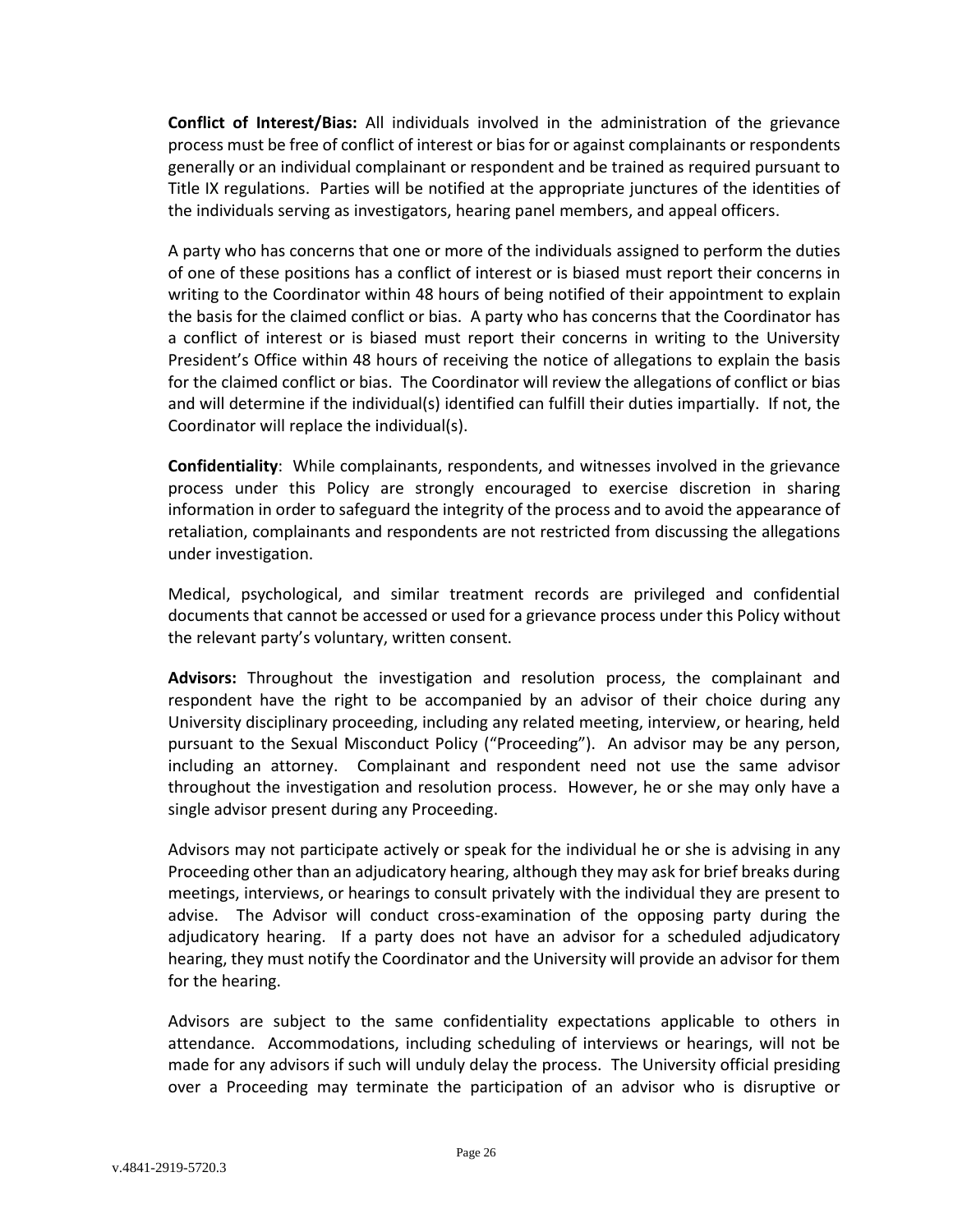otherwise fails or refuses to comply with the University's rules and/or policies with respect to the Proceeding.

**Past History**: In general, information concerning either party's sexual history beyond the conduct forming the basis of the Complaint, will not be solicited or considered as part of the investigation and resolution process. However, where Consent is at issue and the parties have previously engaged in consensual sexual relations, the prior consensual sexual history between them including the manner and nature of communications between them, may be relevant to the assessment of issues concerning Consent, to explain the presence of a physical injury, or to help resolve other questions relevant to the conduct alleged in the complaint. However, as previously stated in this Policy, the mere fact that the parties had engaged in a current or previous consensual sexual relationship, by itself, is not sufficient to establish Consent to subsequent sexual activity, and there must be Consent for all sexual activity.

Information concerning incidents of similar conduct or acts of violence on the part of the Respondent prior or subsequent to the conduct raised in the Complaint, whether or not the subject of another Complaint or finding of responsibility, may be deemed relevant to the assessment of responsibility for conduct alleged in a complaint, if such information indicates a history of conduct related to the conduct alleged in the complaint.

**Consolidation:** The Coordinator has the discretion to consolidate multiple formal complaints of allegations of violations of the Sexual Misconduct Policy against more than one respondent, or by more than one complainant against one or more respondents, or by one party against the other party, where the allegations of arise out of the same facts or circumstances.

**Failure or Refusal to Participate**:The failure or refusal of a Complainant or Respondent to participate in any investigation or resolution proceedings will not prevent the University from moving forward. If after appropriate notice is given, a party fails or refuses to participate in any such Proceeding, the University shall continue the process and will make its determinations based on the information available.

The University will not take disciplinary or other adverse action against a party for choosing not to participate in the proceeding, refusal to answer questions, or to be cross-examined(s) at a hearing. Further, no adverse inference shall arise or be applied in making any decision or determination concerning a party based solely on the individual's absence from the proceeding, refusal to answer a question, or to be cross-examined at a hearing.

If a party or a witness fails to appear at an adjudicatory hearing or refuses to be crossexamined, the Hearing Officer or Panel may not rely on any statement provided by that nonparticipating individual in reaching a determination regarding responsibility; or draw any adverse inference from same.

## <span id="page-26-0"></span>**E. Investigation**

If the Coordinator has determined, following an initial assessment, that an investigation is appropriate, they will refer the matter for investigation and will appoint an investigator. If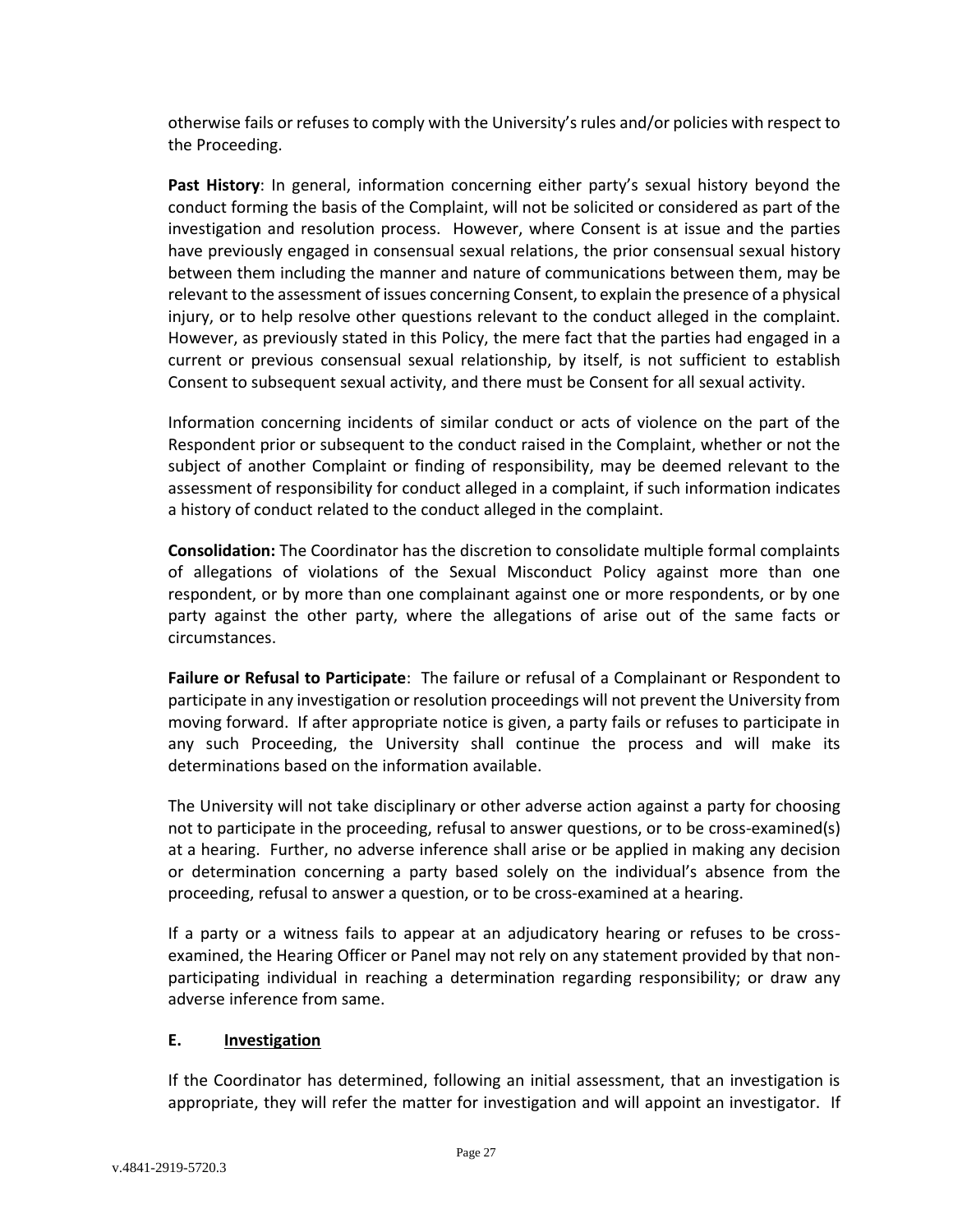needed, the investigator may be assisted in conducting investigation functions by other qualified individuals.

#### **Notice of Investigation**

Following the receipt and review of the formal complaint by the Coordinator, and it being determined that the matter properly falls under this University Sexual Misconduct policy the parties will be informed in writing of the initiation of the investigation. The written information shall include:

- The identities of the parties, if known.
- A concise summary of the alleged conduct at issue (including when and where it occurred, if known).
- Notice of the allegations potentially constituting University Sexual Misconduct.
- A statement that the respondent is presumed not responsible and that a determination regarding responsibility is made at the conclusion of the grievance process.
- A statement informing the parties that they may have an adviser of their choice, who may be, but is not required to be, an attorney.
- A statement informing the parties that they may request to inspect and review evidence.
- A statement informing the parties that knowingly making false statements or knowingly submitting false information during the grievance process may constitute a violation of University policy.
- Information regarding the applicable grievance procedures, including the informal resolution process.
- Notice of the individual appointed to conduct the investigation, including the individuals name and business address.
- If, during the investigation, additional information is disclosed that may also constitute prohibited conduct under this policy, the respondent and complainant will be informed in writing that such additional information will be included in the grievance process.

### **Collection of Evidence**

The investigator(s) will collect information from each party. While the complainant and the respondent are not restricted from gathering and presenting relevant evidence, the investigators are responsible for gathering relevant evidence to the extent reasonably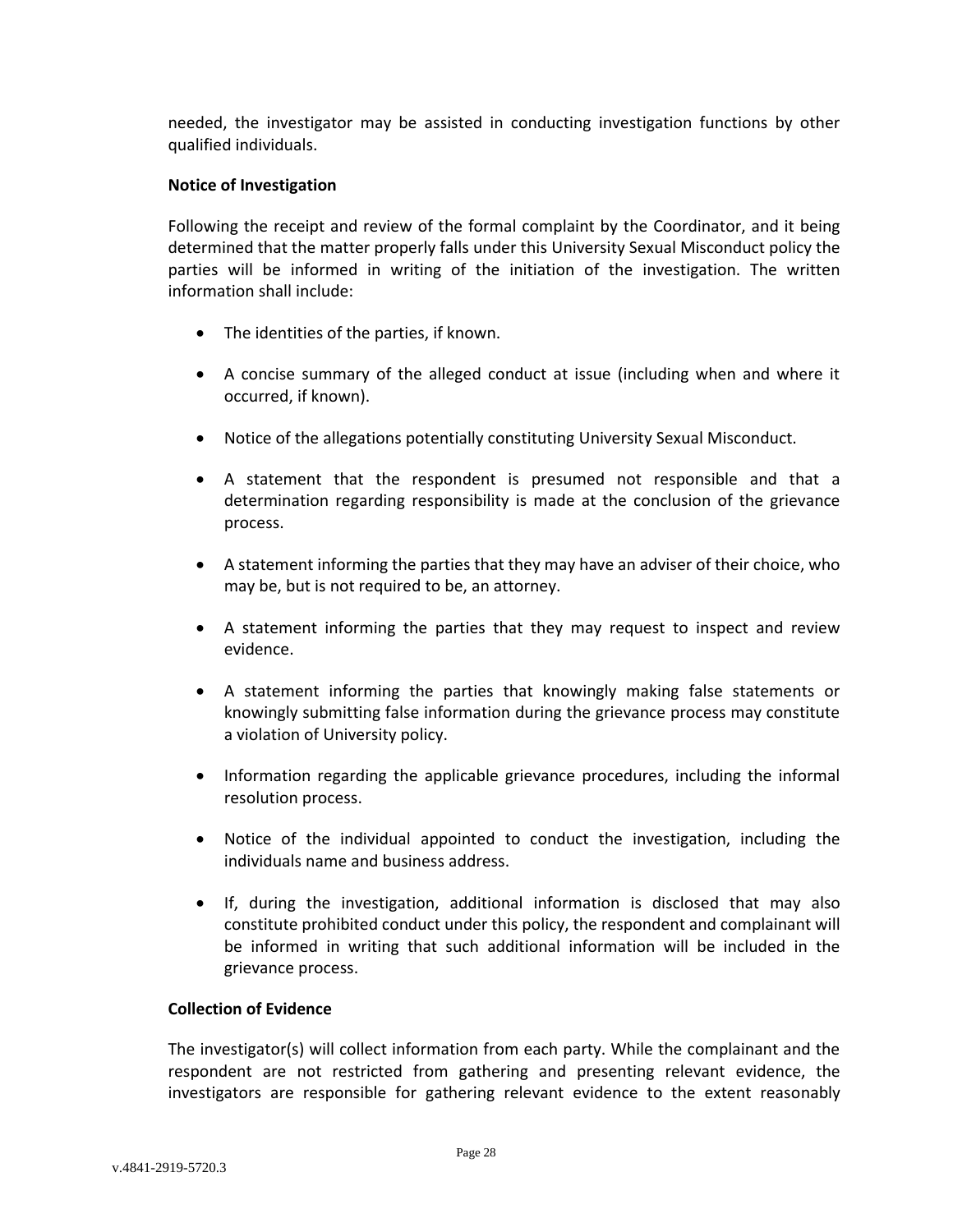possible. However, each party will be given an equal opportunity to suggest witnesses; provide other relevant information, such as documents, communications, photographs, and other evidence; and to submit a written statement concerning the allegations in the formal complaint.

Parties and witnesses are expected to provide all available relevant evidence to the investigator(s) during the investigation. While parties are not restricted from presenting information attesting to the parties' character, such evidence generally is not considered relevant.

The investigator(s) will provide to a party written notice of the date, time, location, participants, and purpose of all investigative interviews to which they are invited or expected, with sufficient time (generally no less than three (3) business days, absent exigent circumstances) for the party to prepare to participate.

Parties will be interviewed separately and will be interviewed by the investigators. The investigators will interview witnesses as necessary and may, at their discretion, delegate witness interviews to two investigators. The investigators will record all interviews, or notes of the interviews will be taken by the investigators. Any other recording of interviews is prohibited and violations may result in discipline.

In general, a party's medical and counseling records are confidential. The investigators will not access, consider, disclose, or otherwise use a party's records that are made or maintained by a physician, psychiatrist, psychologist, or other recognized professional or paraprofessional acting in the professional's or paraprofessional's capacity, or assisting in that capacity, and which are made and maintained in connection with the provision of treatment to the party, unless the investigators obtain that party's voluntary, written consent to do so.

The investigator(s) will not require, allow, rely upon, or otherwise use questions or evidence that constitute, or seek disclosure of, information protected under a legally recognized privilege (e.g., attorney-client, doctor-patient), unless the individual holding such privilege has waived the privilege.

#### **Case File**

After investigator(s) have completed any witness interviews and gathering of evidence, the investigator(s) will prepare a case file. The case file will include all collected evidence that is directly related to the allegations raised in the formal complaint, including the evidence upon which the University does not intend to rely in reaching a determination regarding responsibility and including any inculpatory or exculpatory evidence, whether obtained from a party or other source as part of the investigation.

The case file may include, as applicable, transcripts or summaries of party and witness interviews and other collected documents and evidence. The investigator(s) will provide the case file (or, when deemed appropriate, a written summary of relevant information contained in the case file), redacted of personally identifiable information in accordance with privacy regulations, to each party and their adviser in electronic form or hard copy. In all cases, any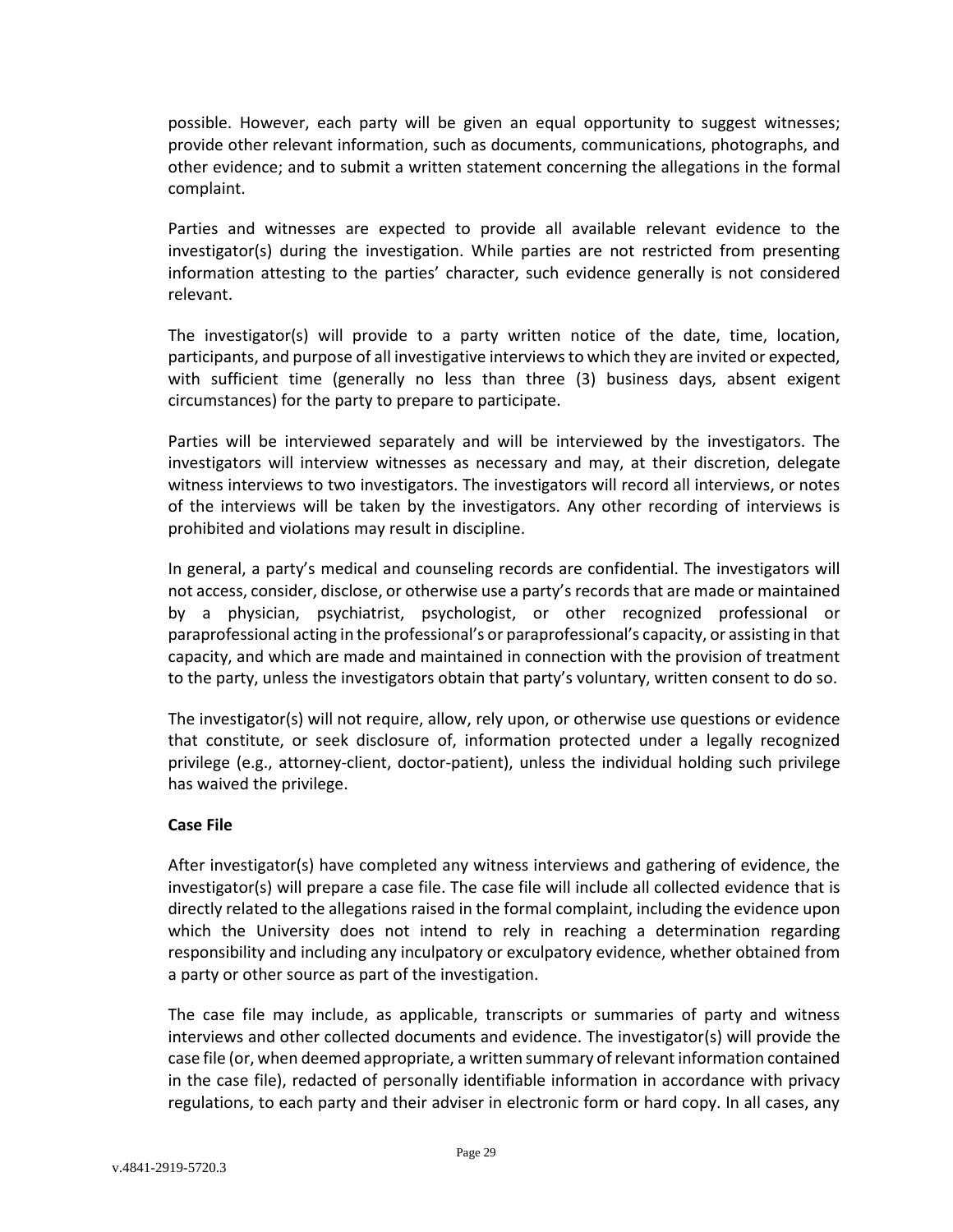information relied on in adjudicating the matter will be provided to the parties and their advisers. The investigator(s) will also provide an updated Notice of the Allegations, as appropriate.

Within ten (10) business days of receiving the case file (or written summary, as applicable), each party may respond in writing, which may include a request that the investigators collect additional evidence. If the investigator(s) believe that further information is needed following receipt of any responses from the parties, the investigator(s) will pursue any additional investigative steps as needed. The parties and their advisers will be provided with each party's written responses to the case file, if any, as well as any additional information collected by the investigators (or a written summary of same, as applicable), in electronic format or hard copy.

## **Investigation Report**

Following their review of the parties' responses (if any) to the case file (or written summary, as applicable), the investigator(s) will create a written investigative report that summarizes all relevant evidence; the report will not contain irrelevant information. The report should include a statement of the allegations, a description of the events in question, information concerning the scope and conduct of the investigation, and summaries of interviews conducted and relevant evidence developed (for example, documents, photographs, electronic records, police reports, text messages, statements, and other relevant materials). The report may include the investigator(s) observations with respect to the demeanor and participation of the parties and witnesses, relevant consistencies and inconsistencies in the information provided, and issues, if any, concerning the credibility of information submitted by parties and witnesses.

At least ten (10) business days prior to the hearing, the investigative report (or a written summary of same, as applicable) will be provided to the parties and their advisers via electronic format.

The parties may choose to provide a written response to the investigative report, which must be submitted at least five (5) business days prior to the start of the hearing. The response may consist of a written statement not to exceed five (5) double spaced pages. At least 48 hours prior to the hearing, the parties and their advisers will be provided with the other party's written response to the investigative report, if any, in electronic format.

## <span id="page-29-0"></span>**F. Hearing**

The Coordinator may appoint a single individual to preside over the hearing as a Hearings Officer, or three individuals to act as a Hearings Panel. One of the individuals selected for the Hearings Panel shall be designated as the Chairperson of the Hearings Panel. Hearings will generally be conducted as a live hearing during which it assembles (in person or virtually) all of the parties together at the same time.

The Hearings Officer or the Chair of the Hearings Panel as the case may be, shall act as Chief Hearing Officer and will have absolute discretion with respect to administering the hearing.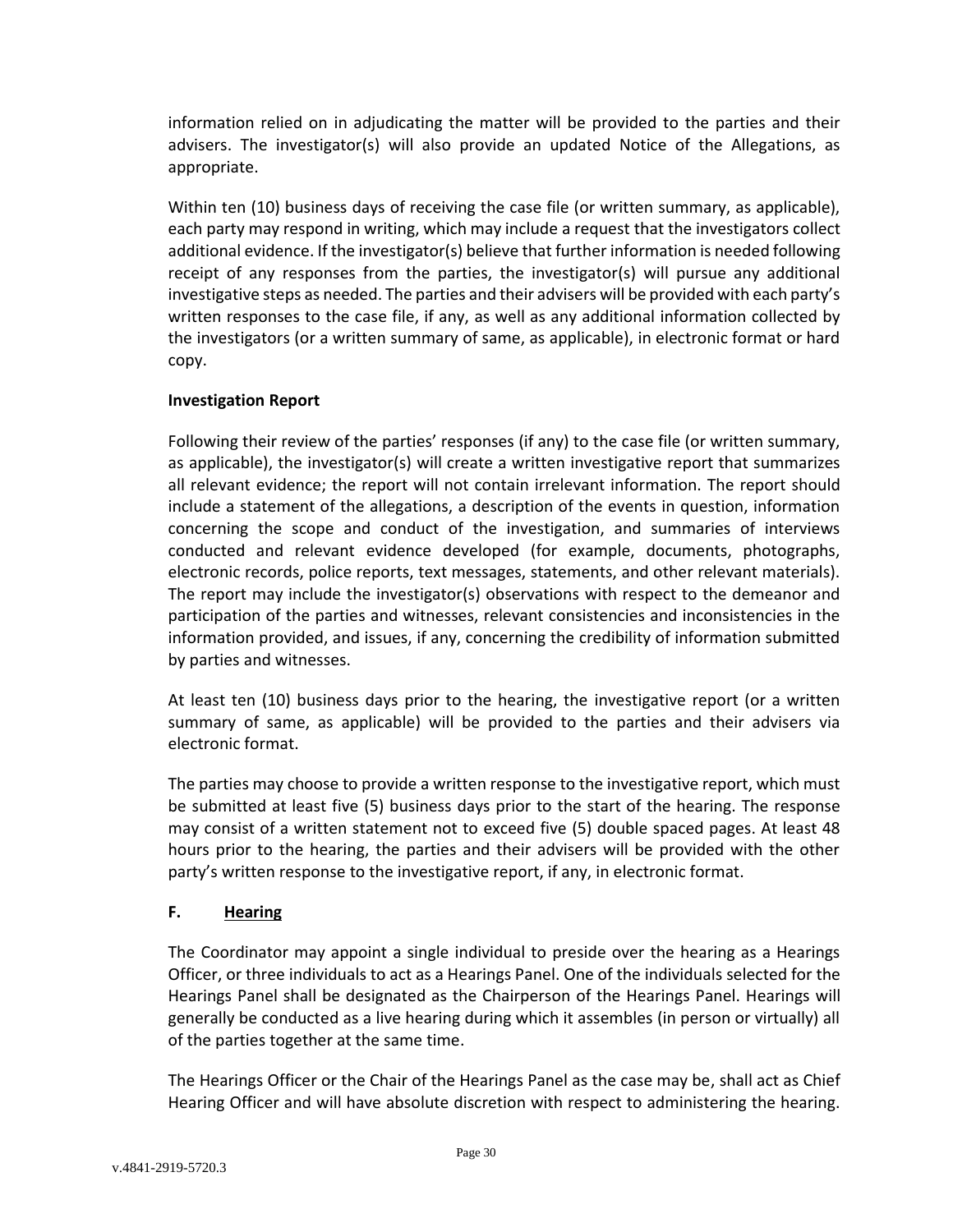The Chief Hearing Officer will decide whether evidence and witnesses are relevant or irrelevant, with the understanding that the introduction of relevant evidence and witnesses will always be permitted, and shall be responsible for maintaining an orderly, fair, and respectful hearing. The Chief Hearing Officer will have broad authority to respond to disruptive or harassing behaviors, including adjourning the hearing or excluding the offending individual, including a party, witness, or advisor.

Prior to the hearing, the Hearings Officer or Hearing Panel will be provided with the case file (and written summaries, as applicable), investigative report, and any responses to the investigative report. Hearings Officer or each member of the Hearing Panel shall review the case file (including the parties' responses), ask questions during the hearing as they deem appropriate, and participate in the deliberations leading to the adjudication of responsibility.

At least five (5) business days prior to the hearing, the parties and their advisers will be notified of the hearing date, time, and location (or relevant electronic information, if the hearing will be conducted remotely).

In advance of the hearing, parties will be given the opportunity to request that certain witnesses be called at the hearing. The Chief Hearing Officer has the discretion to exclude from the hearing evidence/witnesses/questions deemed irrelevant.

At the Chief Hearing Officer's discretion, pre-hearing meetings may be scheduled with each of the parties and their advisers to explain the hearing protocol. Each party may make requests related to the format or the nature of their participation in the hearing. The Chief Hearing Officer's will accommodate requests by either party for the hearing to occur with the parties located in separate locations with technology enabling the Hearings Officer or Hearing Panel and the parties to simultaneously see and hear the party answering questions.

As appropriate and/or at the discretion of the Chief Hearing Officer, hearings may be conducted in person or by video conference or any other means of communications by which all individuals participating are able to see and hear each other.

## **Presentation of the Case**

A typical hearing may include brief opening remarks by the Chief Hearing Officer; questions posed by the Hearings Officer or Hearing Panel to one or both of the parties; questions posed by the Hearings Officer or Hearing Panel to any relevant witnesses; and the opportunity for the parties Advisors to cross-examine the other party and relevant witnesses. Only relevant cross examination questions may be asked of a party or witness. The Chief Hearing Officer has the sole discretion to determine what questions are relevant. The Hearings Officer or Hearing Panel will consider all relevant evidence.

#### **Record of Hearing**

The University shall create an official record in the form of a recording or transcript of any live (or remote) hearing and make it available to the parties for inspection and review. Any other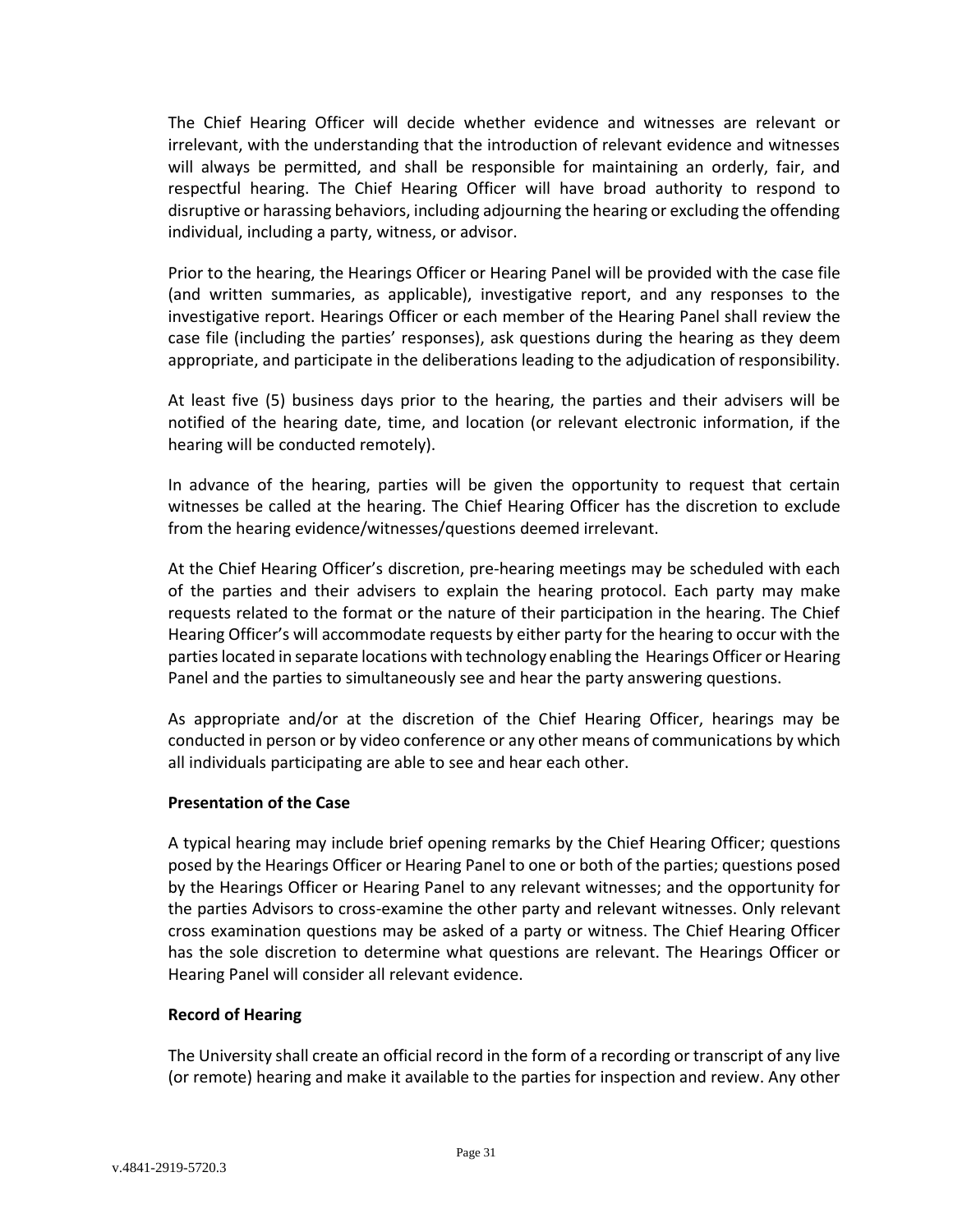record of the hearing or any other recording is prohibited and violations may result in discipline and/or appropriate legal action.

### **Written Determination**

Following the hearing, the Hearings Officer or Hearing Panel will consider all of the relevant evidence and deliberate regarding responsibility. In a case of presided over by a Hearings Officer, the Hearings Officer shall make a determination, by a preponderance of the evidence, whether the respondent has violated the policy. In the case of Hearing Panel, the members of the panel shall deliberate and make a determination, by a preponderance of the evidence, whether the respondent has violated the policy by a majority vote of the members of the Hearing Panel.

The Chief Hearing Officer shall write a written determination, which will contain:

- the allegations potentially constituting University Sexual Misconduct;
- a description of the procedural steps taken from the receipt of the formal complaint through the determination (including any notifications to the parties, interviews with parties and witnesses, site visits (if any), methods used to gather other information, and the hearing);
- findings of fact supporting the determination;
- conclusions regarding the application of this policy to the facts;
- a statement of, and rationale for, the result as to each allegation, including a determination regarding responsibility (i.e., whether a policy violation occurred), any disciplinary sanctions imposed by the Sanction Officer if there has been a finding of responsibility (as described in section ):
- whether any remedies designed to restore or preserve equal access to the University's education program or activity or working environment will be implemented; and
- relevant appeal information for the parties.

Disciplinary sanctions and remedies will be determined in accordance with the procedures listed below, and the information will be provided to the Chief Hearing Officer for inclusion in the written determination.

The parties and their advisers will simultaneously be provided with the written determination (or, when deemed appropriate, a written summary of the written determination) via electronic format.

## <span id="page-31-0"></span>**G. Disciplinary Sanctions and Remedies**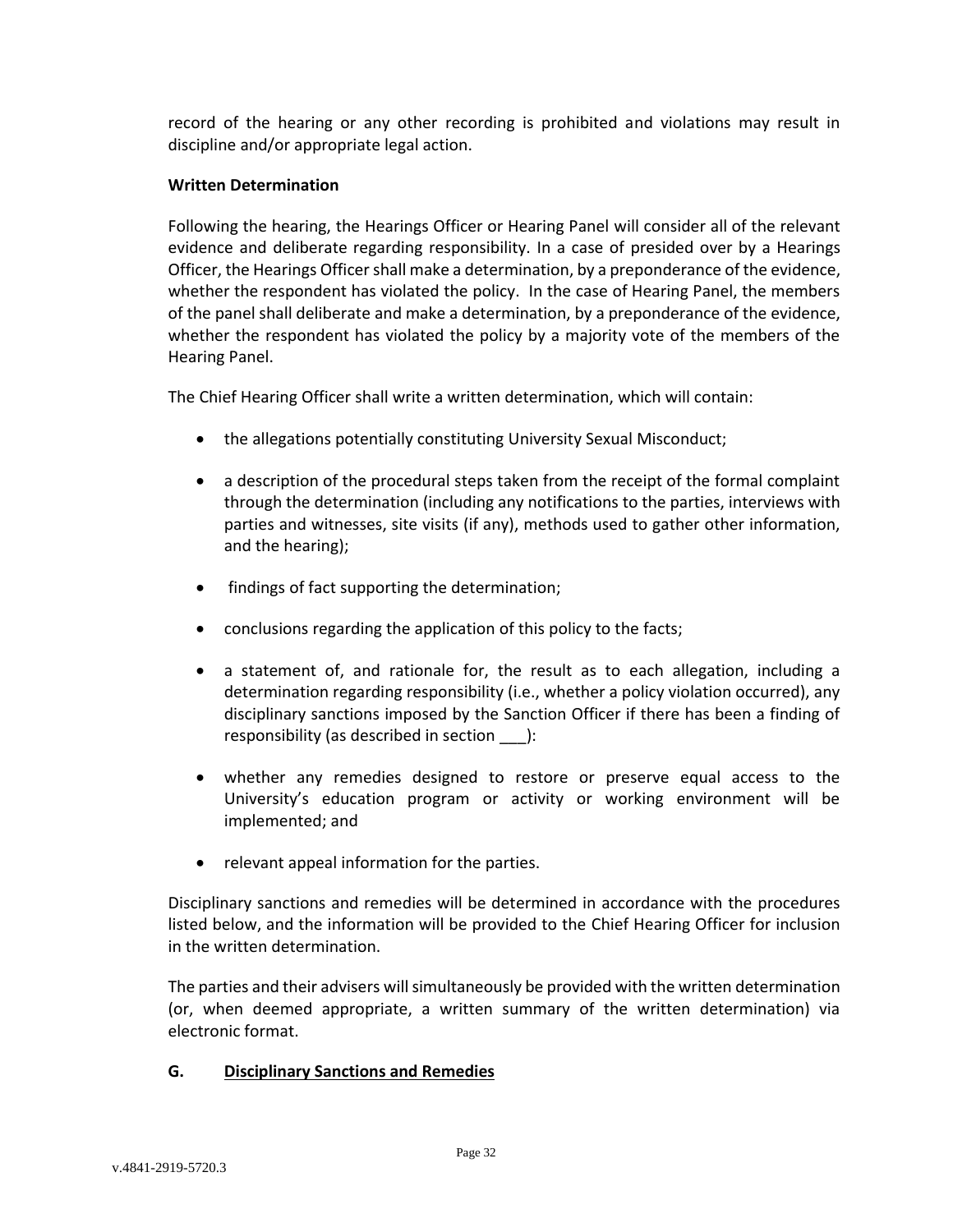If a party is found to have violated this policy, before finalizing the written determination, the Chief Hearing Officer will refer the matter to the appropriate University official(s) to determine sanctions and remedies. Sanctions being imposed will be included in the written determination.

Sanctions will take into account the seriousness of the misconduct as compared to like cases in the past, the respondent's previous disciplinary history (if any), and institutional principles. Remedies, which may include supportive measures, will be designed to restore or preserve equal access to the University's education program or activity.

When there is a finding of responsibility, the case record (consisting of the case file and responses, investigative report and responses, hearing recording, and written determination relating to the finding of responsibility) will be provided to the appropriate Sanction Officer listed below, based on respondent's primary relationship to the University.

The Sanction Officer shall set the sanctions in consultation with appropriate University administrators:

- If an undergraduate student is found responsible for violating the policy, the Dean of Students will determine sanctions and remedies.
- If a graduate student is found responsible for violating the policy, the Dean of Students will determine sanctions and remedies.
- If a faculty member is found responsible, the Chief Academic Officer will determine sanctions and remedies.
- If a staff member is found responsible, the Director of Human Resources will determine sanctions and remedies.

In the event that any of the Sanction Officers is unavailable, an appropriately trained University official will serve as a substitute. Any sanctions and remedies will be forwarded to the Chief Hearing Officer and will be included in the written determination. Sanctions will be subject to appeal under this policy.

## <span id="page-32-0"></span>**H. Appeal**

Appeals under this policy will be heard by a single Appeal Officer. Both parties have equal rights to an impartial appeal at the following junctures:

- $\circ$  Upon the dismissal of a formal complaint or any allegations therein.
- $\circ$  Upon receiving the Chief Hearing Officer's written determination regarding responsibility and, when applicable, sanction and remedies.

Appeals may be submitted on the following bases: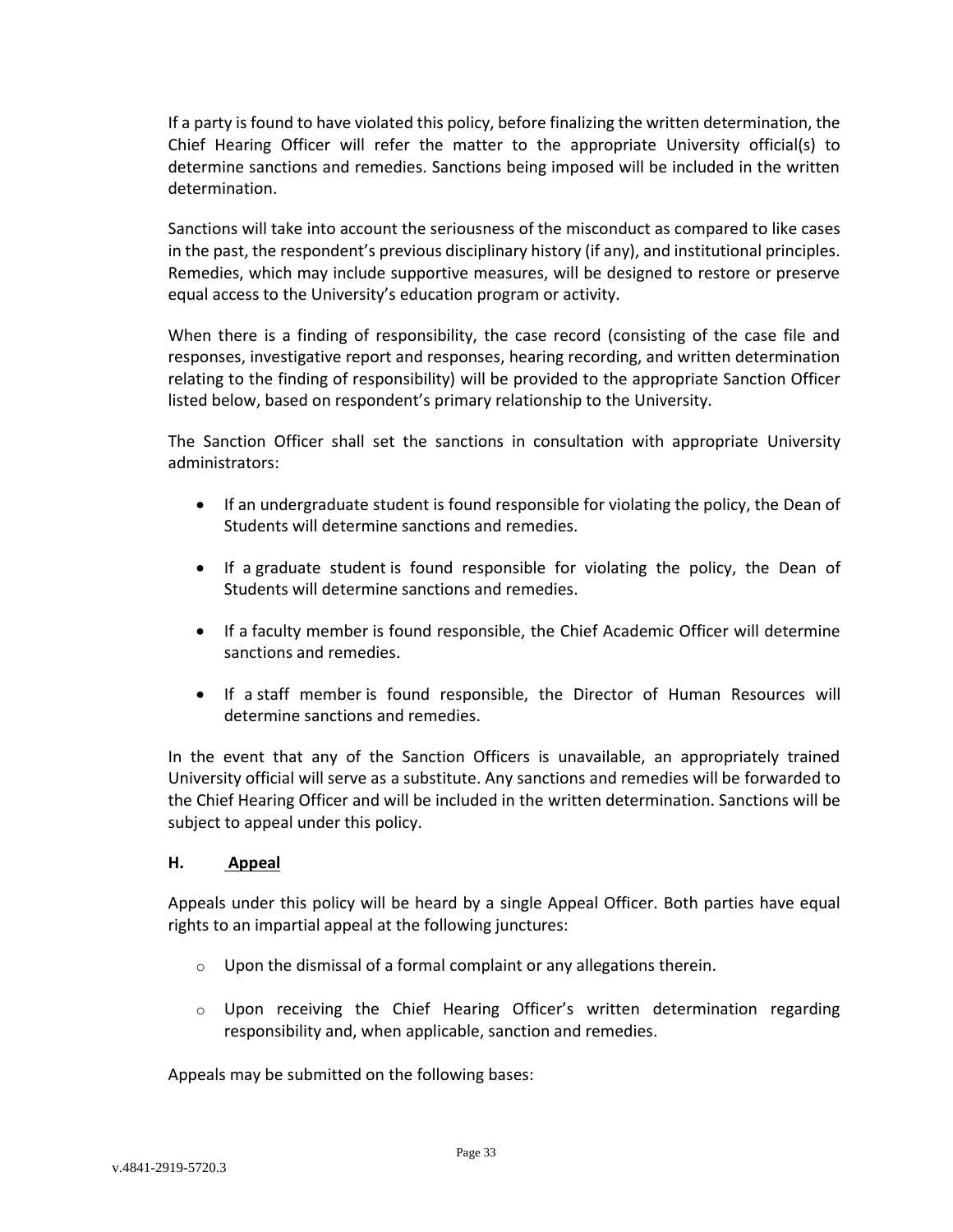- procedural irregularity that affected the outcome of the matter;
- new evidence that was not reasonably available at the time the determination regarding responsibility or dismissal was made which could affect the outcome of the matter;
- The Coordinator, investigator(s), the Hearings Officer or any member of the Hearing Panel, or Sanction Officer had a conflict of interest or bias for or against complainants or respondents generally or the individual complainant or respondent that affected the outcome of the matter.

To appeal, a party must electronically submit a written appeal statement to the Title IX Coordinator of the University within five (5) business days of receipt of the written determination or dismissal. The Appeal Officer may deem a late submission reasonable only under extenuating circumstances, and may decide in their sole discretion what constitutes valid extenuating circumstances.

The appeal shall consist of a written statement not to exceed five (5) double spaced pages, outlining the basis for appeal and the relevant information to substantiate the appeal. The non-appealing party will be provided with a copy of the appealing party's written statement and may submit a written response, not to exceed not to exceed five (5) double spaced pages, to the Title IX Coordinator of the University within five (5) business days of receipt of the appealing party's written statement. The non-appealing party's statement will be provided to the appealing party. No further appeal submissions from the parties shall be permitted.

An appeal is limited in scope. The purpose of an appeal is not to initiate a review of substantive issues of fact or a new determination of whether a violation of University rules has occurred. In deciding an appeal, the Appeal Officer may consider the case file and any responses, investigative report and any responses, the hearing record, the written determination, and any written appeal(s) or statements by the parties. The Appeal Officer also may consider any other materials the University deems relevant and that have been shared with the parties.

The parties and their advisors will simultaneously be provided (via electronic format) with the written decision describing the result of the appeal and the rationale for the result.

- If the Appeal Officer finds that:
	- $\circ$  the earlier decision should stand, the parties will be so informed and the University Sexual Misconduct process is concluded.
	- $\circ$  there was procedural irregularity that affected the outcome of the matter, the matter will be remanded to the Chief Hearing Officer to determine appropriate further action.
	- o new evidence is available which was not reasonably available at the time of the determination regarding responsibility or dismissal, and such evidence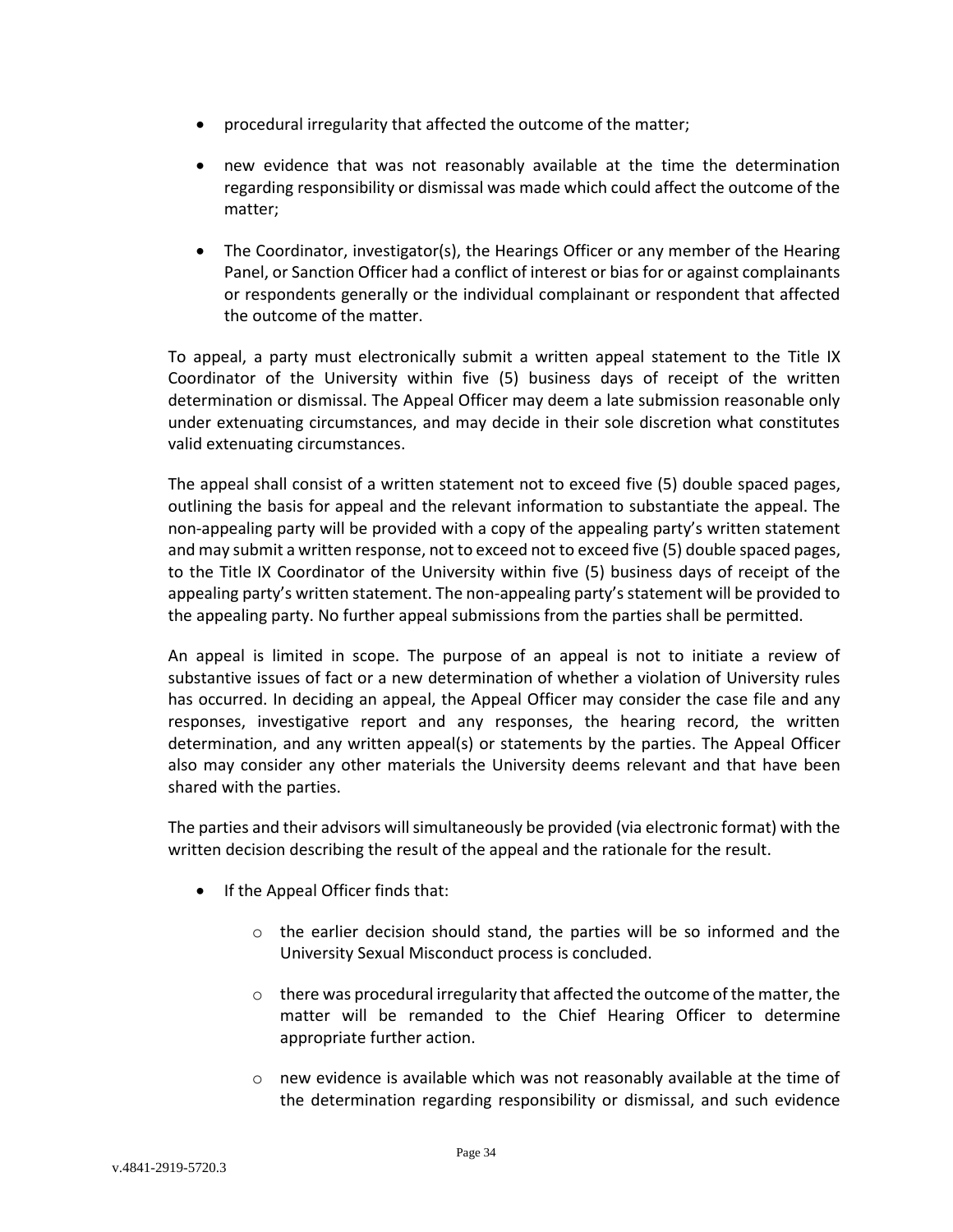could alter the outcome of the matter, the matter will be remanded to the Chief Hearing Officer for appropriate further action.

o the Coordinator, investigator, Hearings Officer or member of the Hearing Panel, or Sanction Officer had a conflict of interest or bias for or against complainants or respondents generally or the individual complainant or respondent that affected the outcome of the matter, the Appeal Officer will take appropriate measures to address and remediate the impact of the bias or conflict consistent with the general procedures of this policy.

The Appeal Officer will endeavor to complete the appeal review within fifteen (15) days following receipt of the party's appeal statements.

The determination regarding responsibility becomes final either on the date that the parties are provided with the written determination of the result of an appeal if an appeal is filed, or if an appeal is not filed, the date on which an appeal would no longer be considered timely.

## <span id="page-34-0"></span>**I. Potential Sanctions for Violations**

The Coordinator will review and monitor the application of formal and informal resolution procedures and appeals, if applicable, concerning formal complaints alleging violations of the Sexual Misconduct Policy for compliance with the requirements of Title IX and VAWA. The University reserves the right to amend, modify, suspend and/or change any University policy, procedure or rule in order to ensure such compliance.

Sanctions for a finding of responsibility depend upon the nature and gravity of the misconduct, and the adjudication and/or disciplinary procedures applicable to the Respondent. In general, sanctions for violations of the Sexual Misconduct Policy may include, without limitation, withholding a promotion or pay increase, reassigning employment, terminating employment, temporary suspension without pay, compensation adjustments, expulsion or suspension from the University, expulsion from campus housing, mandated counseling, educational sanctions, and/or the suspension or revocation any other privilege with respect to membership or participation in the University Community.

In cases involving Sexual Harassment, the University will also take reasonable steps to eliminate any hostile environment that has been created, such as arranging trainings and disseminating informational materials.

## <span id="page-34-1"></span>**IX. PROCEDURES FOR RESPONDING TO NON-TITLE IX SEXUAL MISCONDUCT**

Incidents arising from the same set of operative facts as Title IX Sexual Misconduct, as determined by the University, will be addressed under the same hearing procedures applicable to Title IX Sexual Misconduct. Standalone incidents of Non-Title IX Sexual Misconduct will be addressed in accordance with the procedures described in this Section.

## <span id="page-34-2"></span>**A. Interim Remedies/Actions**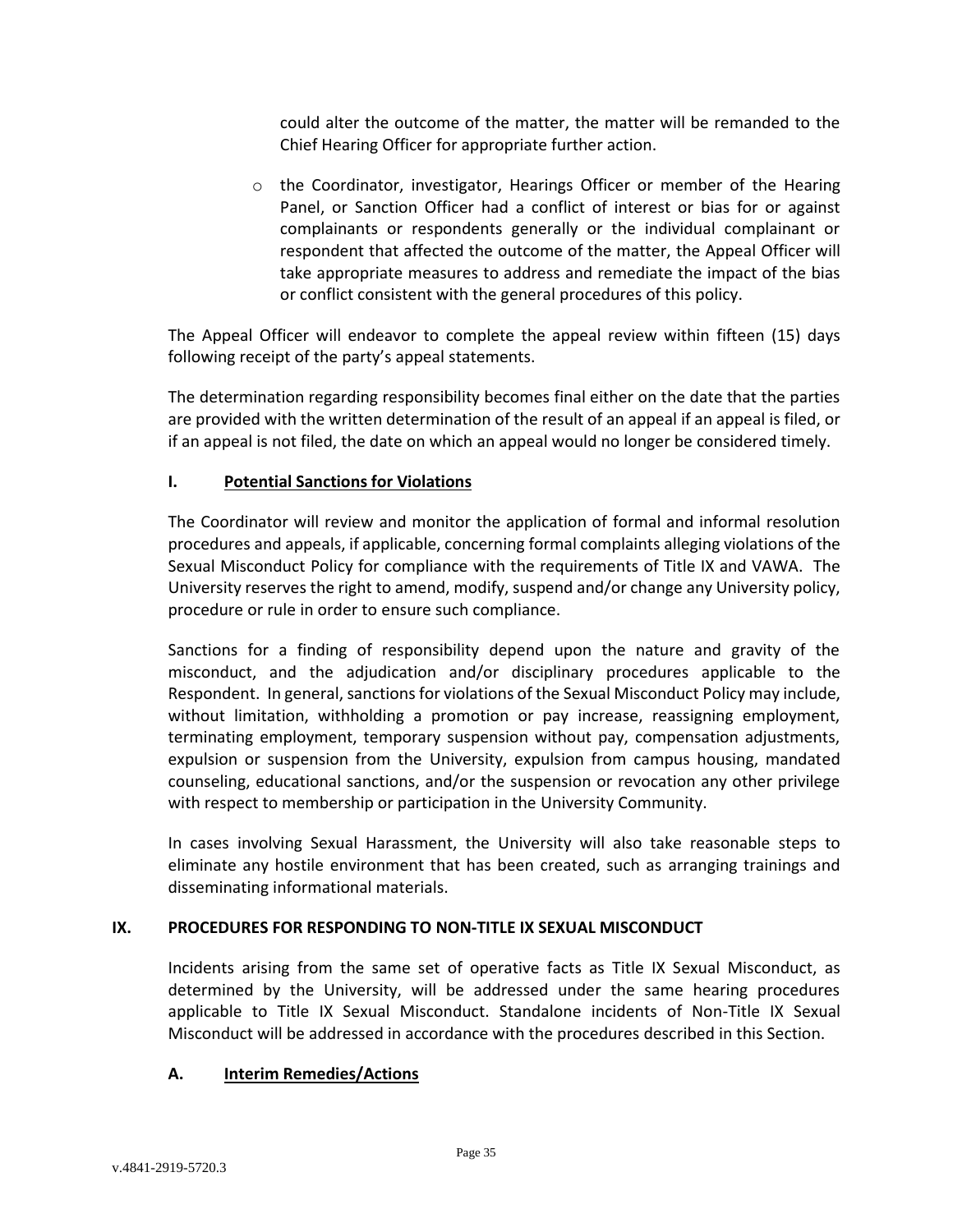As described in Section VI above, the Coordinator may provide supportive measures intended to address the short-term effects of harassment, discrimination and/or retaliation, i.e., to redress harm to the complainant and the community and to prevent further violations.

In addition, the University may interim suspend a student, employee or organization pending the completion of investigation and procedures, particularly when, in the judgment of the Coordinator, the safety or well-being of any member(s) of the University community may be jeopardized by the presence of the respondent or the on-going activity of a student organization whose behavior is in question. In all cases in which an interim suspension is imposed, the student, employee or student organization will be given the option to meet with the prior to such suspension being imposed, or as soon thereafter as reasonably possible, to show cause why the suspension should not be implemented. The Coordinator has sole discretion to implement or stay an interim suspension and to determine its conditions and duration. Violation of an interim suspension under this Policy will be grounds for expulsion or termination.

During an interim suspension or administrative leave, a student or employee may be denied access to University housing and/or to University campus/facilities/events. As determined by the Coordinator, this restriction can include classes and/or all other Bay Path University activities or privileges for which the student might otherwise be eligible. At the discretion of the Coordinator, alternative coursework options may be pursued to ensure as minimal an effect as possible on the Respondent.

The institution will maintain as confidential any interim actions or protective measures, provided confidentiality does not impair the institution's ability to provide the interim actions or protective measures.

## <span id="page-35-0"></span>**B. Preliminary Inquiry**

Following receipt of notice or a report of misconduct, the Coordinator engages in a preliminary inquiry to determine if there is reasonable cause to believe the nondiscrimination policy has been violated. The preliminary inquiry is typically 1-3 days in duration. This inquiry may also serve to help the Coordinator to determine if the allegations evidence violence, threat, pattern, predation and/or weapon, in the event that the complainant has asked for no action to be taken. In any case where violence, threat, pattern, predation, and/or weapon is not evidenced, the Coordinator may respect a complainant's request for no action, and will investigate.

If circumstances require, the President or Coordinator may designate another person to oversee the process below, should an allegation be made against the Coordinator or the Coordinator be otherwise unavailable or unable to fulfill their duties.

As necessary, University reserves the right to initiate resolution proceedings without a formal report or participation by the complainant.

In cases where the complainant wishes to proceed or the University determines it must proceed, and the preliminary inquiry shows that reasonable cause exists, the Coordinator will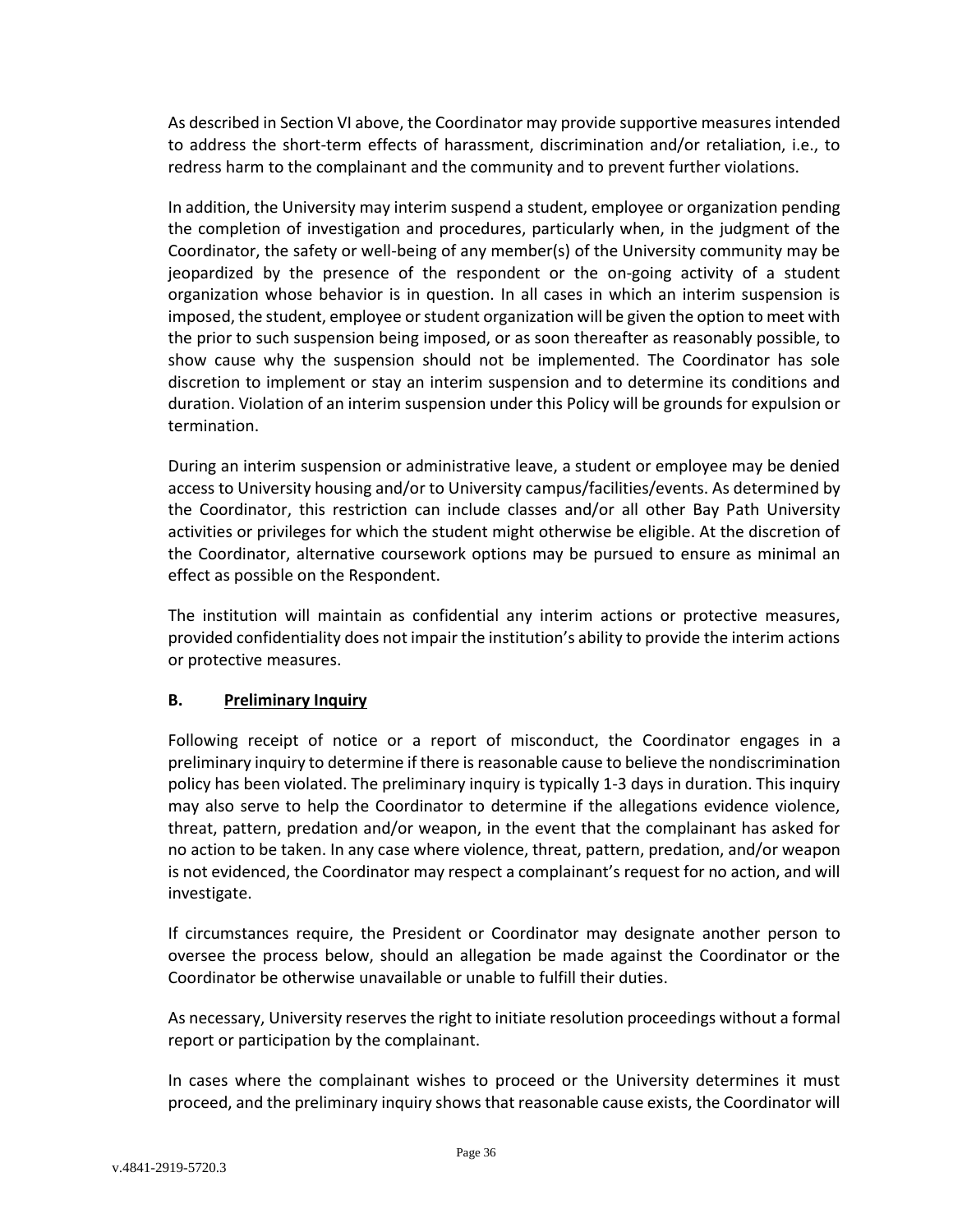direct a formal investigation to commence and the allegation will be resolved through the processes described below.

If, during the preliminary inquiry or at any point during the formal investigation, the Coordinator determines that there is no reasonable cause to believe that policy has been violated, the process will end unless the complainant requests that the Coordinator makes an extraordinary determination to re-open the investigation. This decision lies in the sole discretion of the Coordinator.

## <span id="page-36-0"></span>**C. Investigation**

The Coordinator will appoint an investigator to investigate the claims. Once a formal investigation is commenced, the Coordinator will provide written notification of the investigation to the respondent at an appropriate time during the investigation. This notification will include a detailed explanation of the charges against the respondent. Upon receiving this notification, respondent will have five (5) days to respond to the allegations in a format determined by the investigator. At the conclusion of the investigation, the investigator will provide the Coordinator with a written report summarizing the evidence gathered and examined, an assessment of credibility of the parties and witnesses, an analysis of the information and a recommended finding and sanction (if applicable).

The Coordinator will conduct any additional necessary inquiry and then finalize a determination. The Coordinator will base the determination(s) on the preponderance of the evidence, whether it is more likely than not that the responding party violated policy as alleged.

The respondent may choose to admit responsibility for all or part of the alleged policy violations at any point during the investigation or Administrative Resolution process. If the respondent admits responsibility, the Title IX Coordinator will render a determination that the individual is in violation of University policy.

If the respondent admits the violation, or is found in violation, the Coordinator, in consultation with others as appropriate, will determine an appropriate sanction or responsive action, will implement it, and act promptly and effectively to stop the harassment or discrimination, prevent its recurrence and remedy the effects of the discriminatory conduct.

The Coordinator will inform the parties of the final determination within 3 days of the resolution, without significant time delay between notifications. Notification will be made in writing and may be delivered by one or more of the following methods: in person; mailed to the local or permanent address of the parties as indicated in official University records; or emailed to the parties' Bay Path University-issued email account. Once mailed, emailed and/or received in-person, notice will be presumptively delivered. The notification of outcome will specify the finding on each alleged policy violation, any sanctions that may result which the University is permitted to share according to state or federal law, and the rationale supporting the essential findings to the extent the University is permitted to share under state or federal law. The notice will also include information on when the results are considered by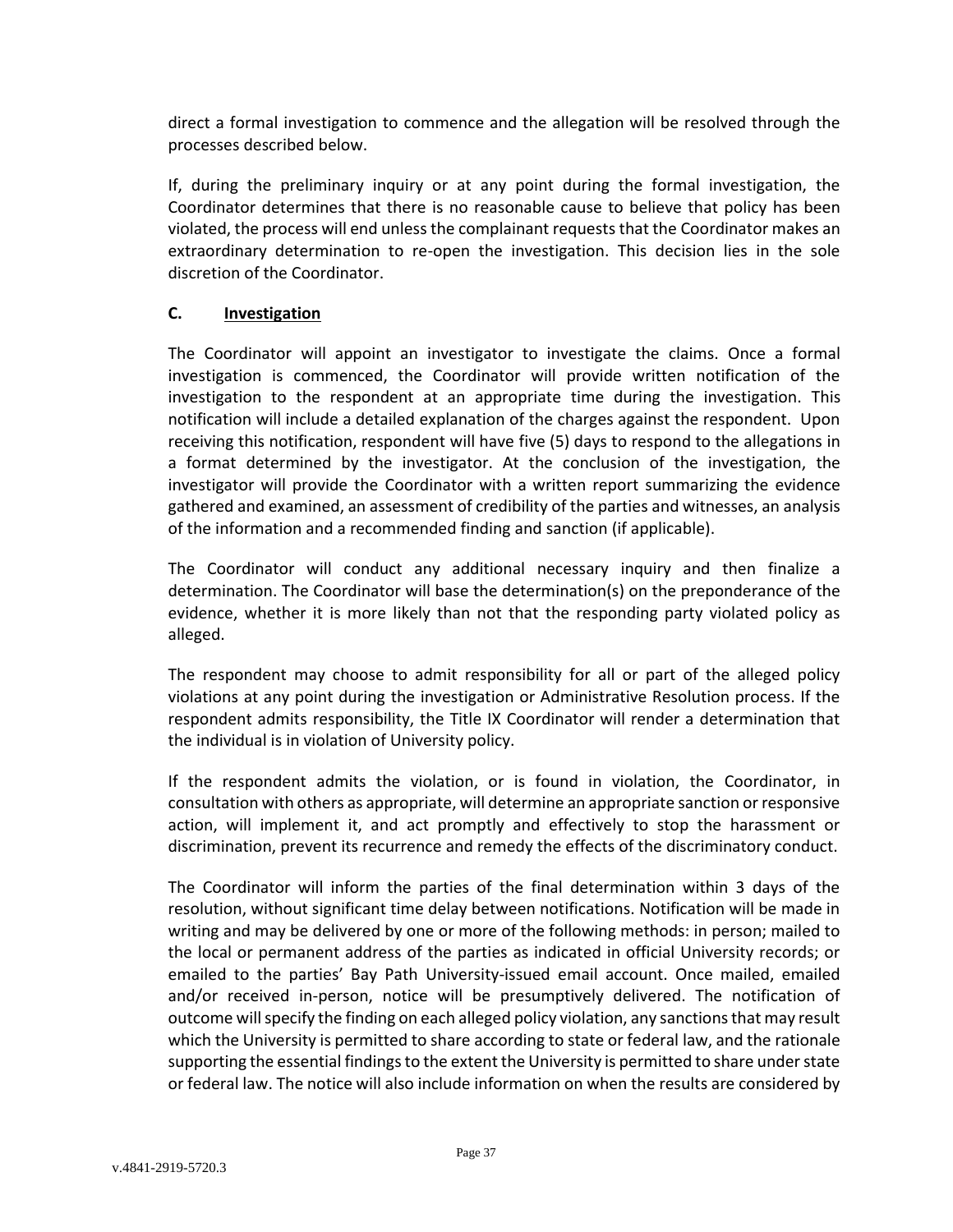the University to be final, any changes that occur prior to finalization, and any appeals options that are available.

### <span id="page-37-0"></span>**D. Advisors**

Each party is allowed to have an advisor of their choice present with them for all meetings and proceedings, from intake through to final determination. The parties may select whomever they wish to serve as their advisor as long as the advisor is eligible and available, and usually otherwise not involved in the resolution process, such as serving as a witness. The advisor may be a friend, mentor, family member, attorney or any other supporter a party chooses to advise them who is available and eligible. Witnesses cannot also serve as advisors. The parties may choose advisors from inside or outside the University community. The parties may choose their advisor or proceed without an advisor.

The parties may be accompanied by their advisor in all meetings and interviews at which the party is entitled to be present, including intake and interviews. Advisors should help their advisees prepare for each meeting, and are expected to advise ethically, with integrity and in good faith. The University cannot guarantee equal advisory rights, meaning that if one party selects an advisor who is an attorney, but the other party does not, or cannot afford an attorney, the University is not obligated to provide one.

All advisors are subject to the same University policies and procedures, whether they are attorneys or not. Advisors may not address University officials in a meeting or interview unless invited to do so by the presiding chair. The advisor may not make a presentation or represent the complainant or the respondent during any meeting or proceeding and may not speak on behalf of the advisee to the investigators or hearing panelists. The parties are expected to ask and respond to questions on their own behalf, without representation by their advisor. Advisors may confer quietly with their advisees or in writing as necessary, as long as they do not disrupt the process. For longer or more involved discussions, the parties and their advisors should ask for breaks or step out of meetings to allow for private conversation. Advisors will typically be given an opportunity to meet in advance of any interview or meeting with the administrative officials conducting that interview or meeting. This pre-meeting will allow advisors to clarify any questions they may have, and allows the University an opportunity to clarify the role the advisor is expected to take.

Advisors are expected to refrain from interference with the investigation and resolution. Any advisor who steps out of their role will be warned once and only once. If the advisor continues to disrupt or otherwise fails to respect the limits of the advisor role, the advisor will be asked to leave the meeting. When an advisor is removed from a meeting, that meeting will typically continue without the advisor present. Subsequently, the Coordinator will determine whether the advisor may be reinstated, may be replaced by a different advisor, or whether the party will forfeit the right to an advisor for the remainder of the process.

The University expects that the parties will wish to share documentation related to the allegations with their advisors. The University provides a consent form that authorizes such sharing. The parties must complete this form before the University is able to share records with an advisor, though parties may share the information directly with their advisor if they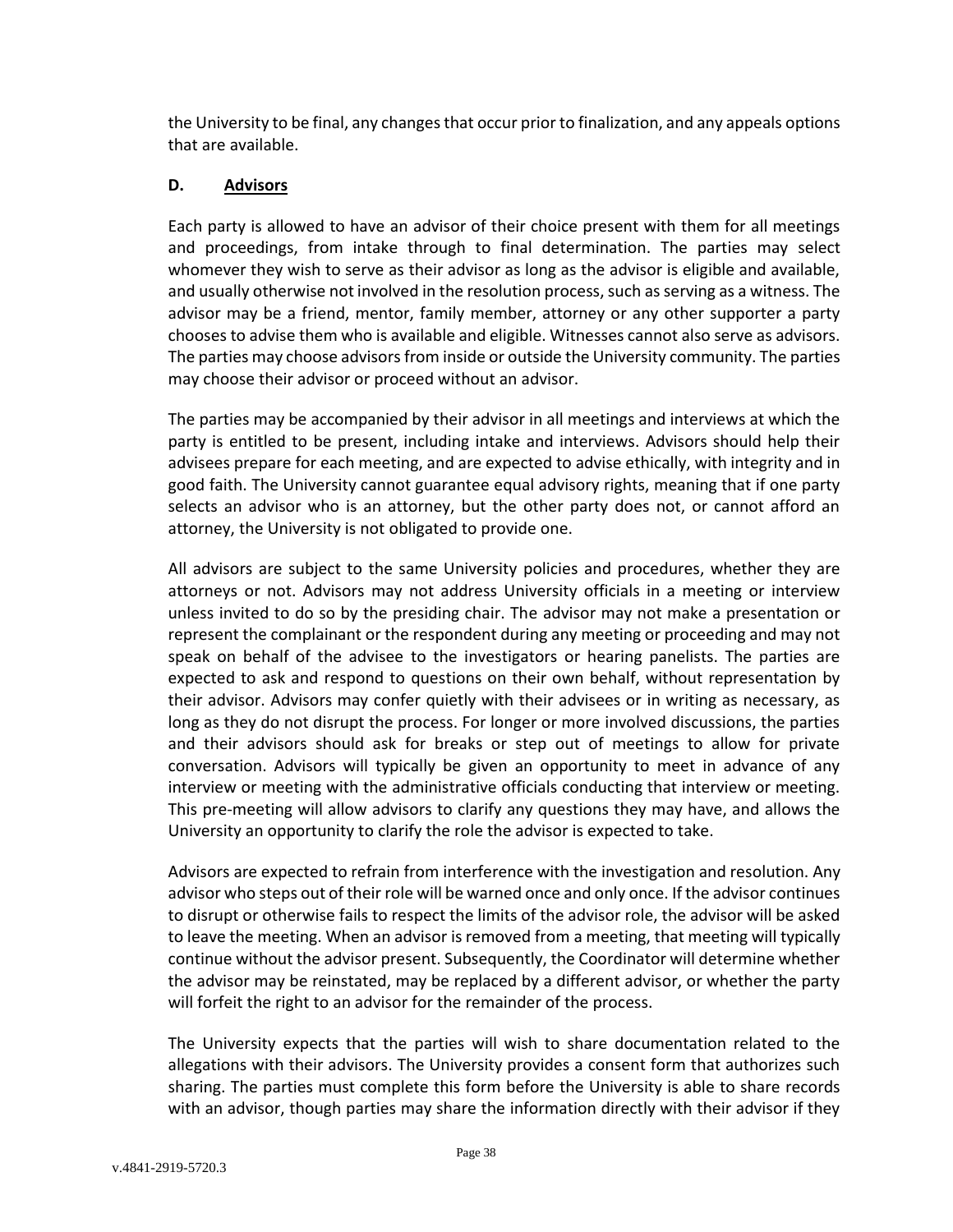wish. Advisors are expected to maintain the privacy of the records shared with them. These records may not be shared with third parties, disclosed publicly, or used for purposes not explicitly authorized by the University. The University may seek to restrict the role of any advisor who does not respect the sensitive nature of the process or who fails to abide by the University's privacy expectations.

The University expects an advisor to adjust their schedule to allow them to attend University meetings when scheduled. The University does not typically change scheduled meetings to accommodate an advisor's inability to attend. The University will, however, make reasonable provisions to allow an advisor who cannot attend in person to attend a meeting by telephone, video and/or virtual meeting technologies as may be convenient and available.

A party may elect to change advisors during the process, and is not locked into using the same advisor throughout.

The parties must advise the investigators of the identity of their advisor at least one (1) day before the date of their first meeting with investigators (or as soon as possible if a more expeditious meeting is necessary or desired). The parties must provide timely notice to investigators if they change advisors at any time.

## <span id="page-38-0"></span>**E. Disciplinary Sanctions and Remedies**

If a party is found to have violated this policy, the Coordinator will refer the matter to the appropriate University official(s) to determine sanctions and remedies.

Sanctions will take into account the seriousness of the misconduct as compared to like cases in the past, the respondent's previous disciplinary history (if any), and institutional principles. Remedies, which may include supportive measures, will be designed to restore or preserve equal access to the University's education program or activity.

When there is a finding of responsibility, the case record (consisting of the case file and responses, investigative report and responses, and written determination relating to the finding of responsibility) will be provided to the appropriate Sanction Officer listed below, based on respondent's primary relationship to the University.

The Sanction Officer shall set the sanctions in consultation with appropriate University administrators:

- If an undergraduate student is found responsible for violating the policy, the Dean of Students, who will determine sanctions and remedies.
- If a graduate student is found responsible for violating the policy, the Dean of Students, who will determine sanctions and remedies.
- If a faculty member is found responsible, the Chief Academic Officer will determine sanctions and remedies.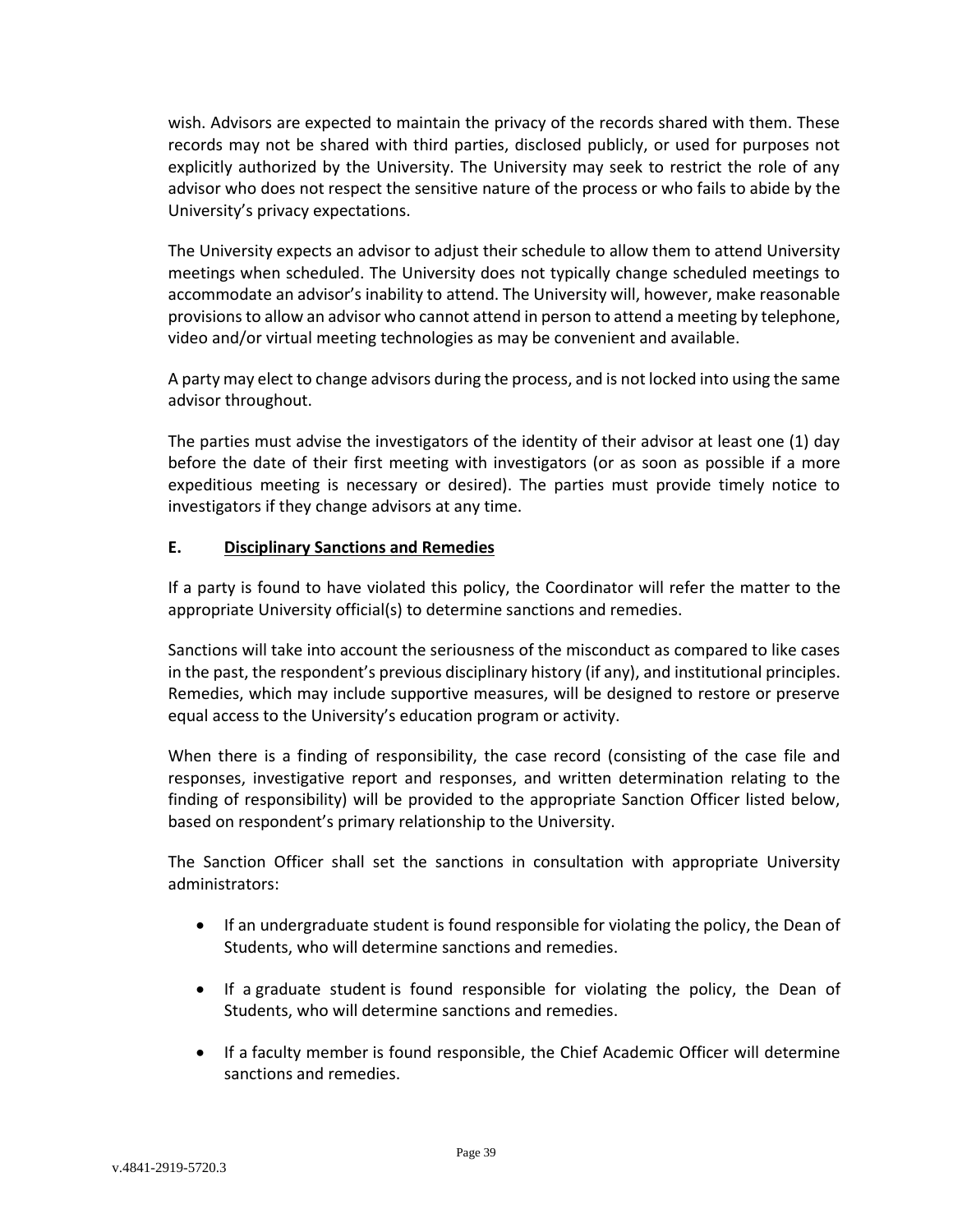If a staff member is found responsible, the Director of Human Resources will determine sanctions and remedies.

In the event that any of the Sanction Officers is unavailable, an appropriately trained University official will serve as a substitute. Any sanctions and remedies will be forwarded to the Chief Hearing Officer and will be included in the written determination. Sanctions will be subject to appeal under this policy.

## <span id="page-39-0"></span>**F. Appeal**

Both parties have equal rights to an impartial appeal at the following junctures:

- $\circ$  Upon the dismissal of a formal complaint or any allegations therein.
- $\circ$  Upon receiving a determination regarding responsibility and, when applicable, sanction and remedies.

Appeals may be submitted on the following bases:

- procedural irregularity that affected the outcome of the matter;
- new evidence that was not reasonably available at the time the determination regarding responsibility or dismissal was made which could affect the outcome of the matter;
- The Coordinator, investigator(s), or decision maker had a conflict of interest or bias for or against complainants or respondents generally or the individual complainant or respondent that affected the outcome of the matter.

To appeal, a party must electronically submit a written appeal statement to the Title IX Coordinator of the University within five (5) business days of receipt of the written determination or dismissal. The Appeal Officer may deem a late submission reasonable only under extenuating circumstances, and may decide in their sole discretion what constitutes valid extenuating circumstances.

An appeal is limited in scope. The purpose of an appeal is not to initiate a review of substantive issues of fact or a new determination of whether a violation of University rules has occurred. In deciding an appeal, the Appeal Officer may consider the case file and any responses, investigative report and any responses, the hearing record, the written determination, and any written appeal(s) or statements by the parties. The Appeal Officer also may consider any other materials the University deems relevant and that have been shared with the parties.

The parties and their advisors will simultaneously be provided (via electronic format) with the written decision describing the result of the appeal and the rationale for the result.

• If the Appeal Officer finds that: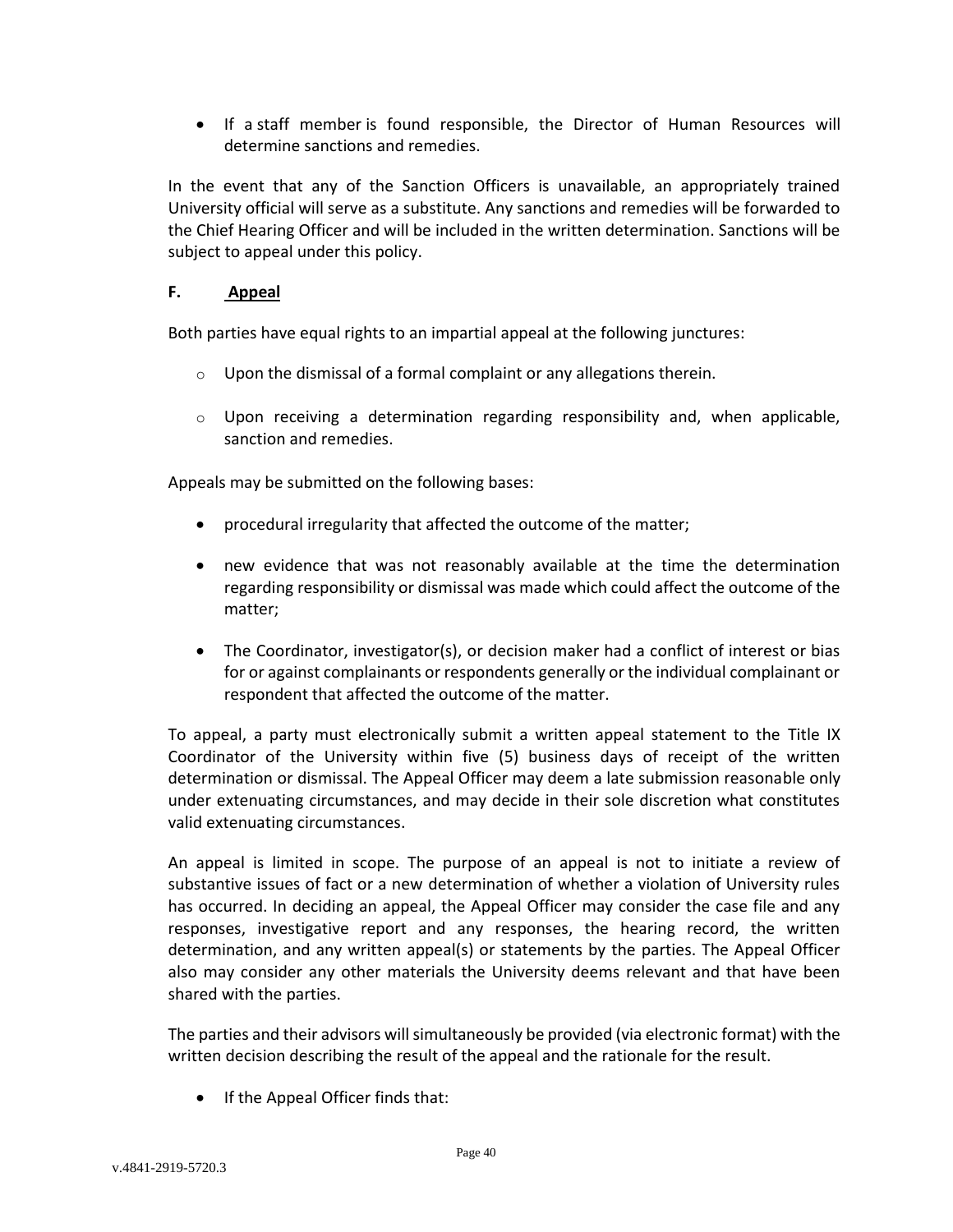- $\circ$  the earlier decision should stand, the parties will be so informed and the University Sexual Misconduct process is concluded.
- $\circ$  there was procedural irregularity that affected the outcome of the matter, the matter will be remanded to the Coordinator to determine appropriate further action.
- o new evidence is available which was not reasonably available at the time of the determination regarding responsibility or dismissal, and such evidence could alter the outcome of the matter, the matter will be remanded to the Coordinator for appropriate further action.
- o the Coordinator, investigator, decision maker, or Sanction Officer had a conflict of interest or bias for or against complainants or respondents generally or the individual complainant or respondent that affected the outcome of the matter,

the Appeal Officer will take appropriate measures to address and remediate the impact of the bias or conflict consistent with the general procedures of this policy.

The Appeal Officer will endeavor to complete the appeal review within fifteen (15) days following receipt of the party's appeal statements.

The determination regarding responsibility becomes final either on the date that the parties are provided with the written determination of the result of an appeal if an appeal is filed, or if an appeal is not filed, the date on which an appeal would no longer be considered timely.

#### <span id="page-40-0"></span>**X. PREVENTION AND AWARENESS**

The University is committed to the prevention of Sexual Misconduct through education and awareness programs. Incoming students and new employees receive primary education and prevention training as part of their orientation, and returning employees and students receive ongoing training and related programs. The Coordinator is charged with monitoring the University's education, prevention and training programs as required by Title IX and VAWA.

Resources are also available through the Campus Public Safety Department which provides the University Community with safety information as well as programs and workshops on sexual assault, crime prevention, and personal safety.

#### <span id="page-40-1"></span>**XI. GENERAL**

The University reserves the right to modify this Policy and the procedures herein to take into account applicable legal requirements, to address extraordinary circumstances, and/or as it deems necessary to further the purpose and intent of the Policy.

In order to comply with FERPA and Title IX and to provide an orderly process for the presentation and consideration of relevant information without undue intimidation or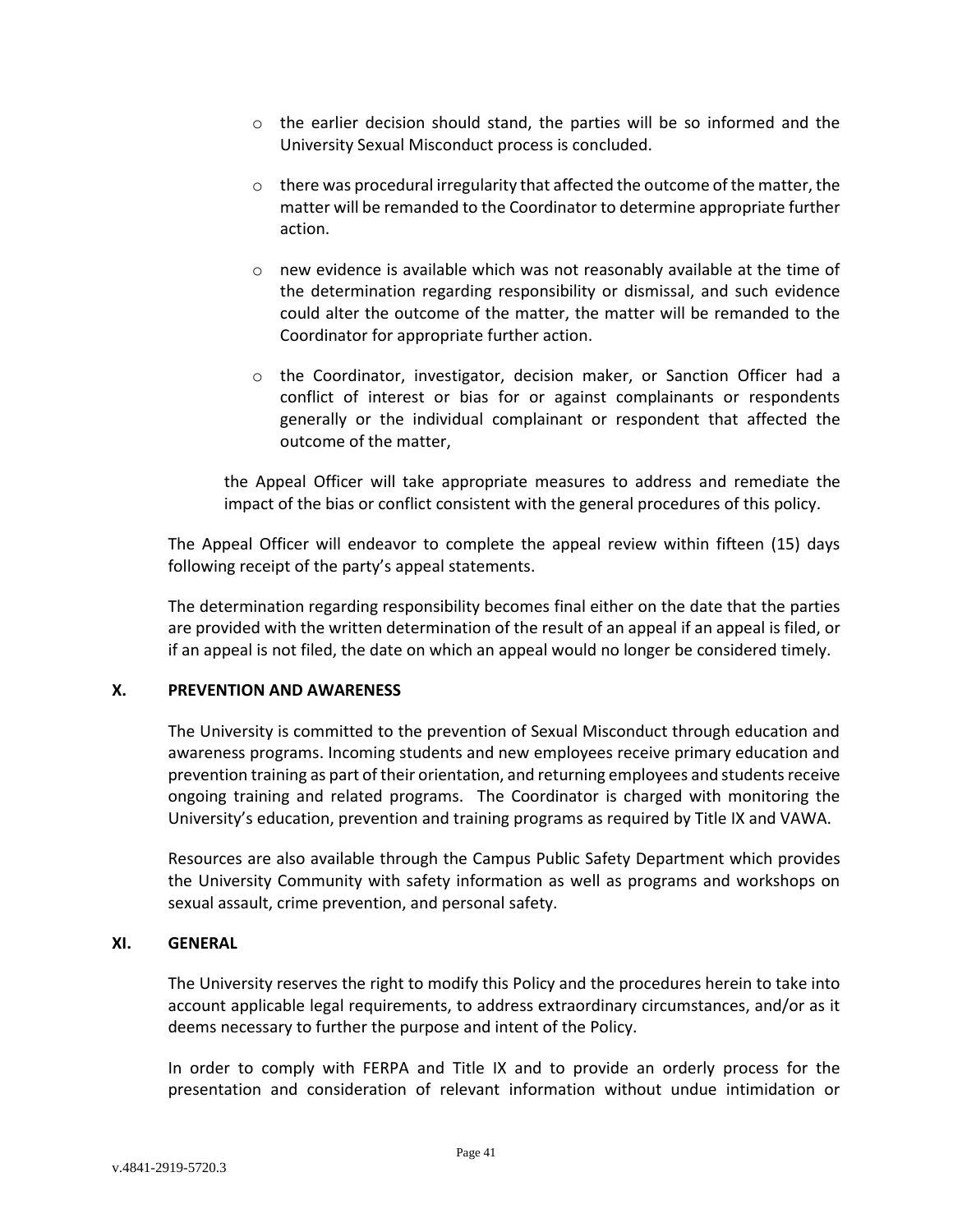pressure, the investigation and resolution procedures applicable to issues of Sexual Misconduct are not open to the general public. Accordingly, documents prepared and/or submitted in connection with proceedings including but not limited to complaints, reports, notices, summaries, recordings, transcripts, or other information introduced during the procedures may not be disclosed outside of the proceedings, except as may be required or authorized by law.

The University will retain documentation (including but not limited to the written complaint, notifications, the investigation materials, reports, recordings or transcriptions of hearings, findings of fact, petitions for appeal, and any written communications to or from the parties), for at least seven years. Documentation pertaining to expulsions or educational sanctions may be retained indefinitely.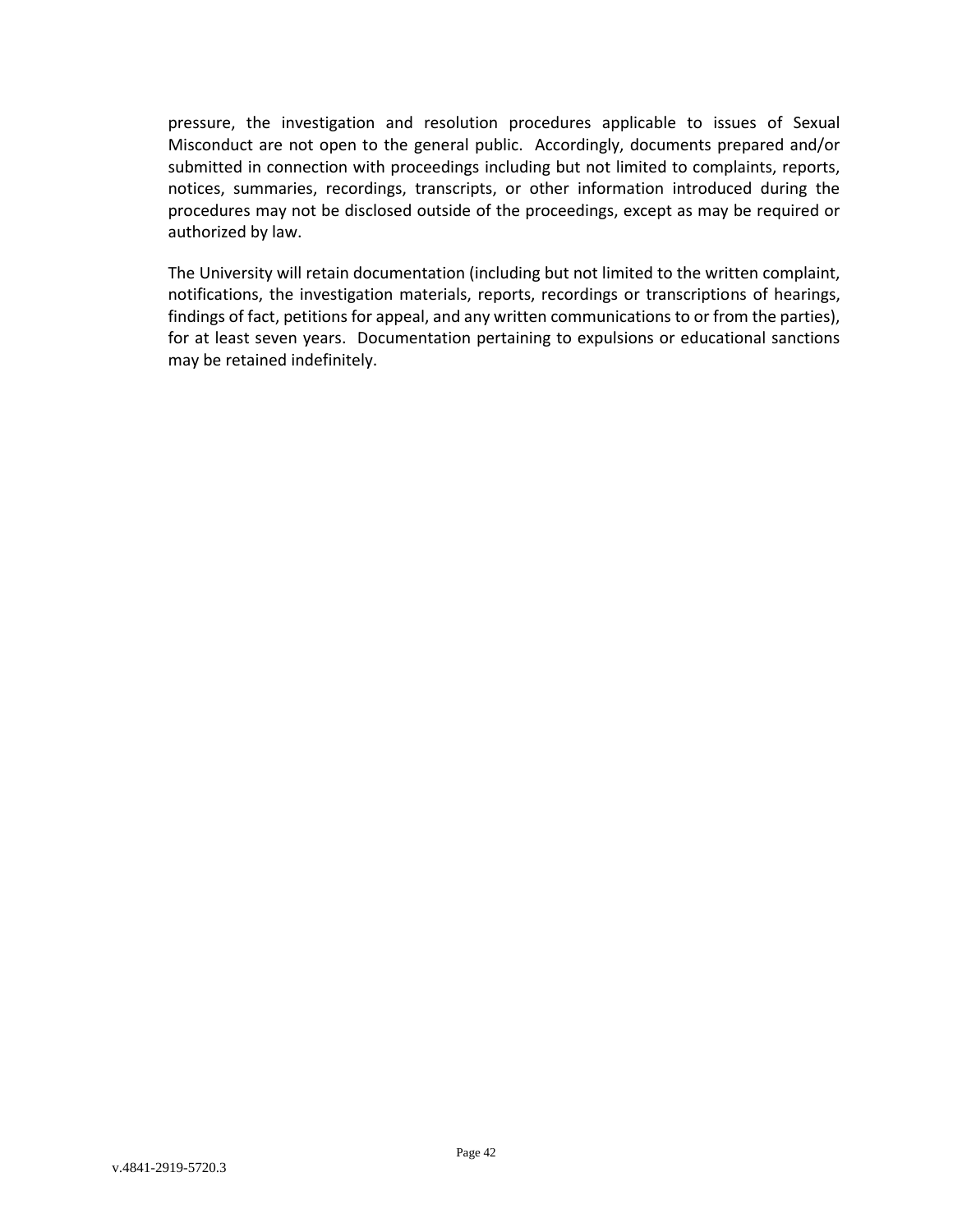#### <span id="page-42-0"></span>**APPENDIX A**

#### <span id="page-42-1"></span>**Definitions**

The following are provided to give further definition to some of the terms referenced in the Sexual Misconduct Policy. Any questions concerning the definition, meaning or application of any term of the Sexual Misconduct Policy should be directed to the Title IX Coordinator.

**Assigned Title IX Coordinator.** The "Assigned Title IX Coordinator" means either the Title IX Coordinator or the Assistant Title IX Coordinator assigned by the Title IX Coordinator or President to handle a given Complaint.

**Clery Act.** The Jeanne Clery Disclosure of Campus Security Policy and Campus Crime Statistics Act (the "Clery Act") is a federal statute codified at 20 U.S.C. § 1092(f), with implementing regulations in the U.S. Code of Federal Regulations at 34 CFR 668.46. The Clery Act requires all colleges and universities that participate in federal financial aid programs to keep and disclose information about crime on and near their respective campuses.

**Complainant.** Refers to the individual(s) who is alleged to be the victim of Sexual Misconduct as defined in University's Sexual Misconduct Policy.

**Day.** A "day" is a business day, unless otherwise specified.

**FERPA.** The Family Educational Rights and Privacy Act ("FERPA") is a federal statute codified at 20 U.S.C. § 1232g, with implementing regulations at 34 CFR Part 99. FERPA protects the privacy of student education records. FERPA grants to parents or eligible students the right to access, inspect, and review education records, the right to challenge the content of education records, and the right to consent to the disclosure of education records.

**Formal Complaint.** Refers to a written document filed by a Complainant (meaning a written document or electronic submission (such as by email) that contains the Complainant's physical or digital signature, or otherwise indicates that the Complainant is the individual filing the formal complaint) alleging that a respondent(s) has engaged in conduct prohibited under the University's Sexual Misconduct Policy, and requesting that the University investigate the allegation. The University's Title IX / Sexual Misconduct Coordinator may also initiate a Formal Complaint by signing a written document alleging that a respondent(s) has engaged in conduct prohibited under the University's Sexual Misconduct Policy. In such cases, the University Title IX / Sexual Misconduct Coordinator is not a complainant or a party to the action.

A formal complaint may be filed with the University's Title IX / Sexual Misconduct Coordinator in person, by mail, or by electronic mail, by using the contact information provided in this Policy, and by any additional method identified in this Policy.

**Investigator.** A neutral fact‐gatherer who is designated by the Assigned Title IX Coordinator to investigate a Complaint.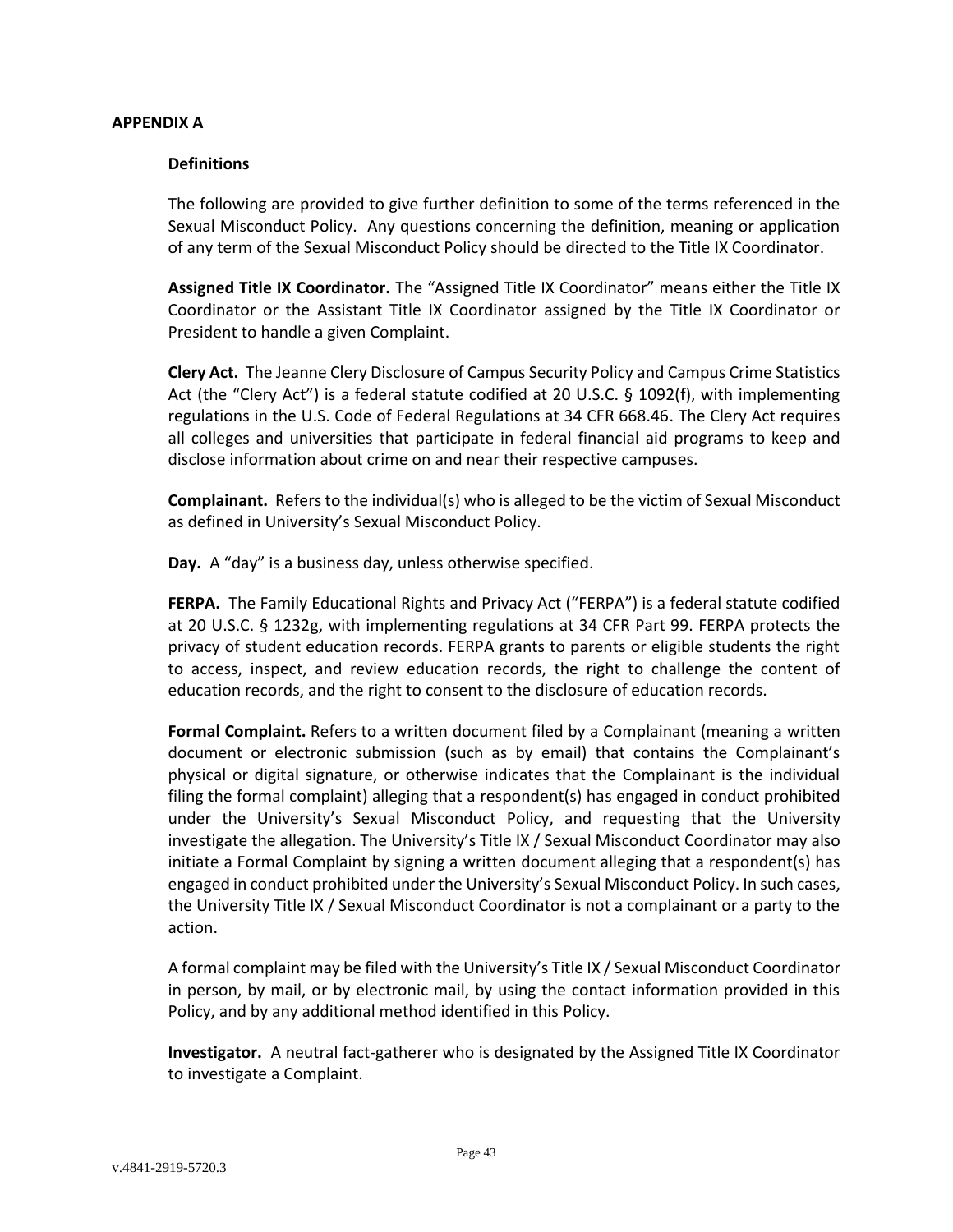**Official with Authority.** Refers to the University's Title IX / Sexual Misconduct Coordinator and Assistant Title IX / Sexual Misconduct Coordinator identified in the University's Sexual Misconduct Policy.

**Party or parties.** Refer to the complainant(s) and the respondent(s).

**Personally Identifiable Information.** Personally Identifiable Information includes, but is not limited to:

- a person's name;
- the name of a person's parent(s) or other family members;
- the address of a person or a person's family;
- a personal identifier, such as a person's social security number, student/employee number, or biometric record;
- other indirect identifiers, such as a person's date of birth, place of birth, or mother's maiden name;
- other information that, alone or in combination, is linked or linkable to a specific person and that would allow a reasonable person in the University community, who does not have personal knowledge of the relevant circumstances, to identify the Student with reasonable certainty; or
- Information requested by a person whom the University reasonably believes knows the identity of the person to whom the information relates.

**Reasonable Person.** means a reasonable person under similar circumstances and with similar identities to the alleged victim.

**Report.** A report refers to information brought to the attention of an Official with Authority alleging that an incident(s) of conduct prohibited under the University's Sexual Misconduct Policy has occurred; a report is not considered to be a formal complaint. A party may bring a report and then subsequently file a formal complaint.

**Respondent.** A "Respondent" is an individual accused of engaging in conduct prohibited under the University's Sexual Misconduct Policy, in a Formal Complaint.

**Third party** refers to any individual who is not a University student, a faculty member, or a staff member (e.g., vendors, alumni/ae, or local residents).

**VAWA.** Section 304 of the Violence Against Women Reauthorization Act of 2013.

**Witness** refers to any individual who shares information relating to an allegation of prohibited conduct under this Policy.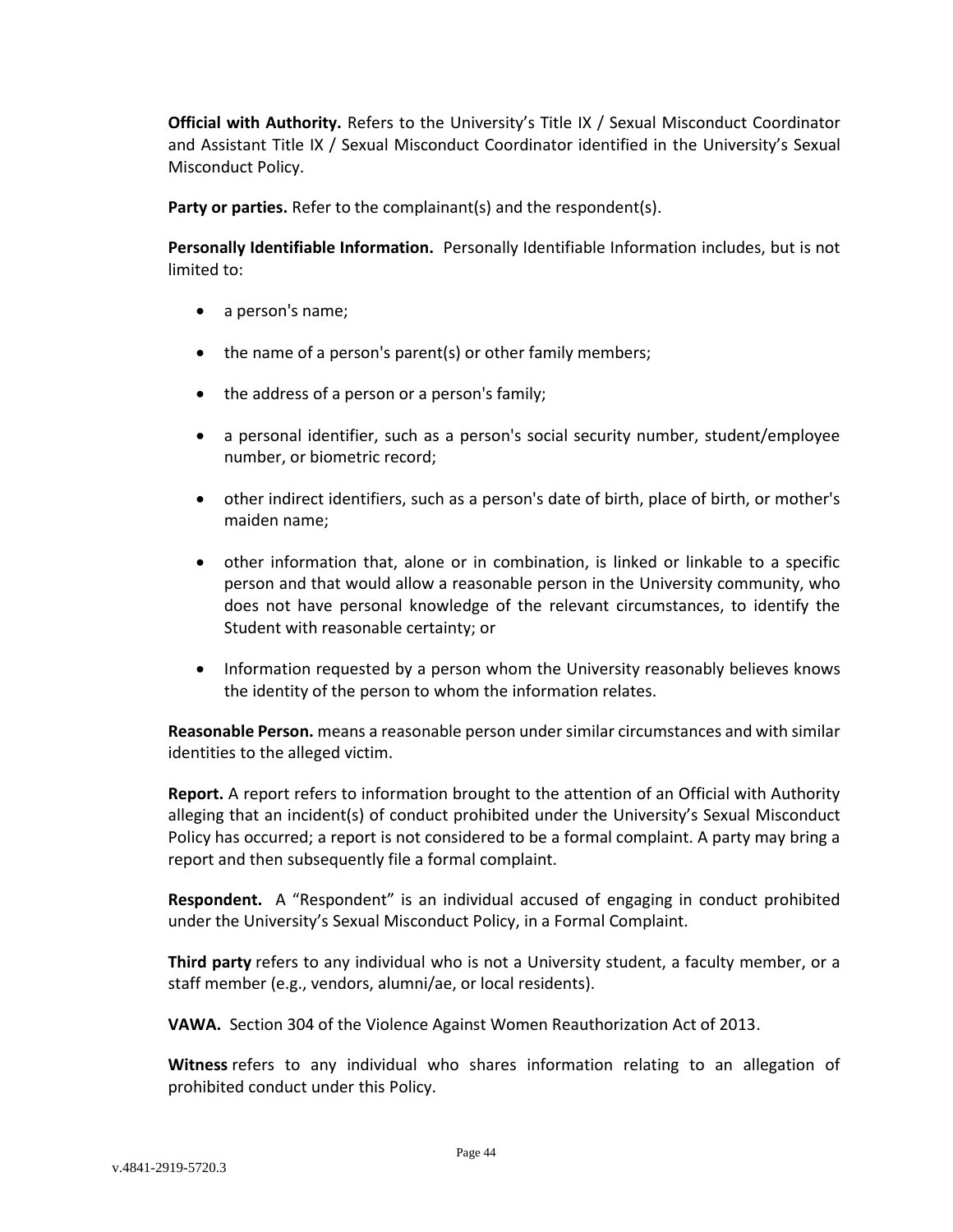#### <span id="page-44-0"></span>**APPENDIX B**

#### <span id="page-44-1"></span>**On-Campus Resources**

The following represent some of the resources and services available to Students and Employees.

### **A. On-Campus Confidential Resources**

### <span id="page-44-2"></span>**Bay Path University Counseling Center**

413-565-1276 Theinert Hall, Lower Level

The Counseling Center provides support and counseling to Student victims of Sexual Misconduct and can explain common reactions to crises and discuss coping methods that may assist victims following a Sexual Assault.

#### **Bay Path University Student Health Services**

(413-565-1391 or 413-565-1392 Theinert Hall, Lower Level Student Health Services can provide free confidential medical care and referrals for Students to receive follow-up care and screening for sexually transmitted diseases.

#### **Athletic Trainers**

Athletic Trainers who are licensed by the Commonwealth of Massachusetts and employed by the University to provide first aid and treatment to student athletes can provide confidential care, support and guidance to Student victims of Sexual Misconduct.

#### <span id="page-44-3"></span>**B. On-Campus Non-Confidential Resources**

These on-campus non-confidential resources can provide Community Members with information and assistance with respect to reporting Sexual Misconduct to the University and/or law enforcement, obtaining supportive measures, and access to University and community resources for emergency and on-going assistance, medical treatment, counseling, support, and advocacy services.

**Take Note**: Employees of the following offices and departments are required to report all information (obtained directly or indirectly) about incidents of Sexual Misconduct involving a Community Member to the Title IX/ Sexual Misconduct Coordinator. They must also report information as required under the Clery Act.

#### **Title IX / Sexual Misconduct Coordinator and Assistant Coordinator**

Contact information for the Title IX Coordinators is included above.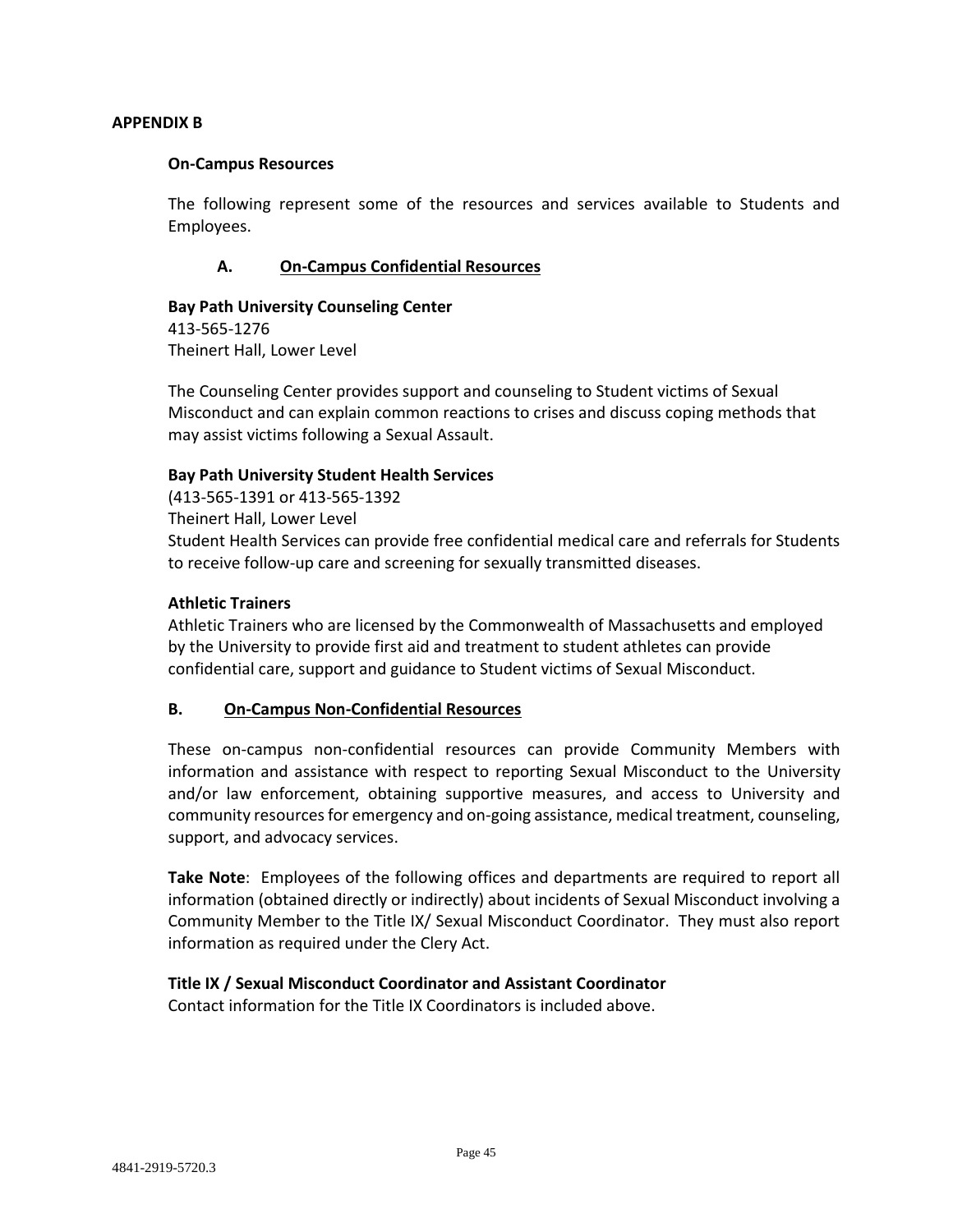#### **Bay Path University Public Safety**

D'Amour Hall and 577 Longmeadow Street 413-565-1225 Public Safety Officers are available 24 hours a day, seven days a week.

#### **Office of the Dean of Students**

Office staff are available during business hours (8:30 a.m. to 4:30 p.m., Monday through Friday).

#### **Human Resources**

Human Resources staff are available during business hours (8:30 a.m. to 4:30 p.m., Monday through Friday).

#### **Resident Assistant (RA) or Residential Life Staff Member**

An RA or Residential Life staff member can provide immediate support and referrals for further care.

#### <span id="page-45-1"></span><span id="page-45-0"></span>**APPENDIX C**

#### **Off-Campus Resources**

#### **Rape Crisis Centers**

The following is a list of Rape Crisis Centers in Massachusetts. As the following contact information may be subject to change, current contact information on rape crisis centers in Massachusetts can be found at the Commonwealth's Executive Office of Health and Human Services Website under "Consumer" information http://www.mass.gov/eohhs/:

Greater Boston Area Boston Area Rape Crisis Center, Cambridge, 800-841-8371 Hotline, 617-492-6434 TTY

#### Northeastern Massachusetts

North Shore Rape Crisis Center, Lynn, 800-922-8772 Hotline, 978-921-8729 TTY Rape Crisis Services of Greater Lowell, 800-542-5212 Hotline, 978-452-8723 TTY YWCA of Greater Lawrence, 877-509-9922 SA Hotline, 978-686-8840 TTY

#### Central Massachusetts

Rape Crisis Center of Central Mass., Worcester, 800-870-5905 Hotline, 888-887-7130 TTY Rape Crisis Center of Central Mass., Fitchburg, 800-870-5905 Wayside Victim Services, Milford, 800-511-5070 Hotline, 508-478-4205 TTY 23 Voices Against Violence, Framingham, 800-593-1125 Hotline, 508-626-8686 TTY

#### Southeastern Massachusetts

A Safe Place, Nantucket, 508-228-2111 Hotline, 508-228-0561 TTY Independence House, Hyannis, 800-439-6507 Hotline, 508-771-6782 TTY Women Support Services, Vineyard Haven, 508-696-7233, 508-684-8176 TTY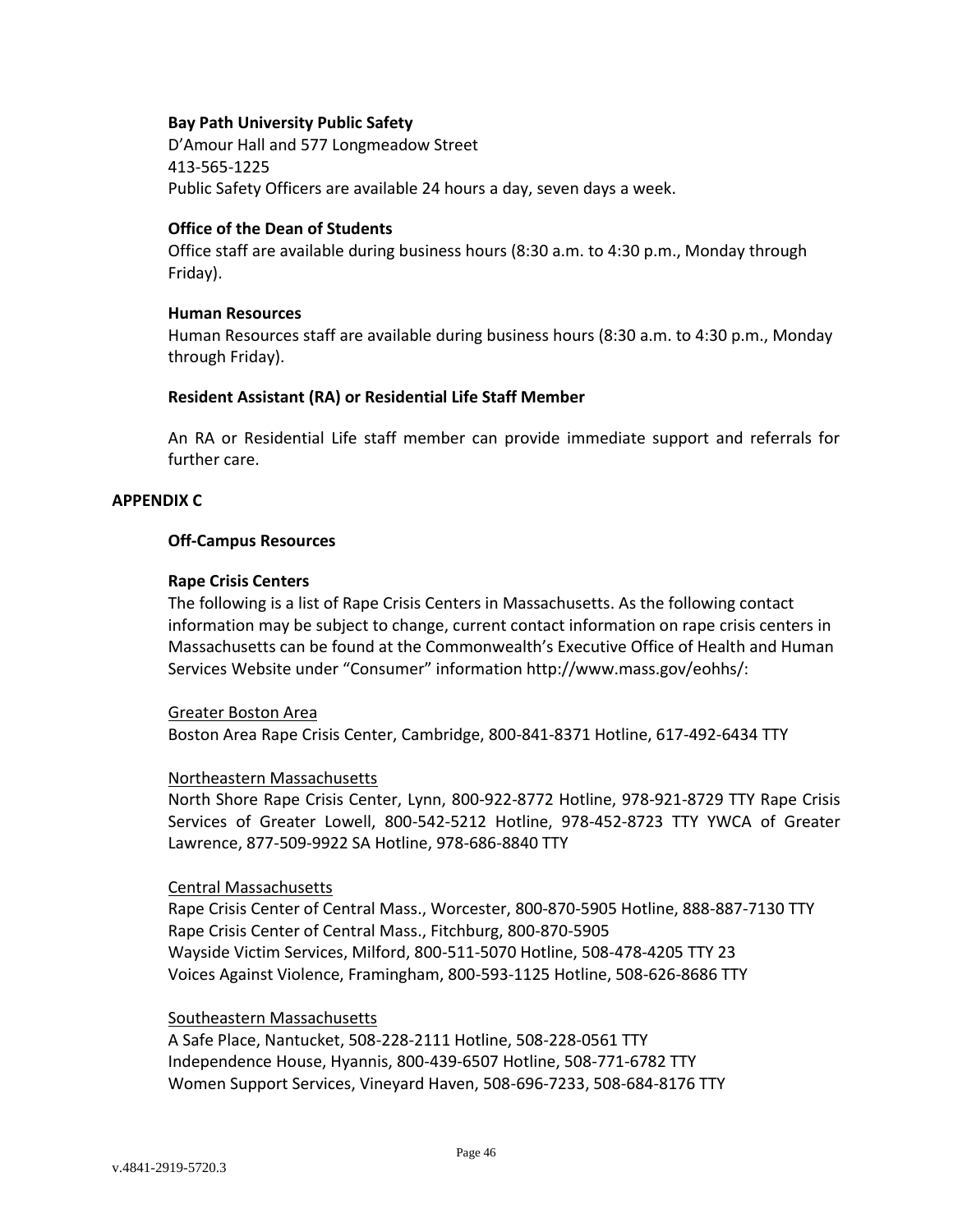Greater New Bedford Women Center, New Bedford, 888-839-6636 Hotline, 508-996-1177 **TTY** 

New Hope, Attleboro, 800-323-4673 Hotline/TTY Womansplace Crisis Center, Brockton, 508-588-8255 SA Hotline, 508-894-2869 TTY

#### Western Massachusetts

Elizabeth Freeman Center, Pittsfield, 866-401-2425 Hotline, 413-499-2425 TTY Everywoman Center, Amherst, 413-545-0800 Hotline, 413-577-0940 TTY NELCWIT, Greenfield, 413-772-0806 Hotline/ 413-772-0815 TTY YMCA, Springfield, 800-796-8711, 413-732-7100 TTY

#### Statewide Spanish Hotline

Llámanos: Statewide Spanish Rape Crisis Hotline (800) 223-5001

#### Nationwide Resources

SAVE (http://www.saveservices.org) The Victim Rights Law Center (http://www.victimrights.org), or the The National Center for Victims of Crime (http://www.victimsofcrime.org), which maintains the Crime Victim's Bar Association.

### **Medical Facilities**

Immediate medical care can be obtained at local hospitals. Several area hospitals have SANE (Sexual Assault Nurse Examiner) nurses on staff who have been trained to work with victims of sexual assault through the medical process. This examination is a voluntary procedure and it does not commit you to any legal action. It is an individual's right to ask for a SANE nurse to perform the examination. Hospitals in the Springfield area with sexual assault nurse examiners are:

| <b>Baystate Medical Center</b>   | <b>Berkshire Medical Center</b> |  |
|----------------------------------|---------------------------------|--|
| 759 Chestnut St.                 | 725 North St.                   |  |
| Springfield, MA 01199            | Pittsfield, MA 01201            |  |
| (413) 794-0000                   | (413) 447-2000                  |  |
|                                  |                                 |  |
| <b>Cooley Dickinson Hospital</b> | <b>Mercy Medical Center</b>     |  |
| 30 Locust St.                    | 271 Carew St.                   |  |
|                                  | Springfield, MA 01102-9012      |  |
| Northampton, MA 01061-5001       |                                 |  |
| (413) 582-2000                   | (413) 748-9000                  |  |

#### **Law Enforcement**

# **Longmeadow Police Department** 34 Williams Street 413-567-3311 Emergency – 911